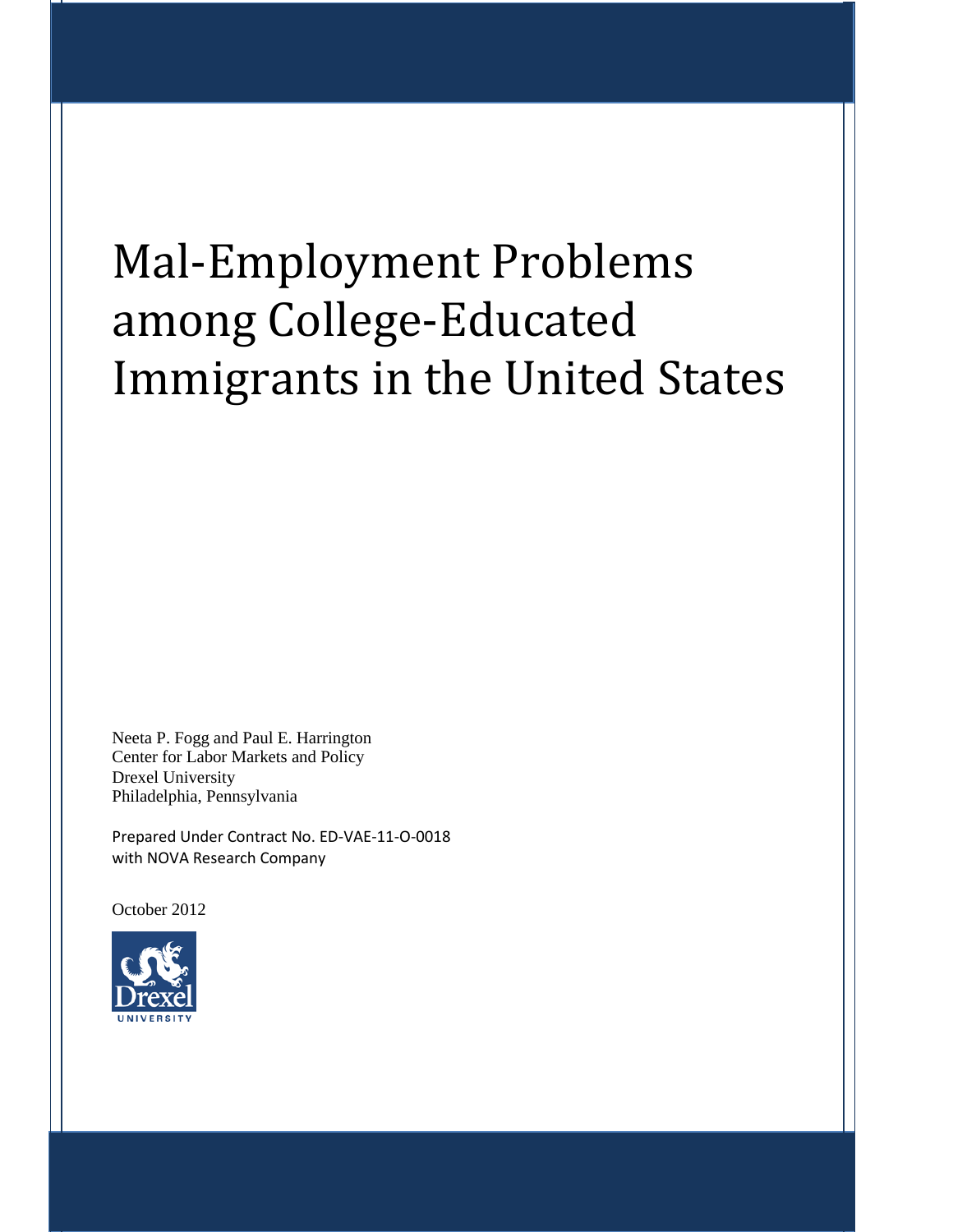**This report was produced under U.S. Department of Education Contract No. ED-VAE-11-O-0018 by Drexel University, Center for Labor Markets and Policy, with NOVA Research Company. Mr. Joseph Perez served as Contracting Officer's Technical Representative. Views expressed herein do not necessarily represent positions or policies of the U.S. Department of Education. No official endorsement by the U.S. Department of Education of any product, commodity, service, or enterprise mentioned in this publication is intended or should be inferred.**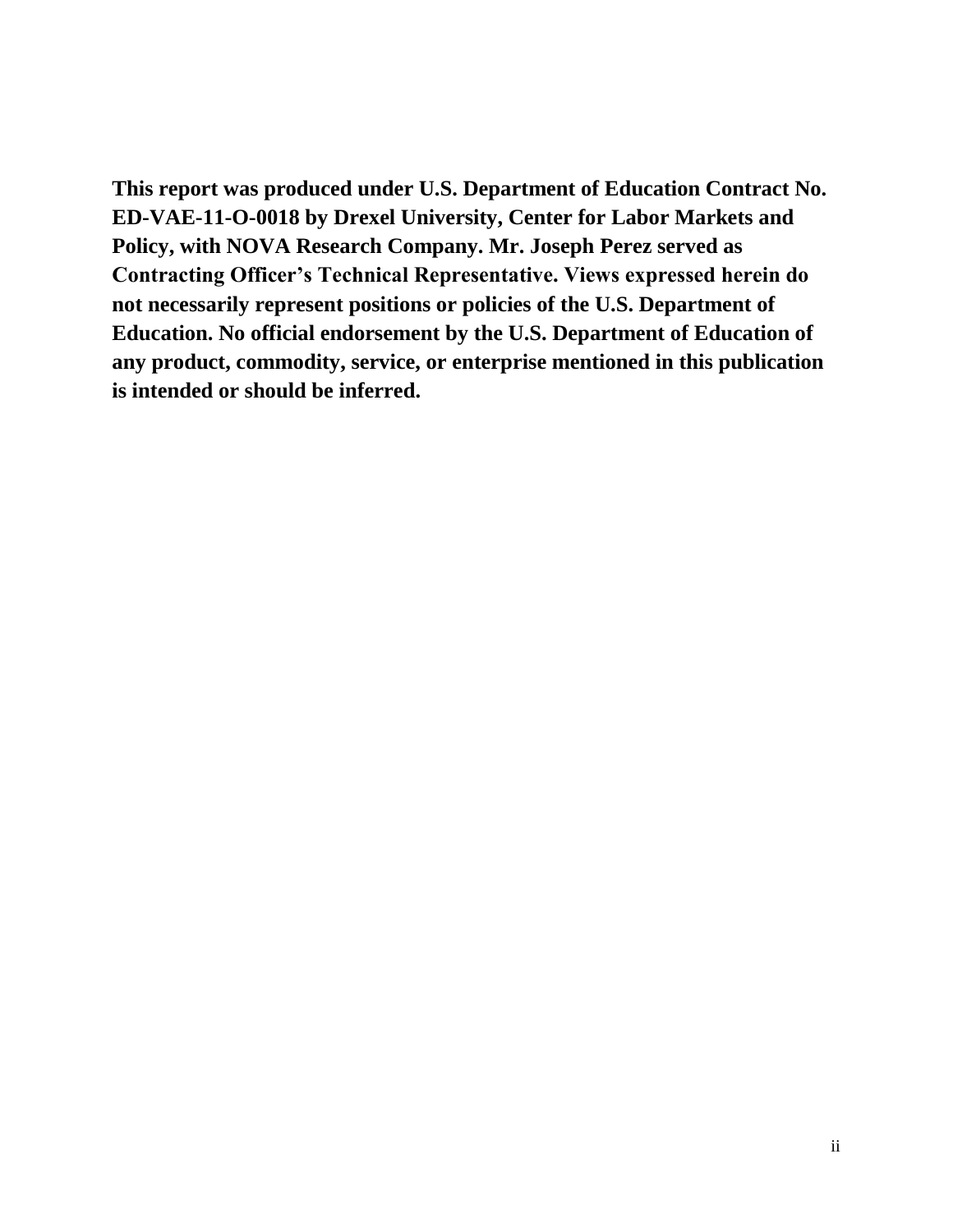# **Contents**

| A Comparison of Labor Market Outcomes of Mal-Employed College Graduates and Those Employed  |  |
|---------------------------------------------------------------------------------------------|--|
|                                                                                             |  |
| Mal-Employment among Immigrant College Graduates: A Descriptive Analysis 12                 |  |
|                                                                                             |  |
|                                                                                             |  |
|                                                                                             |  |
|                                                                                             |  |
|                                                                                             |  |
|                                                                                             |  |
|                                                                                             |  |
|                                                                                             |  |
|                                                                                             |  |
|                                                                                             |  |
| Multivariate Regression Analysis of the Likelihood of Mal-Employment among Employed         |  |
|                                                                                             |  |
|                                                                                             |  |
|                                                                                             |  |
|                                                                                             |  |
|                                                                                             |  |
|                                                                                             |  |
|                                                                                             |  |
|                                                                                             |  |
|                                                                                             |  |
| Appendix C: Findings from Logistic Regression Analysis of Mal-Employment among Foreign-Born |  |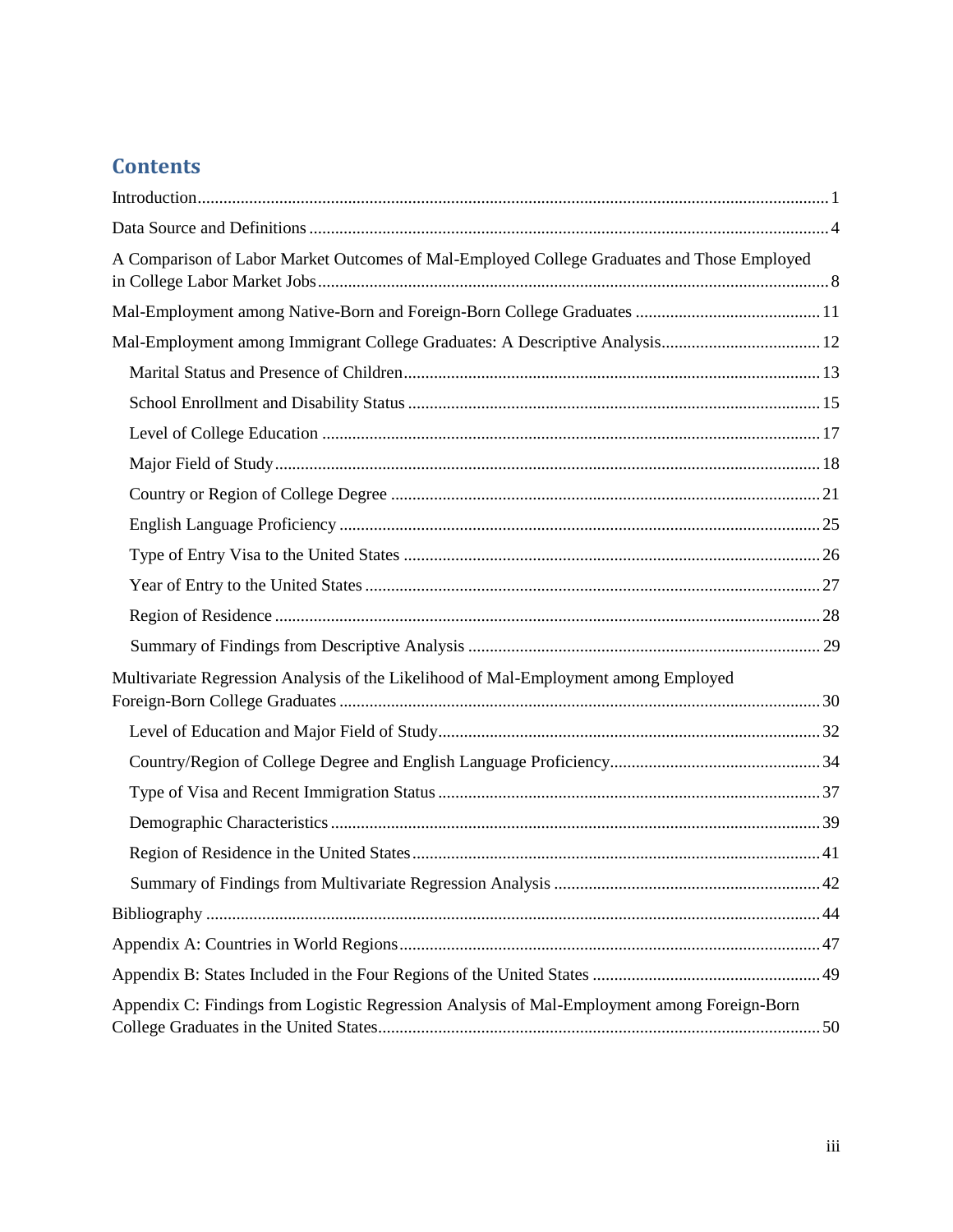## <span id="page-3-0"></span>**Introduction**

This paper is the fifth in a series of five research papers that examines the nature of labor force underutilization problems of foreign-born college graduates in the United States.<sup>1</sup> Although all papers in this series have examined labor market underutilization problems across different subgroups of foreignborn college graduates, there has been a special focus on the extent of labor market underutilization among foreign-born college graduates who earned their college degrees from overseas colleges and universities. Workers can encounter impediments to labor market success at different points along their labor market experience, beginning at labor market entry in the form of low levels of labor force participation, after labor market entry in the form of unemployment, and after securing jobs, in the form of involuntary part-time employment and mal-employment.

The first paper in this series examined hourly earnings of immigrant college graduates. Although earnings are not a measure of labor market underutilization, an examination of earnings differentials can shed light on the labor market problem of low earnings among college graduates, which might be attributable partly to labor market underutilization. Our paper on the hourly earnings of college-educated immigrants, *The Earnings of Foreign-Educated College Graduates: An Examination of the Determinants of the Hourly Earnings of College-Educated Immigrants*, found that the mean hourly wage of immigrants with U.S. college degrees was 15 percent higher than that of their counterparts with non-U.S. degrees and 21 percent higher than that of immigrants with college degrees from abroad excluding Canada, the United Kingdom (UK), and Australia.

Our paper on the level of labor force participation among immigrant professionals, *Findings from an Examination of the Labor Force Participation of College-Educated Immigrants in the United States,*  found exceptionally high rates of labor force attachment among immigrants with degrees from overseas colleges and universities, with very little evidence of underutilization problems associated with discouragement in participating in the labor market among these individuals. Our analysis of the unemployment problems of foreign-born college graduates (in the paper, *Unemployment Problems among College-Educated Immigrants in the United States)* found that although the unemployment rate of foreign-born college graduates was below 5 percent (4.8%), it was 60 percent higher than that of nativeborn college graduates (3%), revealing a somewhat elevated unemployment problem among immigrant college graduates relative to their native-born counterparts. The unemployment rate of immigrants with African college degrees was 7.7 percent, or 71 percent higher than that of immigrants with U.S. college degrees (4.5%). Unemployment rates of immigrants with college degrees from six out of nine countries/regions (examined in this paper) were higher than that of immigrants with U.S. degrees. A listing of counties in each world region can be found in Appendix A.

The subject of our fourth paper in this series, *Involuntary Part-Time Employment Problems among College-Educated Immigrants in the United States*, was involuntary part-time employment, which is a form of labor market underutilization as individuals in this status desire full-time positions but are unable

 $<sup>1</sup>$  The National Survey of College Graduates (NSCG) identifies the following citizenship and visa status of respondents:</sup> l

<sup>1)</sup> citizens—those born in the United States, Puerto Rico, or other U.S. territories and those born abroad of American parents; 2) naturalized citizens—those born abroad who have become U.S. citizens by naturalization; 3) non-citizens with permanent U.S. resident visas (green cards), and 4) non-citizens with temporary U.S. resident visas. We define foreign-born college graduates as naturalized citizens or non-citizens with permanent or temporary U.S. resident visas (listed as categories 2, 3, and 4 above). Our definition of foreign-born is similar to that used by the U.S. Census Bureau. In this paper we use the terms foreign-born and immigrant interchangeably.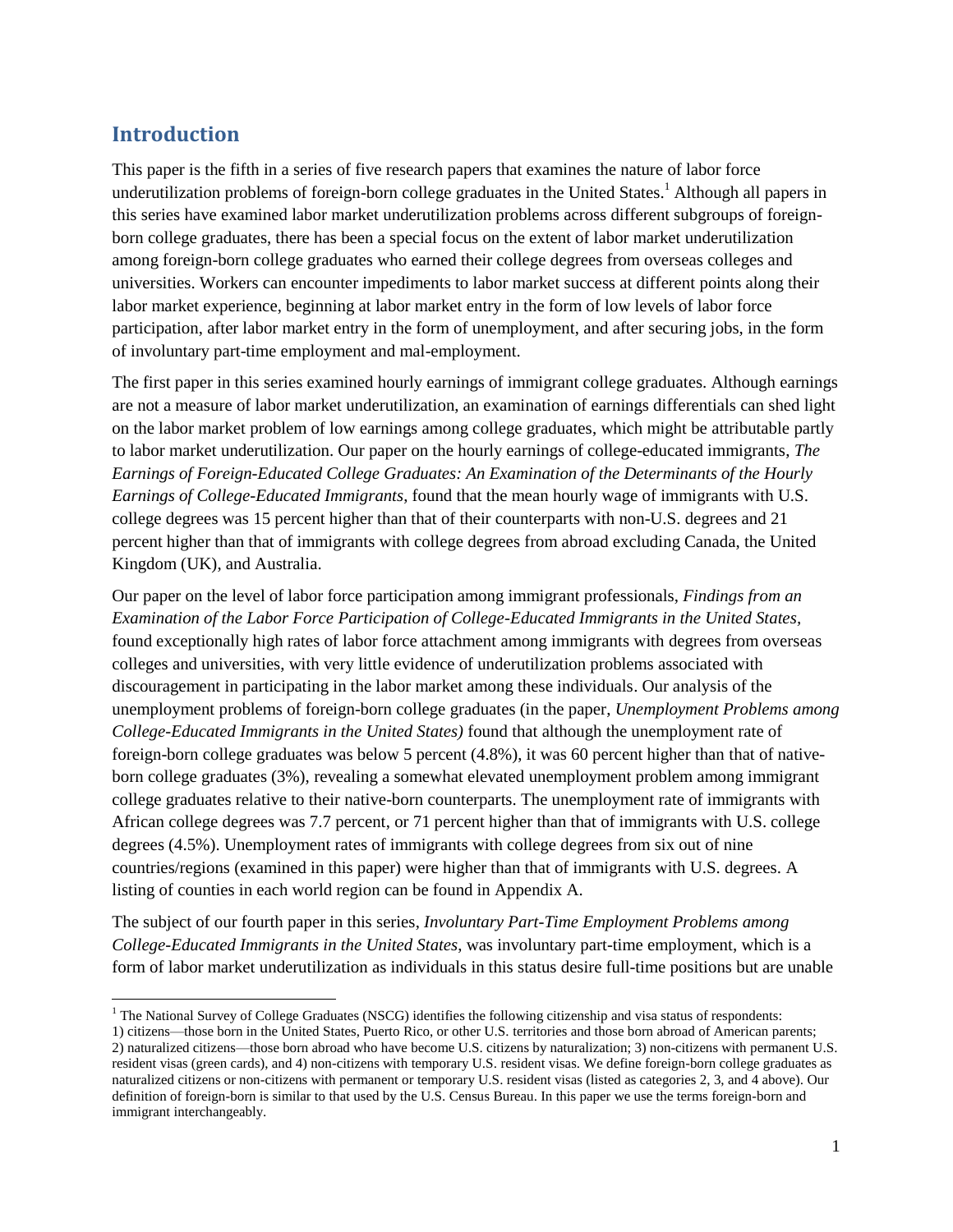to find full-time work. That paper found a high rate of involuntary part-time employment among collegeeducated immigrants. About 9 percent of all college-educated immigrants were working in part-time jobs, and 27 percent of this group expressed a desire for full-time employment—that is, they were involuntarily working in part-time jobs. The rate of involuntary part-time employment among immigrants with U.S. college degrees was 26 percent, or just 2 percentage points lower than that among immigrants with foreign college degrees (28%). However, a comparison of involuntary part-time employment rates by country or region in which immigrants had earned their most recent college degrees revealed sizable variation ranging from 6 percent among those with Canadian, Australian, or British college degrees and 18 percent among those with Indian college degrees to 36 percent among immigrants with European (excluding UK) or Filipino college degrees and nearly 40 percent among those who had earned their most recent degrees at Chinese colleges or universities.

In this paper, we examine our fourth and final component of job market underutilization among immigrant college graduates—a measure commonly referred to as mal-employment. Mal-employment is a measure of underemployment or underutilization in the labor market. Mal-employment occurs when college graduates are working in occupations in which they do not use the knowledge, skills, and abilities that typically are developed through a college education. For example, college graduates waiting tables or working as receptionists or retail salespersons are mal-employed. As in the previous papers in this series, we examine mal-employment problems among immigrant college graduates with a special focus on those immigrants to the United States who earned their most recent college degrees from institutions located outside the United States.

This paper presents levels and variations in rates of mal-employment by demographic characteristics of college-educated immigrants, including gender, age, marital status, presence of children in the household, and school enrollment status at the time of the National Survey of College Graduates (NSCG); human capital characteristics such as level of college education completed, country in which immigrants earned their most recent college degrees, major field of study of the most recent college degrees, and English language proficiency; and immigration-related traits including the year in which immigrants first entered the United States and the type of visa with which they first entered the United States for more than six months.

The year of entry into the United States provides a way to measure the amount of time immigrants have had to assimilate into their adopted country and its labor market and improve their employment and earnings. As they spend more time in their adopted country, the language and cultural barriers they face in the labor market and lack of social support typically decline. Guerrero and Rothstein (2012) found that language fluency, cultural knowledge, and social support of skilled immigrants influence the efficacy of their job search, which they contend is likely to increase the number of interviews and job offers in the preferred occupation and thereby decrease the risk of underemployment. Year of entry to the United States could therefore be associated with the likelihood of mal-employment.

The type of visa with which an immigrant enters the United States is a measure of the immigrant's initial connection to the U.S. labor market as well as a potential commitment by an employer seeking certain skills and abilities. Immigrants who enter the United States with work visas have jobs when they arrive in this country. Because immigrants with work visas have a stronger connection to U.S. employers that are seeking particular high-end skills, they are more likely to work in college labor market (CLM) occupations and so are less likely to be mal-employed. Entry to the United States with student visas also might be associated with lower rates of mal-employment as these immigrants typically have earned their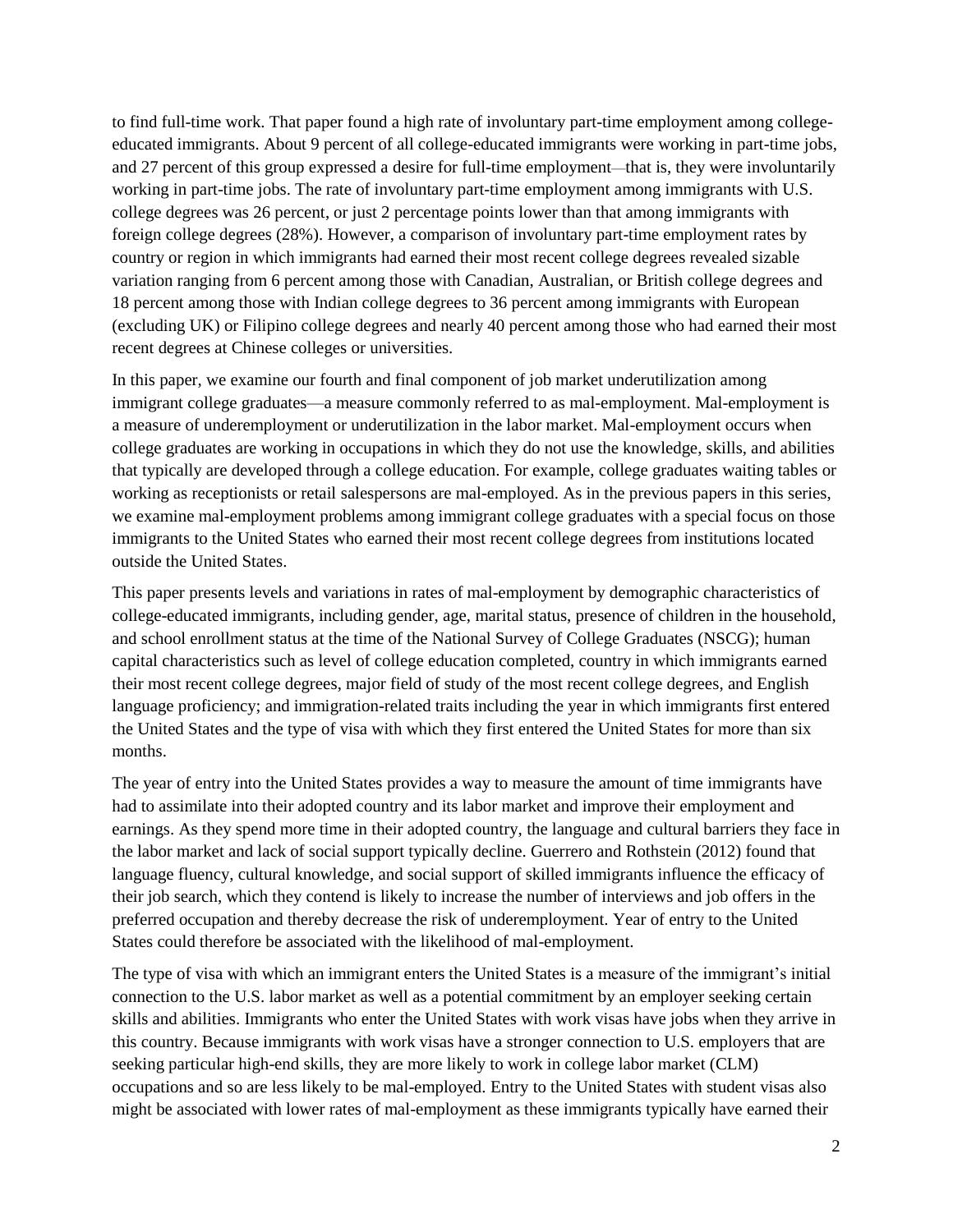most recent college degrees in U.S. colleges or universities, which we have found to be associated with better labor market outcomes than those of immigrants with college degrees earned abroad.

Local labor market conditions may vary from one area of the United States to another, which means that labor market outcomes of workers are likely to vary depending on local economic conditions. Like any other labor market problem, the prevalence of mal-employment varies by the relative supply and demand conditions for college graduates. Poor local labor market conditions mean diminished employment opportunities, which potentially push college graduates to accept employment in non-college labor market jobs that typically are staffed by workers with lower levels of education. Since labor market problems, including mal-employment, typically are related to overall local labor market conditions, we examined the prevalence of mal-employment among immigrant college graduates by their region of residence in the United States.

After a discussion of the definition of mal-employment, including the way in which we measured malemployment among college-educated immigrants, this paper begins with an examination of some key labor market outcomes among mal-employed immigrant college graduates and their counterparts employed in CLM jobs that utilize the knowledge, skills, and abilities typically developed through a college education. We compare the employment intensity (hours per week, weeks per year, and hours per year) of mal-employed immigrants with those working in college-level jobs. Differences in employment intensity and earnings between these two groups represent some of the potential labor market losses borne by mal-employed immigrant college graduates.

Next, we present a descriptive analysis of the prevalence of mal-employment among different groups of immigrant college graduates. Beginning with a comparison of mal-employment rates of native-born and foreign-born college graduates, the remaining descriptive analysis focuses on the prevalence of malemployment among different subgroups of foreign-born college graduates. Although the focus is on the country or region of immigrant college degrees, we also present variation in mal-employment rates by demographic characteristics, degree level, English language proficiency, major field of study, and immigration-related traits of year of entry and type of entry visa to the United States.

While the descriptive analysis provides insight into the association between mal-employment and different traits of college-educated immigrants, it does not provide estimates of the independent effect of different traits of immigrant college graduates on the likelihood of mal-employment. Therefore, the next section of the paper presents findings from a multivariate regression analysis designed to provide estimates of the independent impact of different traits of immigrant college graduates on the likelihood of mal-employment. For example, our descriptive analysis finds a gap of 5 percentage points between the mal-employment rate of foreign-born men and women; immigrant women were 5 percentage points more likely to be mal-employed than were men. Was the gap due to the greater difficulty of immigrant women in securing CLM jobs, or was it due to systematic differences between men and women in their demographic, human capital, and immigration-related traits? Multivariate regression analysis allows us to estimate the relationship between mal-employment and gender after statistically controlling for other factors found to be related to the likelihood of mal-employment (demographic traits, degree level, major field of study, country/region of college degree, type of entry visa, etc.). Both descriptive and regression analyses of mal-employment are presented for all college-educated immigrants and separately for male and female immigrants.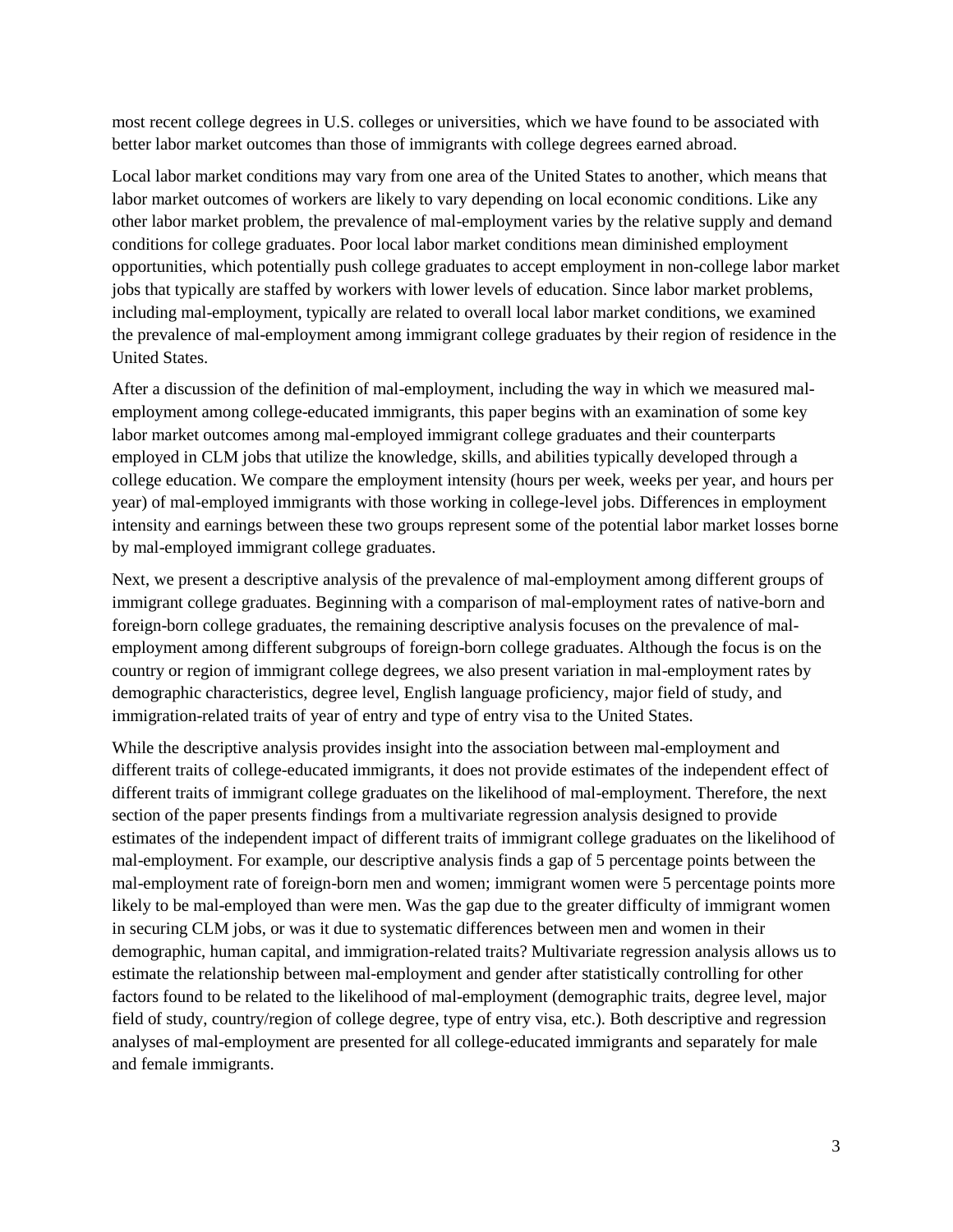## *Key Findings*

- $\triangleright$  One in four (26%) foreign-born college graduates was mal-employed.
- $\triangleright$  Mal-employed college-educated immigrants earned \$9 or 25 percent less per hour and \$20,000 or 28% less per year compared with their counterparts who were not malemployed.
- $\triangleright$  The mal-employment rate among immigrant college graduates who had earned their college degrees abroad was 36 percent―twice as high as the mal-employment rate among their counterparts with U.S. college degrees (18%).
- $\triangleright$  Immigrants with Filipino, African, or Latin American college degrees had the highest rates of mal-employment―50, 47, and 46 percent, respectively; whereas those with Canadian or British college degrees had the lowest rates of mal-employment (14% and 17%, respectively).
- Mal-employment rates among college-educated immigrants were sharply lower among those with higher levels of college education—36 percent among those with only bachelor's degrees, 16 percent among those with master's degrees, and 9 percent and 6 percent, respectively, among those with professional or doctorate degrees.
- $\blacktriangleright$ The fields in which immigrants had earned their most recent college degrees were associated with different rates of mal-employment, ranging from just 11 percent among computer and information science graduates to 35 percent among those with college degrees in language, arts, and communication fields.

# <span id="page-6-0"></span>**Data Source and Definitions**

This paper is based upon the authors' analysis of the 2003 NSCG public use data file. The NSCG database contains responses of a sample of 100,400 U.S. residents who held bachelor's or higher degrees at the time of the 2000 decennial census. The age of the NSCG sample respondents was between 23 and 76 years in 2003. The 2003 NSCG sample was drawn from 2000 decennial census long-form survey respondents with bachelor's degrees or higher. The NSCG database contains nearly 450 variables providing detailed information on level of college educational attainment and school enrollment status, labor market status and job characteristics of employed survey respondents, and their demographic traits, including nativity status and country/region of the world where foreign-born college graduates earned their most recent college degrees. The contents and sample size of the 2003 NSCG provide a rich database that is ideally suited to this study.

The authors identified immigrants as those respondents who were born abroad. Based on answers to questions regarding citizenship, the NSCG classifies all respondents into four categories: 1) native-born U.S. citizen; 2) naturalized U.S. citizen; 3) not a U.S. citizen—permanent U.S. resident, and 4) not a U.S. citizen—temporary U.S. resident. The foreign-born or immigrant population consists of naturalized U.S. citizens and both categories of non-U.S. citizens—permanent and temporary U.S. residents.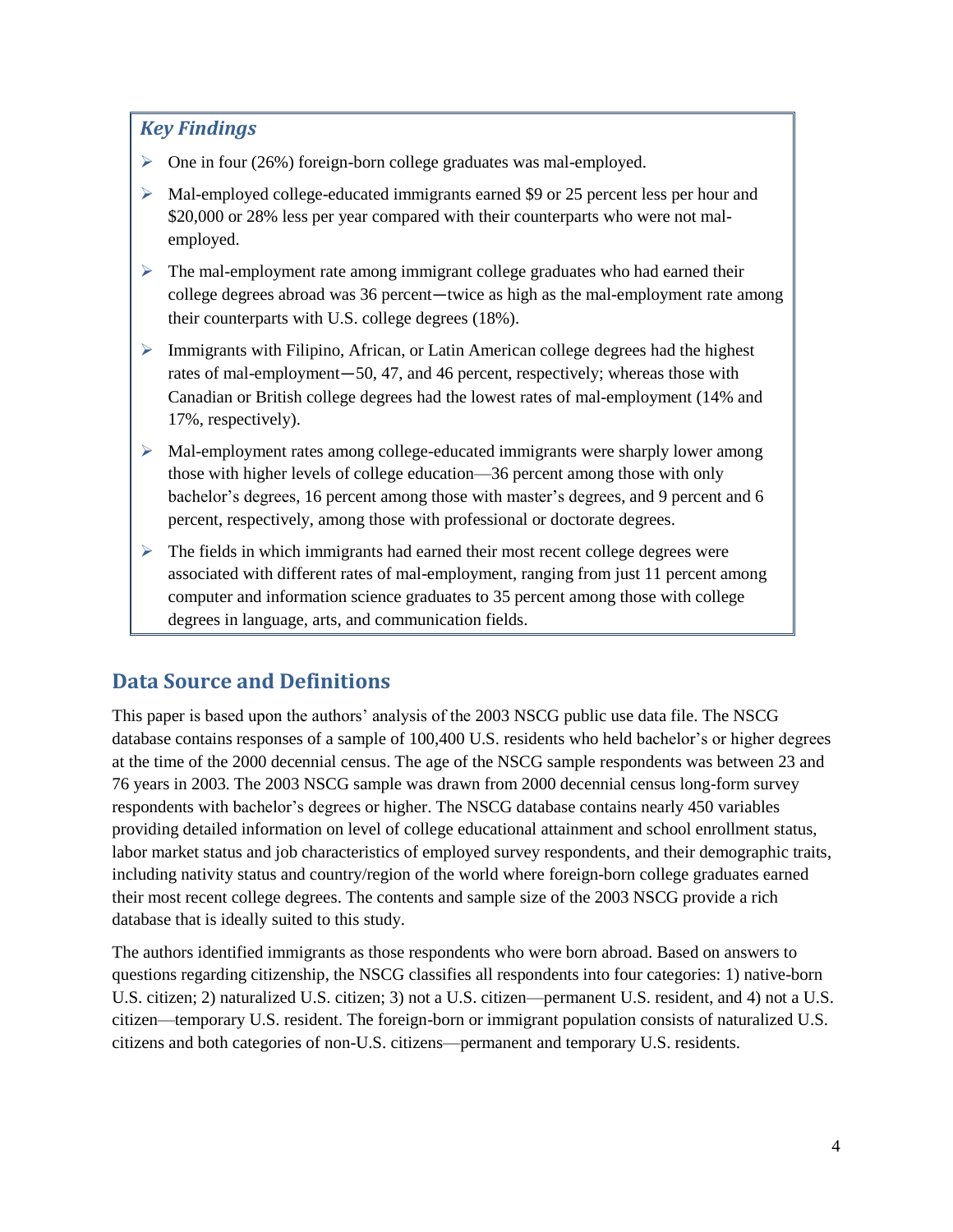The age of respondents included in the 2003 NSCG data ranges between 23 and 76 years. However, the analysis in this paper is restricted to individuals under the age of 65 years. Because of the markedly lower labor force attachment of the 65+ population associated with retirement income compared with the nonelderly, the elderly population was excluded from analyses presented in this paper. The NSCG questionnaire contains questions about respondents' employment status during the survey reference week—the week of October 1, 2003. Respondents were asked to report whether they were working for pay or profit during the survey reference week; those who reported that they were working for pay or profit during the NSCG survey reference week were classified as employed. The mal-employment rate was computed only among employed college graduates. The analysis presented in this paper is restricted to the household population of 23- to 64-year-old college graduate U.S. residents who were employed during the reference week of the 2003 NSCG survey—the week of October 1, 2003.

The NSCG asked all employed respondents to identify their occupation. Respondents to the survey were asked to describe the kind of work they were doing on the job they held during the NSCG reference week and to identify out of a long list of occupation titles the one that best described the work they were doing. Using these data, an occupational code was assigned in the 2003 NSCG public use data file to each respondent for the job he or she held in October of 2003.

This occupational information was used to define mal-employment. Mal-employment is a measure of underemployment or underutilization in the labor market. Mal-employment occurs when college graduates are working in occupations in which they do not use the knowledge, skills, and abilities that typically are developed through a college education (Fogg & Harrington, 2011). For example, college graduates waiting tables or working as receptionists or retail salespersons are mal-employed. A malemployed college graduate works in a job that is substandard. Mal-employment represents a mismatch between the skill requirements of the job and the education of the worker, wherein the education of the worker substantially exceeds the education and skill requirements of the job. Literature on this subject identifies four measures that are used most frequently to identify overeducation or mal-employment (McKee-Ryan & Harvey, 2011; Feldman, 1996; Groot & van den Brink, 2000; Hartog, 2000). Of these four measures, two are subjective and two are objective. The two subjective measures are based either on reporting by incumbent workers that they are overeducated for their jobs or a comparison of the education of incumbent workers with their assessment of the minimal skill and educational requirements to perform the job. The objective measures include one, called realized matches, in which the education required to perform a job is derived from the mean level of education of incumbent workers in an occupation. The second, called job analysis, is based on a systematic evaluation of the occupation by experts to determine the level of education required to perform the job.

We used the objective method of job analysis to identify a set of occupations that requires a college education to perform job duties in these occupations. Job analysis methodology is considered a superior method of identifying job requirements because of its clarity and objectivity and the detailed information about the occupation upon which the determination is made of the educational requirements to perform work in that occupation (Hartog, 2000). We used findings from a job analysis of each occupation provided in the Occupational Information Network (commonly referred to as the O\*NET system) that was developed by the U.S. Department of Labor's Employment and Training Administration. The O\*NET, which is the primary source of occupational information in the nation, defines key features of an occupation in the form of standardized, measureable sets of worker-oriented and job-oriented descriptors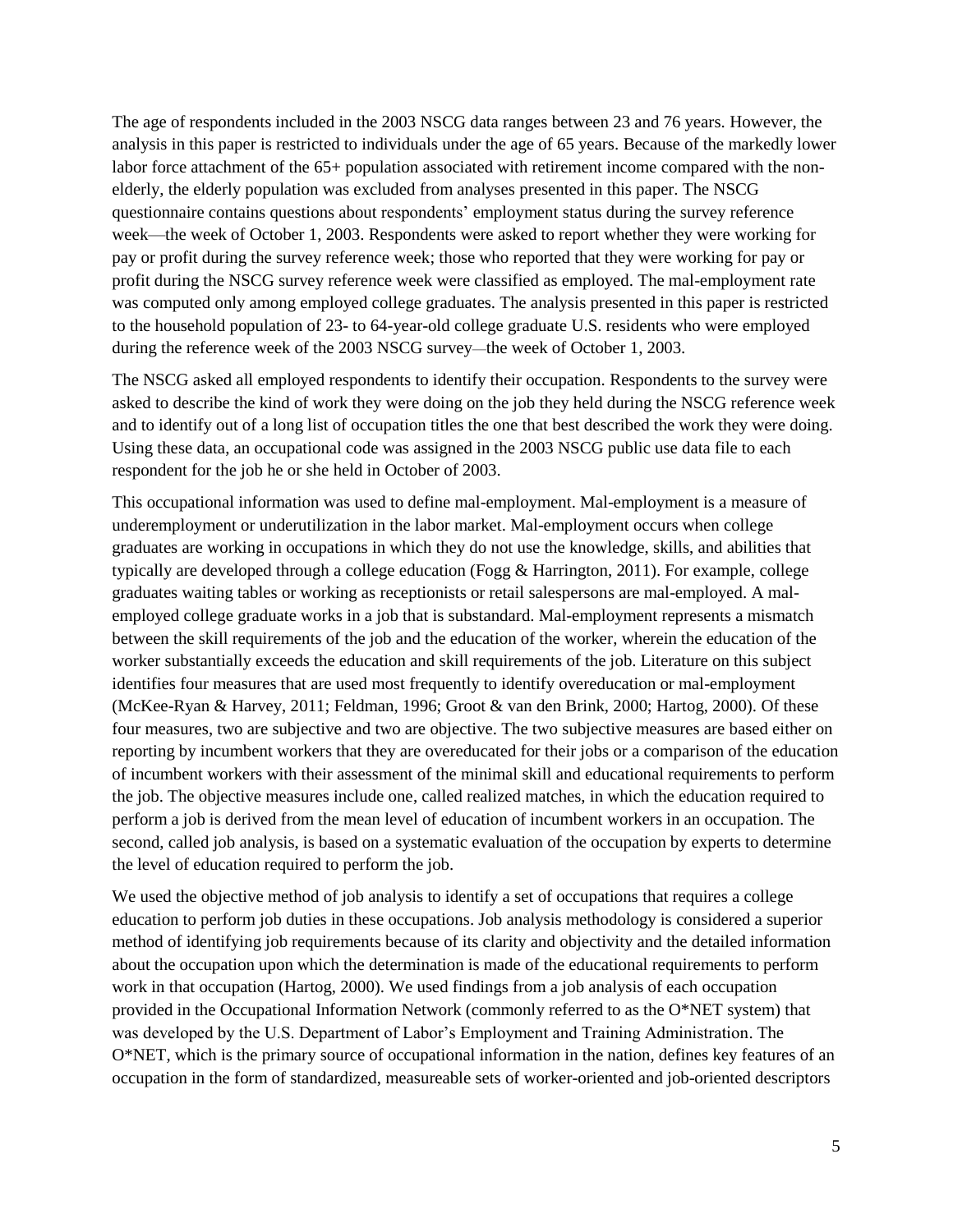that describe the day-to-day aspects of the job and the qualifications and interests of the typical worker in the occupation. The O\*NET system has 277 descriptors that provide occupation-specific information about the work tasks, skills, abilities, knowledge areas, work content, and work styles for each of the nearly 1,000 occupations in the Standard Occupational Classification system. The information in the O\*NET is based on surveys of incumbent workers, supervisors, and occupational analysts and is regularly updated with ongoing surveys. $2$ 

The O\*NET provides Job Zone classification of each occupation. Based on data gathered from occupational experts and incumbent workers regarding levels of education, experience, and training required to work in each occupation, the O\*NET classifies occupations into five levels of the Job Zone system. Each occupation in the O\*NET system is assigned one of the five Job Zone levels that define the level of education, experience, job training, and specific vocational training required to perform work in each occupation. Figure 1 contains descriptions of the five Job Zones in the O\*NET system (National Center for O\*NET Development, 2008). The authors' definition of college labor market occupations includes those with Job Zone classifications of zone 4 or zone 5. After pairing NSCG occupations with O\*NET occupations, the authors assigned a Job Zone code to each occupation identified in the NSCG database and defined mal-employed college graduates as those working in occupations with a Job Zone classification of 1, 2, or 3 and CLM-employed college graduates as those employed in occupations with Job Zone classifications of 4 or 5.

A distribution of all foreign-born college graduates who were employed in October 2003 by Job Zone is presented in Figure 2. A total of 3.853 million foreign-born college graduates under age 65 were employed during the reference week of the 2003 NSCG. A distribution by Job Zone of the occupations of these employed immigrant college graduates shows 2 percent working in the lowest-level occupations classified in Job Zone 1, 8 percent working in Job Zone 2 occupations, and 16 percent working in Job Zone 3 occupations. These three groups totaling nearly 1 million (997,000) immigrant college graduates were mal-employed. The mal-employment rate is defined as the *proportion of employed workers* working in non-CLM occupations (Job Zones 1, 2, and 3) during the 2003 NSCG reference week. For example (from Figure 2), 996,932 out of 3,852,487 foreign-employed college graduates were working outside the college labor market during the week of October 1, 2003, yielding a mal-employment rate of 26 percent  $(996,932 \div 3,852,487)$ . The remaining 74 percent were employed in CLM occupations classified as Job Zones 4 or 5.

 $\overline{a}$ 

<sup>&</sup>lt;sup>2</sup> For an overview of O\*NET, see:  $\frac{http://www.onetcenter.org/overview.html}{http://www.onetcenter.org/overview.html}$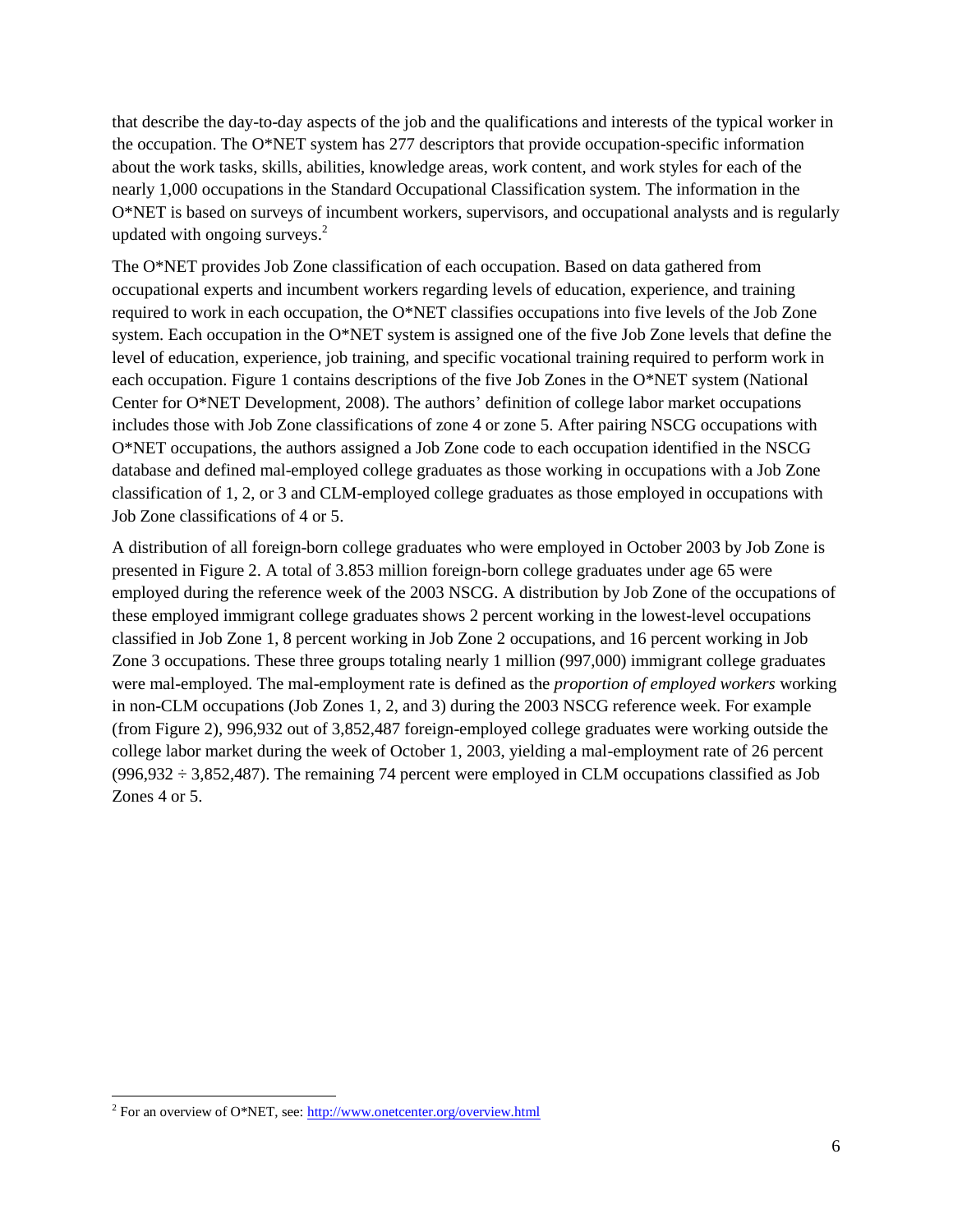| Requirement               | Job Zone 1: Little or No Preparation Needed                                                                                                                                                                |
|---------------------------|------------------------------------------------------------------------------------------------------------------------------------------------------------------------------------------------------------|
| <b>Overall Experience</b> | No previous work-related skill, knowledge, or experience needed                                                                                                                                            |
| <b>Job Training</b>       | Few days to a few months                                                                                                                                                                                   |
| Education                 | May require a high school diploma or GED; some may require a formal training course<br>to obtain a license                                                                                                 |
| Requirement               | <b>Job Zone 2: Some Preparation Needed</b>                                                                                                                                                                 |
| Overall Experience        | Some previous work-related skill, knowledge, or experience may be helpful but is<br>usually not needed                                                                                                     |
| <b>Job Training</b>       | Few months to one year                                                                                                                                                                                     |
| Education                 | Usually require a high school diploma and may require some vocational training or<br>job-related course work                                                                                               |
| Requirement               | <b>Job Zone 3: Medium Preparation Needed</b>                                                                                                                                                               |
| <b>Overall Experience</b> | Previous work-related skill, knowledge, or experience required                                                                                                                                             |
| <b>Job Training</b>       | One to two years                                                                                                                                                                                           |
| Education                 | Usually require training in vocational schools, related on-the-job experience, or<br>associate's degree; some may require bachelor's degree                                                                |
| Requirement               | <b>Job Zone 4: Considerable Preparation Needed</b>                                                                                                                                                         |
| Overall Experience        | Minimum of two to four years of work-related skill, knowledge, or experience is<br>needed                                                                                                                  |
| <b>Job Training</b>       | Usually require several years of work-related experience, on-the-job training, and/or<br>vocational training                                                                                               |
| Education                 | Usually require four-year bachelor's degree, but some do not                                                                                                                                               |
| Requirement               | <b>Job Zone 5: Extensive Preparation Needed</b>                                                                                                                                                            |
| <b>Overall Experience</b> | Extensive skill, knowledge, and experience are needed; many require more than five<br>years of experience                                                                                                  |
| <b>Job Training</b>       | May require some on-the-job training, but most of these occupations assume that the<br>person will already have the required skills, knowledge, work-related experience,<br>and/or training                |
| Education                 | Bachelor's degree is the minimum formal education required; however, many also<br>require graduate school—for example, may require master's degree, and some require<br>Ph.D., M.D., or J.D. (law degree). |

## **Figure 1: O\*NET Description of Job Zones**

Source: National Center for O\*NET Development. (2008). *Procedures for O\*NET Job Zone assignment*. Raleigh, NC: the Center. Appendix (pp. 11-13). Available from http://www.onetcenter.org/dl\_files/JobZoneProcedure.pdf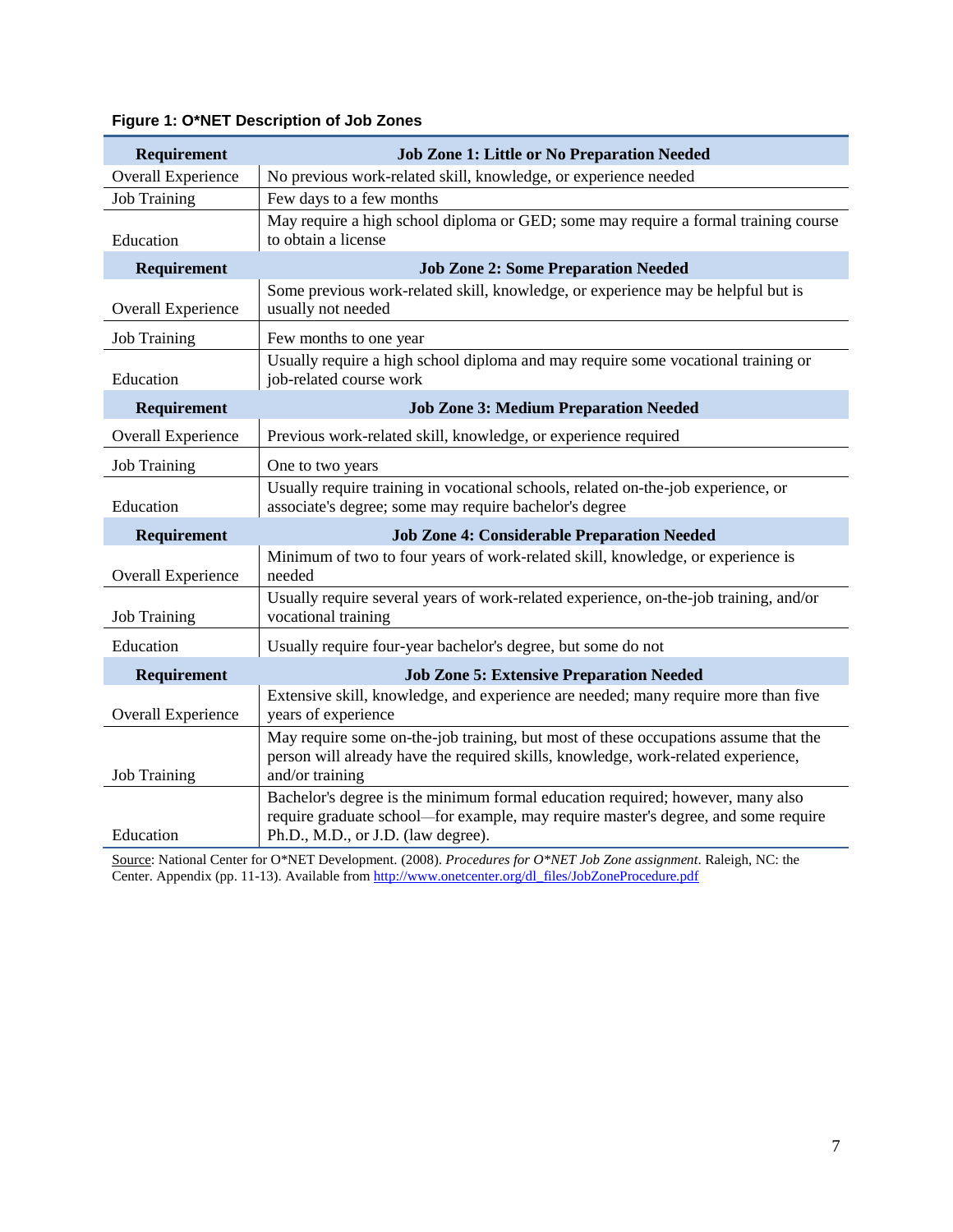**Figure 2: Definition of Mal-Employment** 



# <span id="page-10-0"></span>**A Comparison of Labor Market Outcomes of Mal-Employed College Graduates and Those Employed in College Labor Market Jobs**

Labor market underutilization in the form of mal-employment is not as visible as the problem of unemployment. Indeed, no regular measure of mal-employment is published in the United States.<sup>3</sup> Although having a job is better than being unemployed, workers who are underemployed in the form of mal-employment or involuntary part-time employment experience sizable negative labor market consequences. In a previous paper (*Involuntary Part-Time Employment Problems among College-Educated Immigrants in the United States*), we found that foreign-born college graduates who worked in part-time jobs but wanted full-time jobs (involuntary part-time employment) had 58 percent fewer annual hours of work and 72 percent lower annual earnings compared with their counterparts who worked in fulltime jobs.

l

<sup>&</sup>lt;sup>3</sup> In the United Kingdom an annual report is produced on post-college outcomes by major field of study and occupation that provides some insight into the nature of the transition to work from college including measures of employment in "graduate occupations." See: Higher Education Careers Service Unit and the Association of Graduate Careers and Advisory Services. (2012). *What Do Graduates Do?* Manchester, England: HECSU. Available from [http://www.hecsu.ac.uk/assets/assets/documents/WDGD\\_Oct\\_2012.pdf](http://www.hecsu.ac.uk/assets/assets/documents/WDGD_Oct_2012.pdf)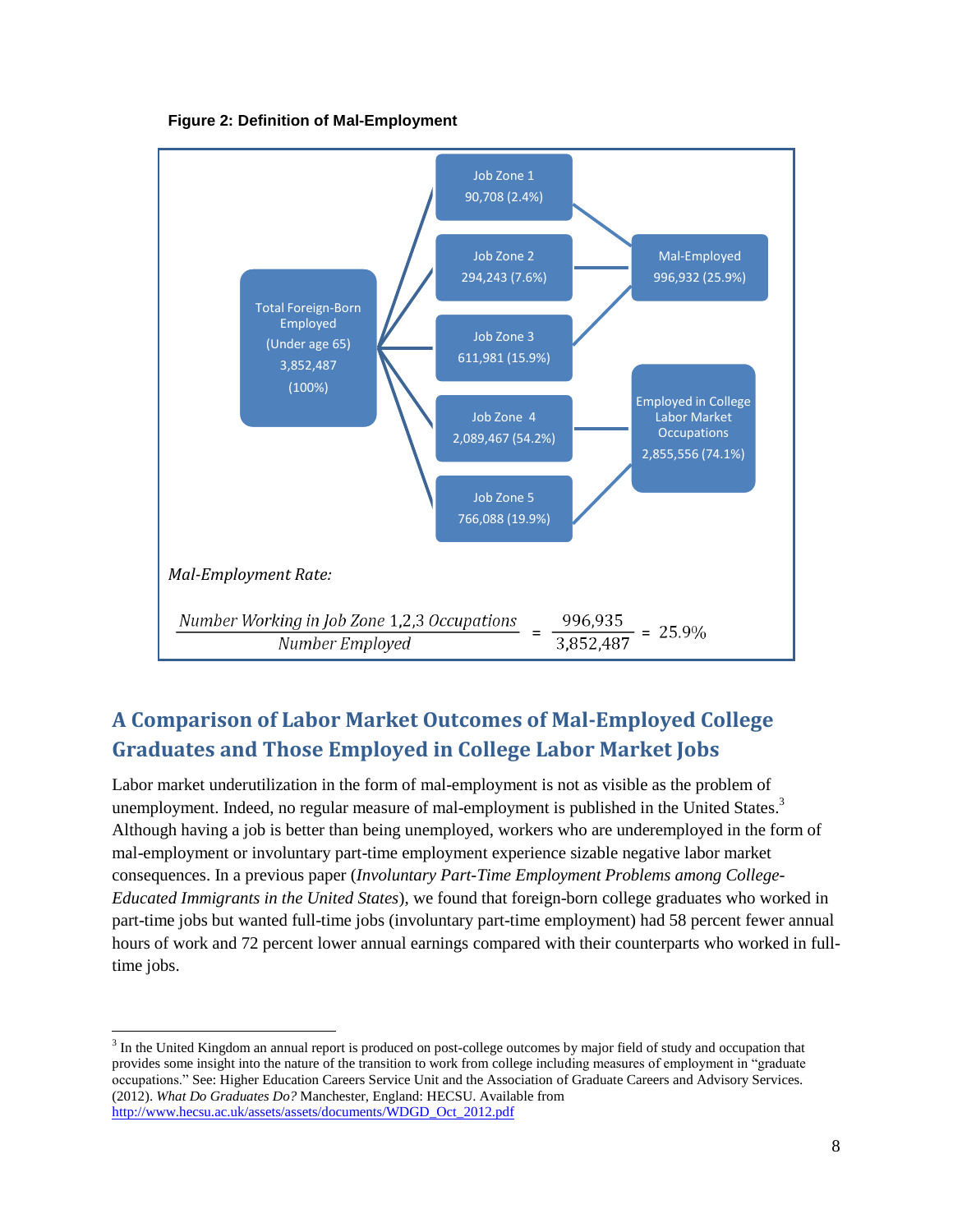Mal-employment has similar negative consequences for college graduates in the form of reduced annual earnings. Even though they are employed, mal-employed college graduates have low earnings and few job-related benefits as they work in jobs outside the college labor market that are typically low-skill and low-wage jobs with few (if any) job-related benefits (Fogg & Harrington, 2011; Morissette & Galarneau, 2004; Hartog, 2000). Working in low-skill and low-wage jobs also means that those who work outside the college labor market do not gather college-level work experience that can enhance their human capital and bolster their long-term employment and earnings. Furthermore, like any other labor market problem, mal-employment and any type of labor market underemployment also have negative impacts on the health and well-being of workers (Friedland & Price, 2003; Mendes, 2011). Underemployed workers are known to have lower levels of job satisfaction (Burris, 1983). Mal-employment also has negative effects on the economy, as the skills and human capital of college graduates are not fully utilized in the labor market, resulting in lost output from underutilization of the productive potential of those active in the labor market.

Table 1 presents findings from our examination of labor market costs of mal-employment among college graduates comparing seven labor market outcome measures for mal-employed foreign-born college graduates with those of their counterparts employed in CLM occupations based on findings from the NSCG.

Our previous paper on involuntary part-time employment found that in 2003 only about 9 percent of immigrant, as well as native-born, college graduates were working in part-time positions. The data presented in Table 1 reveal sizable differences in the share of part-time workers between mal-employed and CLM-employed college graduates. Nearly 12 percent of mal-employed immigrants were working in part-time positions compared with 8 percent among those who were working in CLM jobs. Among native-born college graduates, the part-time employment rate was 15 percent among those who were working outside the college labor market and 9.5 percent among those working in CLM jobs. Among those who did work part-time, involuntary part-time employment was more prevalent among those working in non-CLM jobs than among those working in CLM jobs. Nearly one-third of mal-employed immigrants were working in part-time jobs involuntarily compared with less than one-quarter among their counterparts employed in CLM jobs. Even among native-born college graduates, involuntary part-time employment was more prevalent among those who were mal-employed (16.3% and 13.3%, respectively), albeit the level of involuntary part-time employment and size of the gap between mal-employed and CLM-employed native-born workers were not as large as those among immigrant college graduates.

The intensity of employment—measured by annual hours of work—was somewhat lower among college graduates who were mal-employed than among those who worked in CLM jobs. Immigrant college graduates who were mal-employed worked 141, or 6 percent, fewer hours per year than those who worked in CLM jobs. The gap in mean annual hours of work was somewhat smaller among native-born college graduates (92 hours, or 4 percent). The small gap between the employment intensity of malemployed and CLM-employed college graduates is not surprising since a large majority of CLMemployed and mal-employed graduates worked in full-time positions. Mal-employed college graduates had slightly lower mean weekly hours and slightly higher mean annual weeks of work than those in CLM jobs. On average, mal-employed college graduates (foreign-born and native-born) worked a 41-hour work week for 50 weeks per year while their counterparts employed in CLM jobs worked a 44-hour work week for 49 weeks per year.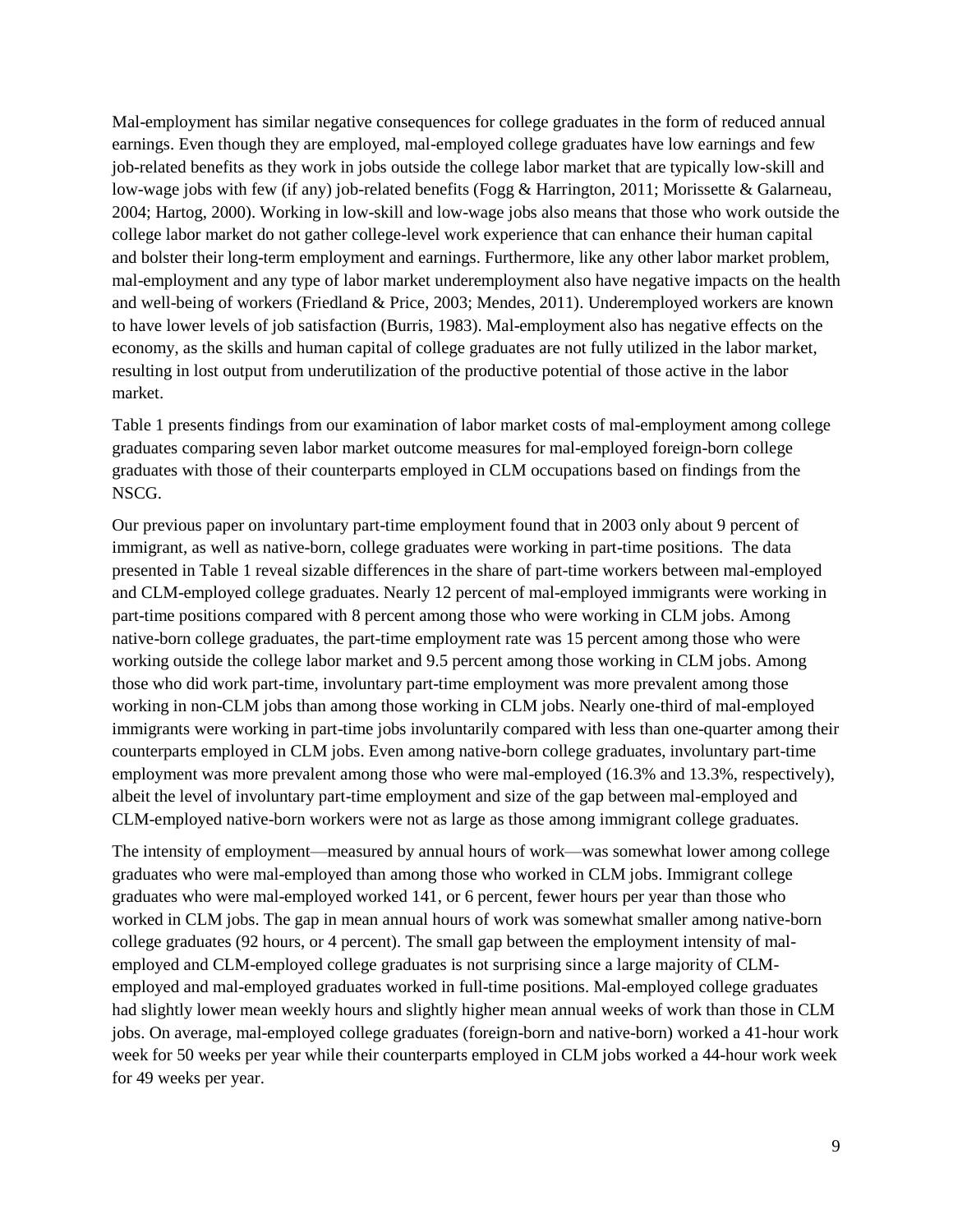A comparison of hourly earnings of mal-employed and CLM-employed college graduates reveals a sizable wage penalty associated with mal-employment. The gap in hourly earnings between the two groups is the consequence of lower job quality among the mal-employed. In 2003, mean hourly earnings of immigrant mal-employed college graduates (working in occupations classified in O\*NET Job Zones 1, 2, or 3) were \$24, or nearly \$16 lower than the \$40 mean hourly earnings of their counterparts who worked in CLM occupations (classified as O\*NET Job Zones 4 and 5.). In relative terms, this represents a nearly 40 percent hourly earnings deficit among mal-employed immigrant college graduates compared with their CLM-employed counterparts. Among the native-born, mean hourly earnings of mal-employed college graduates were lower than those of CLM-employed college graduates by \$9, or 25 percent.

|                                                                 | (A)             | (B)             | (C)<br><b>Absolute</b> | (D)<br><b>Relative</b><br><b>Difference</b> |
|-----------------------------------------------------------------|-----------------|-----------------|------------------------|---------------------------------------------|
| <b>Nativity Status and Economic</b>                             | <b>CLM</b>      | Mal-            | <b>Difference</b>      | $(C \div A;$                                |
| <b>Outcomes of College Graduates</b>                            | <b>Employed</b> | <b>Employed</b> | $(B - A)$              | $\frac{6}{2}$                               |
| Foreign-born, under 65:                                         |                 |                 |                        |                                             |
| Percent working part-time                                       | 8.0             | 11.7            | 3.7                    | 46.3                                        |
| Percent of part-time wanting<br>full-time work (involuntary PT) | 24.2            | 32.6            | 8.4                    | 34.7                                        |
| Mean annual hours                                               | 2,185           | 2,044           | $-141$                 | $-6.5$                                      |
| Mean weekly hours                                               | 44              | 41              | $-3$                   | $-6.8$                                      |
| Mean annual weeks                                               | 49              | 50              | $\mathbf{1}$           | 2.0                                         |
| Mean hourly earnings                                            | \$39.94         | \$24.11         | $-$15.83$              | $-39.6$                                     |
| Mean annual earnings                                            | \$74,319        | \$42,456        | $-$ \$31,863           | $-42.9$                                     |
| Native-born, under 65:<br>Percent working part-time             | 9.5             | 14.6            | 5.1                    | 53.7                                        |
| Percent of part-time wanting<br>full-time work (involuntary PT) | 13.3            | 16.3            | 3.0                    | 22.6                                        |
| Mean annual hours                                               | 2,162           | 2,070           | $-92$                  | $-4.3$                                      |
| Mean weekly hours                                               | 44              | 41              | $-3$                   | $-6.8$                                      |
| Mean annual weeks                                               | 49              | 50              | 1                      | 2.0                                         |
| Mean hourly earnings                                            | \$36.09         | \$27.26         | $-$ \$8.83             | $-24.5$                                     |
| Mean annual earnings                                            | \$68,660        | \$49,577        | $-$19,083$             | $-27.8$                                     |
| All, under 65:<br>Percent working part-time                     | 9.4             | 14.2            | 4.8                    | 51.1                                        |
| Percent of part-time wanting<br>full-time work (involuntary PT) | 14.4            | 18.1            | 3.7                    | 25.7                                        |
| Mean annual hours                                               | 2,164           | 2,066           | $-98$                  | $-4.5$                                      |
| Mean weekly hours                                               | 44              | 41              | $-3$                   | $-6.8$                                      |
| Mean annual weeks                                               | 49              | 50              | $\mathbf{1}$           | 2.0                                         |
| Mean hourly earnings                                            | \$36.55         | \$26.85         | $-$9.70$               | $-26.5$                                     |
| Mean annual earnings                                            | \$69,340        | \$48,651        | $-$20,689$             | $-29.8$                                     |

**Table 1: Differences in Labor Market Outcomes of College Graduates under 65 Years Old Employed in CLM Occupations and those Mal-employed, by Nativity Status, 2003**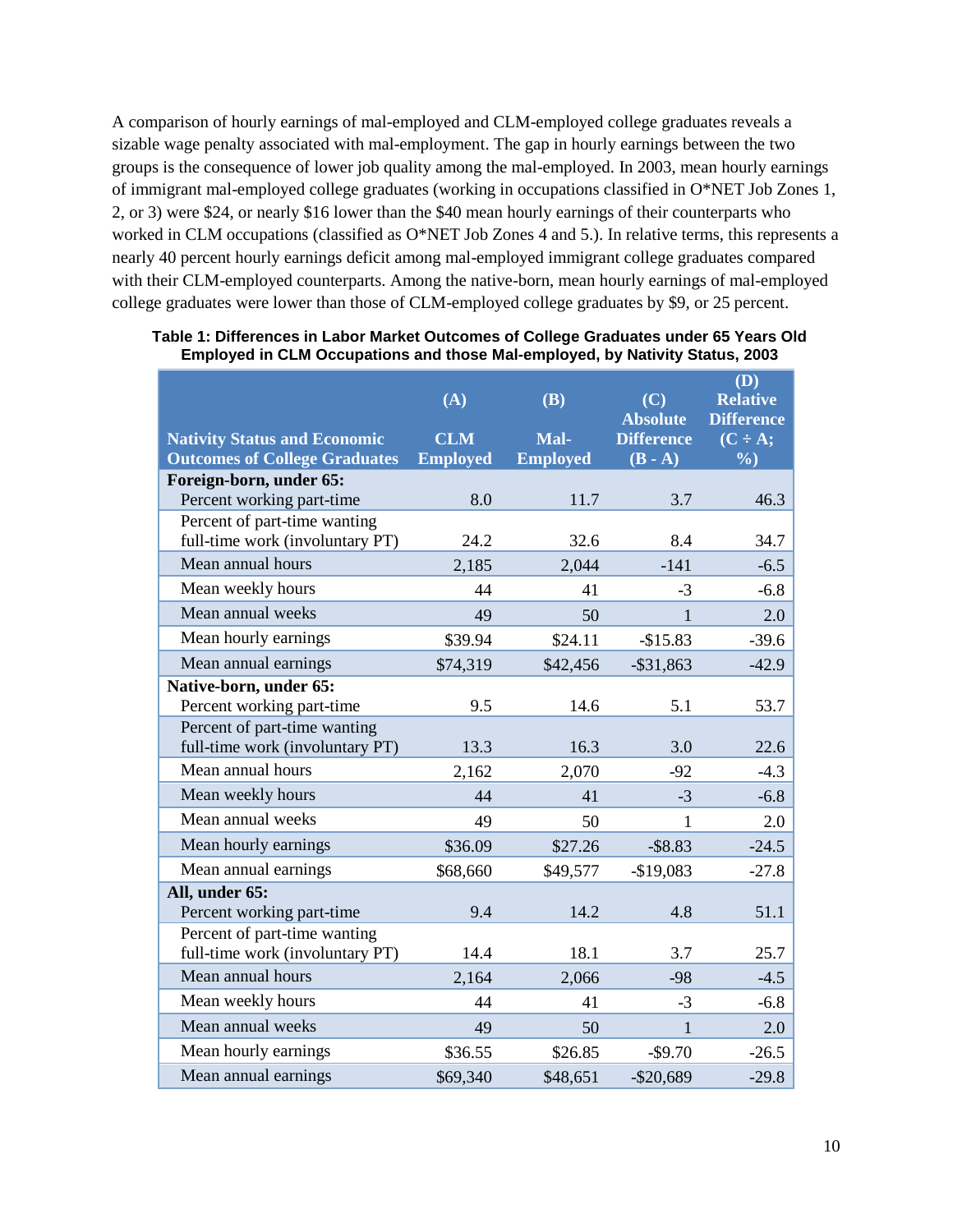Sharply lower hourly earnings combined with somewhat fewer annual hours of work of mal-employed college graduates yields sharply lower annual earnings. Another outcome examined in Table 1 is 2003 mean annual earnings of immigrant and native-born college graduates by mal-employment status. Despite working intensively during the year, mal-employed college graduates earned a sharply lower annual salary compared with those who worked in CLM occupations. The mean annual earnings of malemployed immigrants were \$42,500, representing about \$31,900, or 43 percent, lower earnings than the \$74,400 mean annual earnings of CLM-employed immigrant college graduates. The gap in mean annual earnings between mal-employed and CLM-employed native-born college graduates was also large, albeit not as large as that among immigrant college graduates—\$49,600 versus \$68,700, representing \$20,000 or a 28 percent earning penalty from mal-employment.

Mal-employment among college graduates imposes steep labor market costs, particularly in the level of hourly and annual earnings among immigrant as well as native-born college graduates. Among immigrants, compared with CLM-employed college graduates, those who were mal-employed were: 3.7 percentage points (or 46%) more likely to work in part-time jobs; 8.4 percentage points (or 35%) more likely to be employed in part-time positions involuntarily; employed for 141 (or 6.5%) fewer hours per year, and earning \$16 (or 40%) less per hour and \$31,900 (or 43%) less per year. Among college graduates born in the United States, compared with the CLM employed, those who were mal-employed were: 5.1 percentage points (or 54%) more likely to work in part-time jobs; 3 percentage points (or 23%) more likely to be employed in part-time positions involuntarily, employed for 92 (or 4%) fewer hours per year, and earning \$9 (or 25%) less per hour and \$20,000 (or 28%) less per year. Underemployment or underutilization of college-educated immigrants in the form of mal-employment is associated with poor overall labor market outcomes and a large earnings penalty.

# <span id="page-13-0"></span>**Mal-Employment among Native-Born and Foreign-Born College Graduates**

In this section, we examine the prevalence of mal-employment among non-elderly (under 65) college graduates. Findings in Table 2 are presented for all college graduates and separately for foreign-born and native-born college graduates. Of 31.442 million college graduates under age 65 who were employed at the time of the NSCG reference week, 7.668 million, or 24 percent, were mal-employed—working in occupations outside the college labor market. The prevalence of mal-employment was slightly higher among male than among female college graduates―25 percent versus 23.7 percent. Just under 1 million of the 3.8 million non-elderly employed *immigrant* college graduates were mal-employed in October 2003, yielding a mal-employment rate of 26 percent. Within the group of immigrant college graduates, females were more likely to be mal-employed (29%) than were males (24%). A number of reasons could underlie this gender difference, including different types and levels of college degrees, inability to find CLM jobs with flexible schedules or limited hours needed to accommodate family and child-rearing responsibilities, and differences in entry visas—immigrant women are more likely to enter the United States with temporary dependent visas that place restrictions on the amount they can work, which in turn may restrict their access to CLM employment.

Immigrants who earned college degrees abroad were considerably more likely to be mal-employed than were immigrants with U.S. college degrees. We found that 36 percent of immigrants with foreign college degrees were mal-employed compared with just 18 percent of their counterparts with U.S. college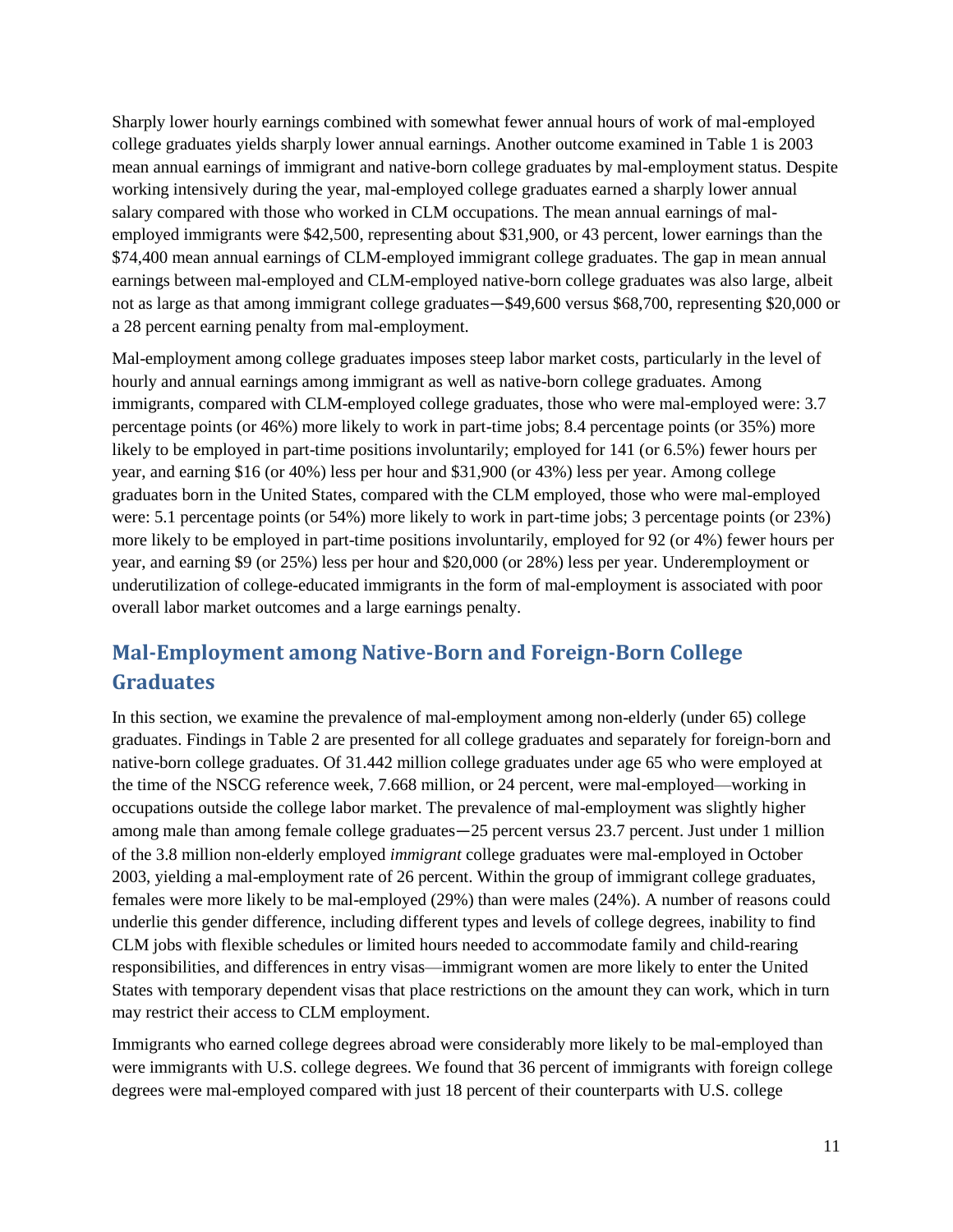degrees. In a subsequent section of this paper, we present a detailed discussion on this issue, including variations in the prevalence of mal-employment by country or region in which immigrants earned their college degrees. The gender gap in the prevalence of mal-employment was smaller among U.S.-educated immigrants than among those who were educated abroad. The mal-employment rate of U.S.-educated female immigrants was 1.4 percentage points, or 8 percent, higher than that of their male counterparts (18.7% versus 17.3%), whereas among immigrants educated abroad, the female mal-employment rate was nearly 9 percentage points, or 28 percent, higher than that of males. In contrast, the mal-employment rate among non-elderly native-born college graduates was 24 percent, or 2 percentage points lower than that of their immigrant counterparts.

| <b>Nativity and Gender</b><br>(Under 65 years old) | <b>Total</b><br><b>Employed</b> | <b>Number Mal-</b><br>employed | <b>Percent Mal-</b><br>employed |
|----------------------------------------------------|---------------------------------|--------------------------------|---------------------------------|
| All                                                | 31,442,156                      | 7,668,145                      | 24.4                            |
| Male                                               | 16,692,827                      | 4,174,043                      | 25.0                            |
| Female                                             | 14,749,329                      | 3,494,102                      | 23.7                            |
| Foreign-Born                                       | 3,852,487                       | 996,931                        | 25.9                            |
| Male                                               | 2,173,119                       | 518,932                        | 23.9                            |
| Female                                             | 1,679,368                       | 477,999                        | 28.5                            |
| Foreign-Born, U.S. College Degree                  | 2,178,462                       | 390,191                        | 17.9                            |
| Male                                               | 1,224,801                       | 212,139                        | 17.3                            |
| Female                                             | 953,661                         | 178,052                        | 18.7                            |
| Foreign-Born, Foreign College Degree               | 1,674,025                       | 606,740                        | 36.2                            |
| Male                                               | 948,318                         | 306,793                        | 32.4                            |
| Female                                             | 725,707                         | 299,947                        | 41.3                            |
| Native-Born                                        | 27,589,669                      | 6,671,214                      | 24.2                            |
| Male                                               | 14,519,708                      | 3,655,111                      | 25.2                            |
| Female                                             | 13,069,961                      | 3,016,103                      | 23.1                            |

| Table 2: Number and Percent of Mal-Employed Foreign-Born and Native-Born College Graduates |  |
|--------------------------------------------------------------------------------------------|--|
| (Under 65 Years Old), by Gender, U.S., 2003                                                |  |

# <span id="page-14-0"></span>**Mal-Employment among Immigrant College Graduates: A Descriptive Analysis**

This section focuses exclusively on the prevalence of mal-employment among immigrants by their demographic characteristics, school enrollment activities, human capital characteristics, immigrationrelated characteristics, and region of residence in the United States. Examination of mal-employment by demographic characteristics includes a look at variations in the prevalence of mal-employment by gender (already presented in the previous section), marital status, presence of young children, and disability status. Human capital characteristics include level of college degree, major field of study of most recent college degree, English-speaking proficiency, and country or region in which immigrant college graduates earned their most recent college degrees. Analysis by immigration-related characteristics includes year of entry and type of entry visa into the United States.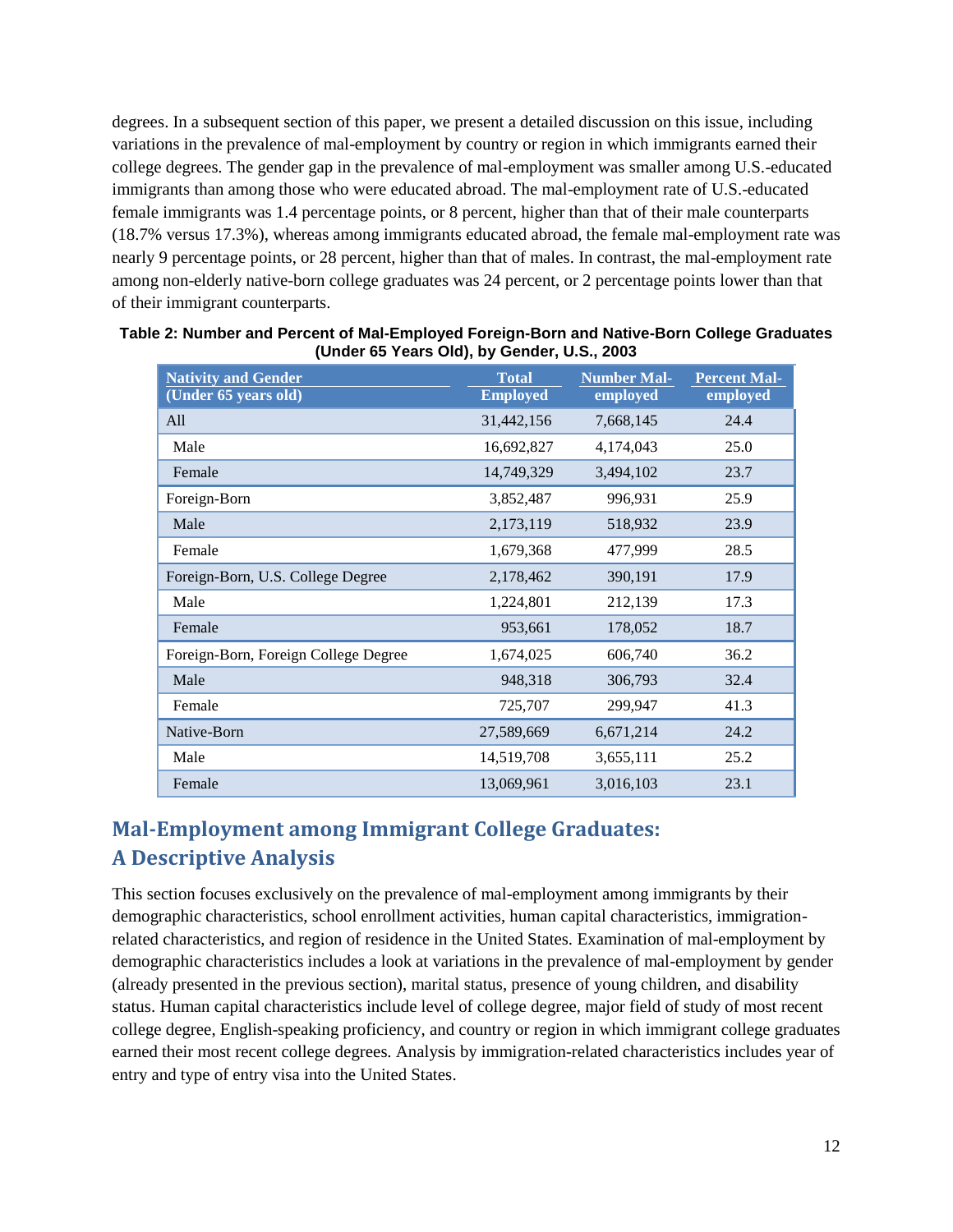Similar to any labor market problem, the incidence of mal-employment among employed college graduates is likely to be influenced by local labor market conditions. The NSCG public use data file does not provide any geographic details regarding place of residence of respondents below the regional level in order to protect respondent confidentiality. Consequently, the NSCG data file restricts geographic coding of responses to broader geographic areas—four regions of the country. Thus, we are limited to this level of geographic detail to reflect variations in labor market conditions across different regions of the nation. We also present the prevalence of mal-employment among immigrants employed full-time (35 hours or more per week) and part-time (fewer than 35 hours per week). As noted above, although the overall rate of part-time employment among immigrant college graduates was low, mal-employed immigrants were much more likely to be employed in part-time jobs (11.7%) than were CLM-employed immigrants (8%), representing a difference of 3.7 percentage points, or 46 percent. Furthermore, one-third of mal-employed immigrants who were employed in part-time jobs expressed a desire for full-time employment, which means they were involuntarily working in part-time positions. Mal-employment is therefore more likely to be prevalent among part-time workers than among full-time workers. College labor market jobs provide college graduates with employment of better *quality* (matched with their education) and opportunities for full-time employment (better *quantity)* for those who want to work full-time.

We also examine mal-employment in the context of school enrollment activities of individuals. College graduates engaged in school activities, particularly those enrolled in school on a full-time basis, are less likely to be focused on the job market. Furthermore, immigrants who are enrolled in school on a full-time basis might be legally restricted in the amount of labor market work they can perform, which would likely result in higher rates of part-time employment and therefore higher rates of mal-employment among this group. On the other hand, college graduate immigrants enrolled in school are likely to be pursuing graduate education, which is associated with a reduced likelihood of mal-employment. Furthermore, those enrolled in school have or will have U.S. college degrees.

#### **Marital Status and Presence of Children**

<span id="page-15-0"></span>In the previous section, we noted a higher mal-employment rate among female immigrants than among males. We now present the incidence of mal-employment among college-educated immigrants by their marital status and the presence of children residing with them in the United States. Labor market outcomes vary systematically with marital status of workers and presence of children, especially young children. In a previous paper in this series on labor force participation (*Findings from an Examination of the Labor Force Participation of College-Educated Immigrants in the United States),* we found that labor force participation was higher among married men and men with children compared with unmarried men and men without children. In contrast, marriage and the presence of children had the opposite effect on labor force participation among women—college-educated immigrant women who were married were less likely to participate in the labor force than were unmarried women. Women with children were considerably less likely to participate in the labor market than were women without children.

Our examination of unemployment rate by marital status and presence of young children (*Unemployment Problems among College-Educated Immigrants in the United States*) found that immigrant males who were married and those with children, especially those with young preschool-aged children, were less likely to be unemployed than their counterparts who were not married and had no children. Among college-educated immigrant women, while the likelihood of unemployment was similar among married and unmarried women, the unemployment rate of women was much higher among those with the youngest (preschool-aged) children compared with those with older children or those with no children.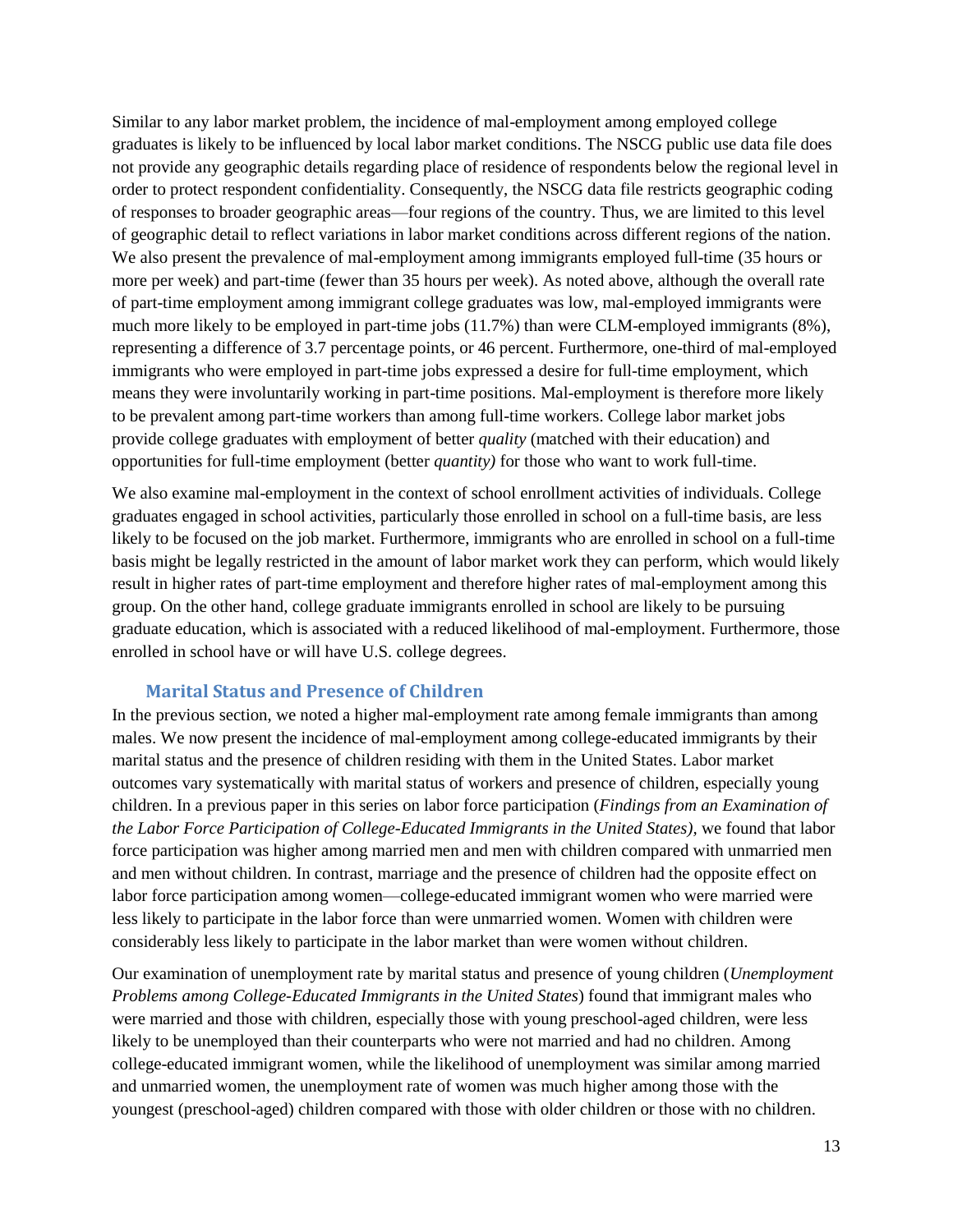In another paper in this series (*Involuntary Part-Time Employment Problems among College-Educated Immigrants in the United States*), we examined the labor market underutilization problem of involuntary part-time employment among immigrant college graduates who were employed in part-time jobs and found that groups of immigrants with small shares of part-time workers or, conversely, larger shares of full-time workers (such as men with preschool-aged children) generally had higher rates of involuntary part-time employment. This is because immigrant groups with higher shares of full-time workers represent a stronger desire for full-time work. Therefore, part-time work among these groups (such as fathers of preschool-aged children) is more likely to be involuntary. We found that the rate of involuntary part-time employment was higher among married men and men with young children compared with unmarried men and men without children or with older children. The relationship between marriage and rate of involuntary part-time employment among immigrant women is opposite that seen among males higher among unmarried women and women without children compared with married women and those with children. Higher rates of part-time employment also were found among college-educated immigrant women who were married and those who had children, particularly of preschool age.

These trends are consistent with the discussion in our first paper in this series, *The Earnings of Foreign-Educated College Graduates,* regarding the basis of labor supply decisions among women and reasons for lower levels of labor supply (lower rate of participation in the labor force and higher rate of part-time employment) among married women and women with children, especially young children. Labor supply decisions of women, particularly married women, are based on their allocation of time between not only labor market work and leisure but also home production of goods and services, which includes caring for children (Becker, 1964). Thus, supplying labor in the labor market and earning a wage are worthwhile for women if the additional earnings can make up for lost leisure time and home production. Marriage and children create more demands for home production, which in turn cause a resulting decline in female labor market participation (Triest, 1990) and a decline in the hours of labor supply and a preference for part-time work among married women and women with young children. Therefore, marriage and the presence of children are likely to suppress female labor supply in the form of lower rates of labor force participation and a lower intensity (hours of work) of labor supply among those who are employed.

Male labor market outcomes, including labor market participation, employment, and earnings, are found to be better among those who are married and those who have children. Research on the earnings of married men and men with children has consistently found that married men earn more than their unmarried counterparts. Even after statistically controlling for other factors that are likely to affect earnings, researchers have found male marriage wage premiums ranging from 10 percent to 50 percent (Lincoln, 2008; Antonovics & Town, 2004). The most common reasons cited for better labor market outcomes of married men and men with children include specialization among married couples wherein married men are responsible for fewer household-related tasks, allowing them to focus on their careers and making them more productive in their jobs. This specialization hypothesis espoused by Gary Becker (1985) might be even more relevant in the case of immigrant families since many come from parts of the world where the local culture places a higher value on wives who are more likely to specialize in household production, leaving more time and resources for the husband to focus on his job. Another commonly cited reason is that the qualities that make married men successful in the labor market are the same qualities that make them more marriageable. Research on this subject is ongoing with no conclusive answer to the reason for better labor market outcomes of married men.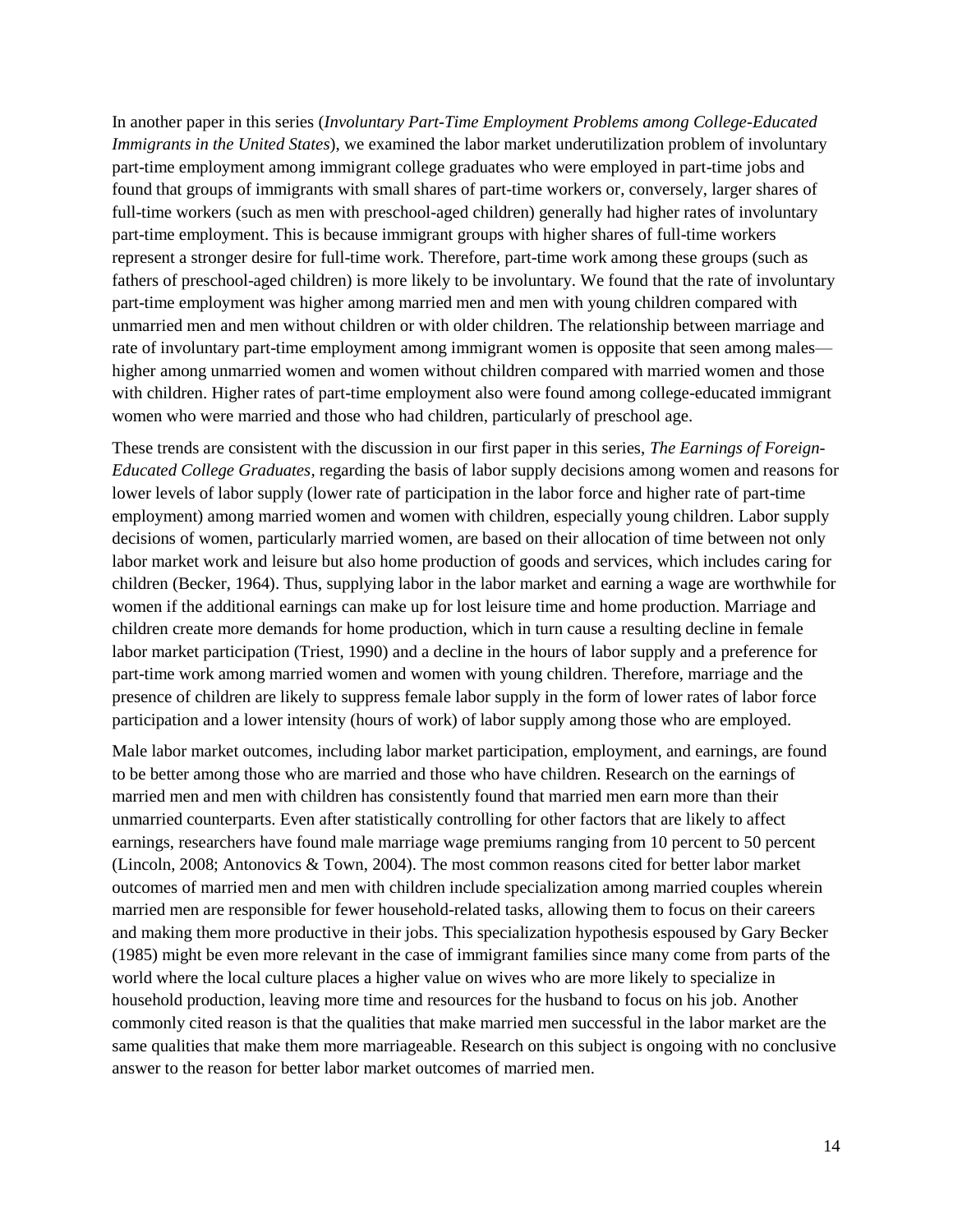Findings presented in Table 3 reveal that among all college-educated immigrants, the mal-employment rate was somewhat higher among those who were not married (27%) than among those who were married (25.6%). The problem of mal-employment was smaller among married immigrant men than among single men (23% versus 27%), which is further evidence of better labor market outcomes among married men access to CLM jobs—compared with their single counterparts. Among women, those who were married were slightly more likely to be mal-employed. The household demands on the time of married women may restrict the hours and days they are available to work, which in turn can potentially reduce the number of jobs, including full-time and CLM jobs, to which they have access. Moreover, women are more likely to be the "trailing spouse" who moves for her husband's career.

Immigrants—all, men, and women—who had young (under 6 years old) children were less likely to be mal-employed than were those with school-aged (6-18 years old) children or those without children. The highest mal-employment rates were found among immigrants with school-aged children. Further examination found that immigrants with no children and with preschool-aged children were much more likely to possess college degrees from U.S. colleges or universities (62%) than were immigrants with school-aged children (50%). As noted in an earlier section of this paper, immigrants with U.S. college degrees were only half as likely to be mal-employed as were those with foreign college degrees. Therefore, demographic subgroups of immigrants with larger shares of U.S. college degree holders are expected to have lower mal-employment rates than their counterparts with larger shares of foreign college degree holders.

| <b>Marital Status and</b><br><b>Presence of Children in</b><br>the Household | <b>Total</b><br><b>Number</b><br><b>Employed</b><br>All | <b>Percent Mal-</b><br><b>Employed</b><br>All | <b>Total</b><br><b>Number</b><br><b>Employed</b><br><b>Male</b> | <b>Percent Mal-</b><br><b>Employed</b><br><b>Male</b> | <b>Total</b><br><b>Number</b><br><b>Employed</b><br><b>Female</b> | <b>Percent</b><br>Mal-<br><b>Employed</b><br><b>Female</b> |
|------------------------------------------------------------------------------|---------------------------------------------------------|-----------------------------------------------|-----------------------------------------------------------------|-------------------------------------------------------|-------------------------------------------------------------------|------------------------------------------------------------|
| <b>Not Married</b>                                                           | 742,839                                                 | 27.2                                          | 351,820                                                         | 27.1                                                  | 391,019                                                           | 27.3                                                       |
| Married                                                                      | 3,109,648                                               | 25.6                                          | 1,821,299                                                       | 23.3                                                  | 1,288,349                                                         | 28.8                                                       |
| With children under 6                                                        | 954,719                                                 | 23.0                                          | 589,458                                                         | 21.2                                                  | 365,261                                                           | 25.9                                                       |
| With children 6-18                                                           | 1,136,279                                               | 28.7                                          | 641,587                                                         | 26.3                                                  | 494.693                                                           | 31.8                                                       |
| With no children                                                             | 1,475,966                                               | 24.3                                          | 806.016                                                         | 22.7                                                  | 669.951                                                           | 26.3                                                       |

**Table 3: Mal-Employment Rates among Employed Foreign-Born College Graduates Under 65 Years Old, by Full-Time and Part-Time Employment Status, Marital Status, and Presence of Children,\* U.S., 2003** 

<span id="page-17-0"></span>\*In this paper, immigrants with children are defined as those immigrants with children living with them in the United States.

#### **School Enrollment and Disability Status**

Individuals who are enrolled in school are less likely to participate in the labor market, and when they do participate, they supply fewer hours of labor and are more likely to work in part-time positions. The labor supply decision (labor market participation and hours of work) is based on how individuals choose to allocate the finite amount of time available during, say, a week. Among those who are enrolled in school, some of that finite amount of time is devoted to schooling activities and simply is not available for distribution to leisure, labor market work, or home production of goods and services and caring for children. Therefore, enrollment in school has the potential to reduce labor supply of these individuals in the form of lower labor force participation rates and higher rates of part-time employment when those enrolled do work. Immigrants who are enrolled in school might also have restrictions placed upon their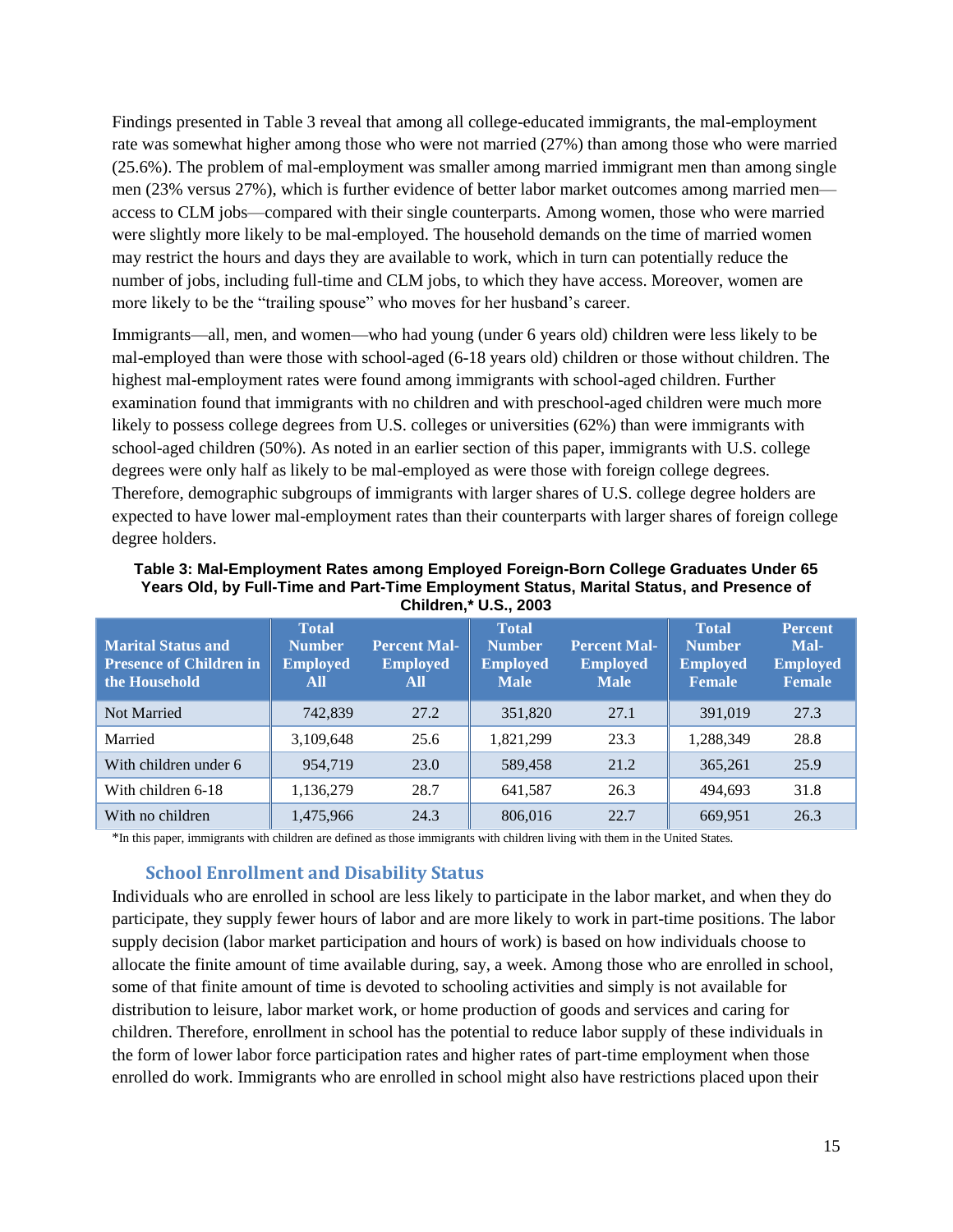labor market participation by their visa status, including student visas that further restrict their labor market activities and, potentially, their ability to work in full-time positions.

Employment in part-time positions is more likely to occur outside the college labor market. Findings in Table 4 reveal a sharply higher rate of mal-employment among college-educated immigrants in part-time jobs than among those in full-time jobs (34% versus 24%). Similarly, large gaps in mal-employment rates between part-time and full-time-employed workers existed among male and female college-educated immigrants. Thus, the increased likelihood of part-time employment among immigrants enrolled in school means these individuals were more likely to be mal-employed. However, school enrollment among college-educated immigrants might also have an opposite effect on the chance of being mal-employed. College graduate immigrants enrolled in school are more likely to attend graduate school and, therefore, employment among them—particularly among those enrolled full-time who might have visa restrictions on employment—is more likely to be on campus in positions as postdoctoral fellows or graduate research assistants that fall in the category of CLM jobs as they utilize the skills and knowledge acquired through a college education.

| Table 4. Mal-Employment Rates among Employed Foreign-Born College Graduates Under 65          |
|-----------------------------------------------------------------------------------------------|
| Years Old, by Full-Time/Part-Time Employment Status, School Enrollment Status, and Disability |
| Status, U.S., October 2003                                                                    |

| <b>Employment, School</b><br><b>Enrollment</b> , and<br><b>Disability Status</b> | <b>Total</b><br><b>Number</b><br><b>Employed</b><br>All | <b>Percent Mal-</b><br><b>Employed</b><br>All | <b>Total</b><br><b>Number</b><br><b>Employed</b><br><b>Male</b> | <b>Percent Mal-</b><br><b>Employed</b><br><b>Male</b> | <b>Total</b><br><b>Number</b><br><b>Employed</b><br><b>Female</b> | <b>Percent Mal-</b><br><b>Employed</b><br><b>Female</b> |
|----------------------------------------------------------------------------------|---------------------------------------------------------|-----------------------------------------------|-----------------------------------------------------------------|-------------------------------------------------------|-------------------------------------------------------------------|---------------------------------------------------------|
| Total                                                                            | 3,852,488                                               | 25.9                                          | 2,173,119                                                       | 23.9                                                  | 1,679,368                                                         | 28.5                                                    |
| Full-time employed<br>$(35+ hours per week)$                                     | 3,507,631                                               | 25.1                                          | 2,089,146                                                       | 23.4                                                  | 1,418,485                                                         | 27.6                                                    |
| Part-time employed (less<br>than 25 hours per week)                              | 344,857                                                 | 33.8                                          | 83,973                                                          | 35.4                                                  | 260,883                                                           | 33.2                                                    |
| Enrolled                                                                         | 328,728                                                 | 23.9                                          | 162,184                                                         | 21.3                                                  | 166,544                                                           | 26.4                                                    |
| Enrolled, working full-<br>time                                                  | 264,309                                                 | 22.8                                          | 136,854                                                         | 20.0                                                  | 127,456                                                           | 25.7                                                    |
| Enrolled, working part-<br>time                                                  | 64,420                                                  | 28.5                                          | 25,331                                                          | 28.2                                                  | 39,089                                                            | 28.7                                                    |
| Not enrolled                                                                     | 3,523,758                                               | 26.1                                          | 2,010,935                                                       | 24.1                                                  | 1,512,823                                                         | 28.7                                                    |
| With disabilities                                                                | 180,312                                                 | 37.5                                          | 89,972                                                          | 34.1                                                  | 90,340                                                            | 40.9                                                    |
| Without disabilities                                                             | 3,672,175                                               | 25.3                                          | 2,083,147                                                       | 23.4                                                  | 1,589,029                                                         | 27.8                                                    |

It is also likely that some employed school-enrolled immigrants were already working in CLM jobs and pursuing graduate education while they were employed. Indeed in 2003, most immigrant college graduates who were mixing school and work were employed in full-time jobs. Of 328,700 foreign-born college graduates who were mixing school and work in 2003, 264,300 or 80 percent were working in fulltime jobs. Therefore, the typical schooling activity among employed immigrants appears to be among those pursuing graduate education while being employed in full-time jobs, which are most likely to be in the college labor market.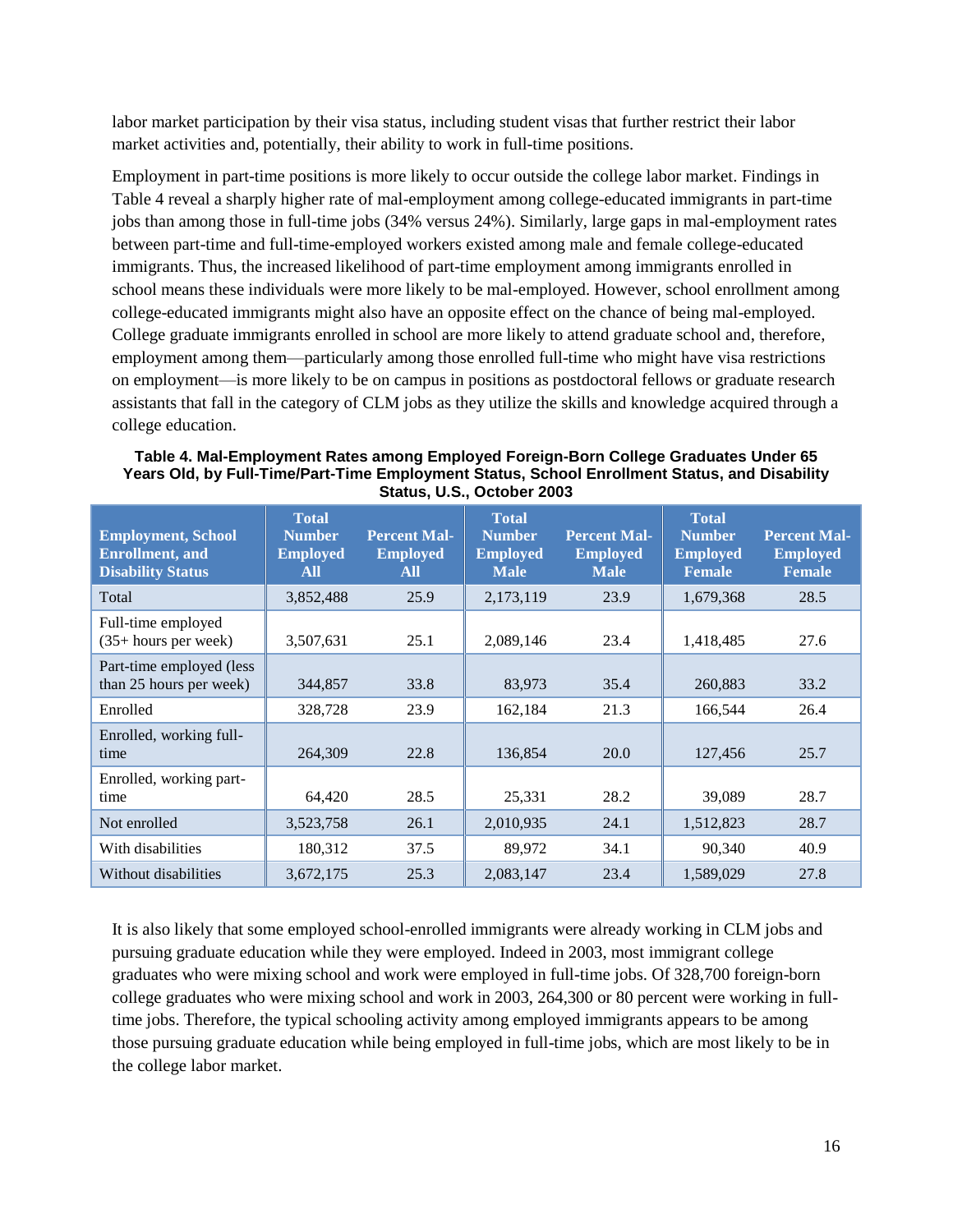Our analysis of NSCG data reveals that immigrant college graduates who were enrolled in school at the time of the 2003 NSCG were somewhat less likely to be mal-employed than those who were not enrolled in school (24% versus 26%). However, within the group of school-enrolled immigrants, those who were working in part-time jobs had a higher rate of mal-employment (29%) in comparison to school-enrolled immigrants employed in full-time jobs (23%) and those who were not enrolled in school (26%).

The differences in mal-employment with respect to school enrollment among male college-educated immigrants followed a pattern similar to those of their female counterparts. Over one-fifth (21%) of employed male immigrants who were enrolled in school held non-CLM jobs (mal-employed) compared with 24 percent among those who were not enrolled in school at the time of the NSCG. Among employed college-educated female immigrants who were enrolled in school, over 26 percent were mal-employed, whereas nearly 29 percent of their counterparts who were not enrolled in school were working in jobs outside the college labor market.

Having a disability has a strong negative impact on an individual's labor market outcomes. Research studies have consistently found sizable differences between labor market outcomes of individuals with and without disabilities. Individuals with disabilities are less likely to participate in the labor market, and when they do, they are more likely to be unemployed; and when they are employed, they are more likely to earn lower wages (Fogg, Harrington, & McMahon, 2010; 2011).

The 2003 NSCG disability measure is somewhat different than that adopted by the Census Bureau in both the American Community Survey and Current Population Survey. The NSCG measure includes as disabled those who report limitation in one of the following four activities: 1) seeing words or letters in ordinary newsprint (with glasses/contact lenses if the respondent usually wears them); 2) hearing what is normally said in conversation with another person (with hearing aid if the respondent usually wears it); 3) walking or using stairs without human or mechanical assistance; and 4) lifting or carrying something as heavy as 10 pounds, such as a bag of groceries (U.S. Department of Commerce, 2003). The NSCG does not include measures of cognitive or emotional limitations in its definition of disabilities. However, unlike the standard census measure, NSCG respondents were asked to rate the difficulty they had with the four activities (seeing, hearing, walking, and lifting) on a five-point scale: none, slight, moderate, severe, unable to do. Individuals were defined as having a disability if they reported having moderate to severe difficulty with any of the four functional areas.

An examination of mal-employment among employed college-educated immigrants by disability status found that in October 2003 there was a mal-employment rate of nearly 38 percent among those with disabilities and a little over 25 percent among those without disabilities, representing a gap of about 12 percentage points. This finding is consistent with findings in earlier papers of large gaps between the other two labor market outcomes—labor force participation and unemployment rates—among collegeeducated immigrants with and without disabilities. Among employed college-educated immigrant men with disabilities, the share who worked in non-CLM jobs was nearly 34 percent compared with 23 percent among their counterparts without disabilities. Among college-educated immigrant women, the gap between the mal-employment rates of women with and without disabilities was even larger―13 percentage points (41% versus 28%).

## **Level of College Education**

<span id="page-19-0"></span>This paper focuses on college graduates, and even within this group, those with higher levels of human capital—higher-level degrees—are expected to have better labor market outcomes. The labor market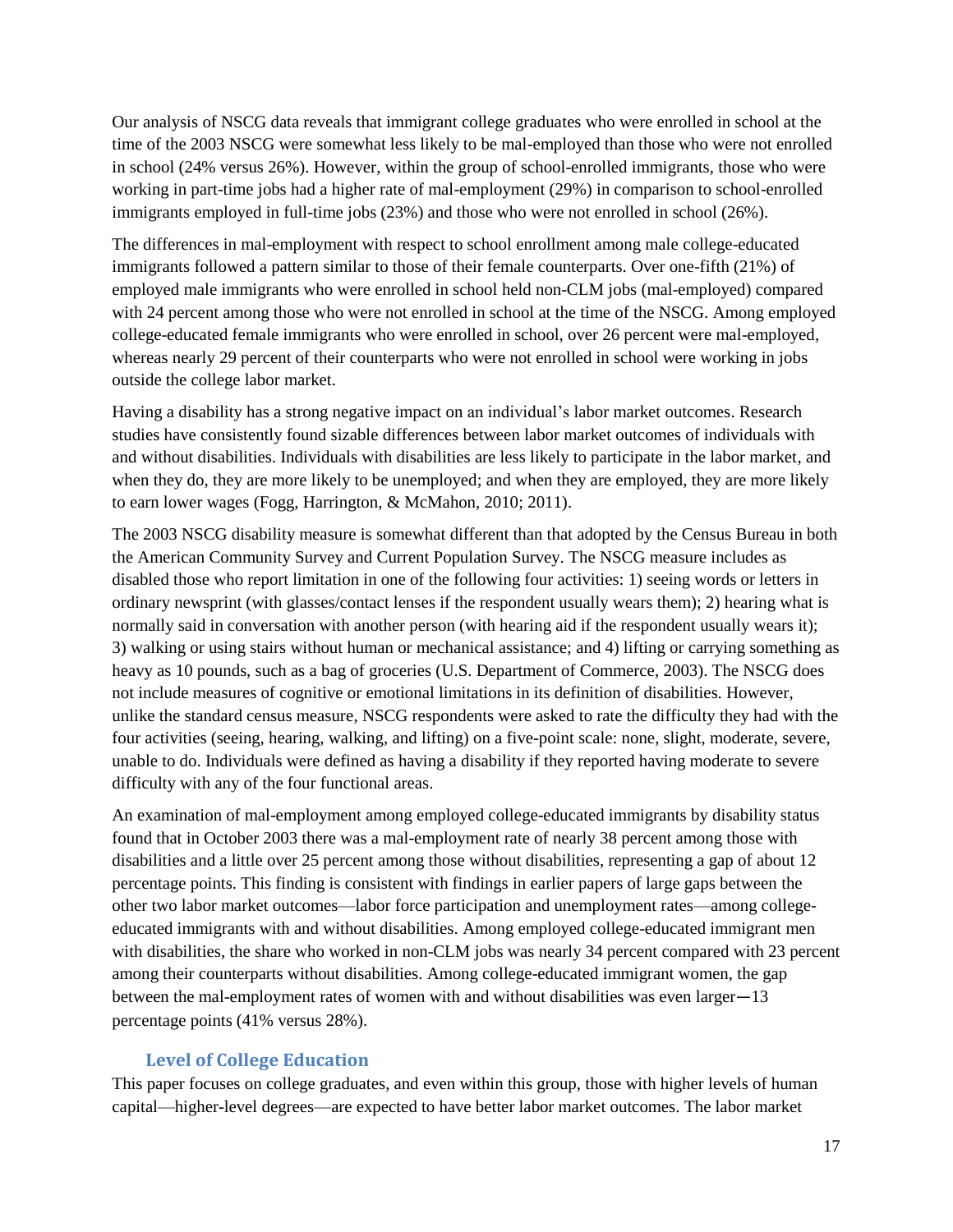experiences of individuals with higher levels of educational attainment generally are better than those of individuals with fewer years of schooling and fewer degrees. In the particular case of access to college labor market jobs, higher levels of education and higher levels of skills and knowledge that come with them are likely to increase access to jobs in CLM occupations. Fogg and Harrington (2011) found sharply lower mal-employment rates among college graduates with doctorate and professional degrees compared with those with master's degrees, and among those with master's degrees compared with those with only bachelor's degrees. We examine the prevalence of mal-employment among immigrant college graduates by level of college degree they earned—bachelor's, master's, doctorate (PhD, DSc, EdD, etc.) or professional degrees (JD, MD, DDS, etc.). Findings are presented for all, male, and female collegeeducated immigrants in Table 5.

| <b>Level of College Degree</b> | <b>Total</b><br><b>Number</b><br><b>Employed</b><br>All | <b>Percent Mal-</b><br><b>Employed</b><br>All | <b>Total</b><br><b>Number</b><br><b>Employed</b><br><b>Male</b> | <b>Percent Mal-</b><br><b>Employed</b><br><b>Male</b> | <b>Total</b><br><b>Number</b><br><b>Employed</b><br><b>Female</b> | <b>Percent</b><br>Mal-<br><b>Employed</b><br><b>Female</b> |
|--------------------------------|---------------------------------------------------------|-----------------------------------------------|-----------------------------------------------------------------|-------------------------------------------------------|-------------------------------------------------------------------|------------------------------------------------------------|
| Total, Under 65                | 3,852,487                                               | 25.9                                          | 2,173,119                                                       | 23.9                                                  | 1,679,368                                                         | 28.5                                                       |
| Bachelor's                     | 2,158,751                                               | 35.8                                          | 1,132,290                                                       | 33.8                                                  | 1,026,460                                                         | 38.1                                                       |
| Master's                       | 1,123,386                                               | 16.2                                          | 668,824                                                         | 16.6                                                  | 454.561                                                           | 15.5                                                       |
| Doctorate                      | 298,783                                                 | 5.7                                           | 215,405                                                         | 5.1                                                   | 83,378                                                            | 7.3                                                        |
| Professional                   | 271,568                                                 | 9.1                                           | 156,600                                                         | 9.1                                                   | 114,968                                                           | 9.1                                                        |

**Table 5. Mal-Employment Rates among Employed Foreign-Born College Graduates Under 65 Years Old, by Educational Attainment, U.S., 2003** 

In previous papers on three labor market outcomes—earnings, labor force participation, and unemployment rates—we found that each labor market outcome was closely related to level of college education and improved with higher levels of education. Our examination of mal-employment also finds that the level of college degree is closely related to the prevalence of mal-employment, with the malemployment rate dropping sharply with higher levels of college education. Nearly 36 percent of immigrants with only bachelor's degrees were mal-employed in October 2003―a rate of malemployment that was more than twice as high as the rate among immigrants with master's degrees (16%). Immigrants with professional degrees such as an MD or JD, or a doctorate such as a PhD or EdD, had even lower mal-employment rates―just 6 percent among those with doctorate degrees and 9 percent among those with professional college degrees. Similar sharp declines in mal-employment rates by college degree level are apparent among male and female immigrants.

#### **Major Field of Study**

<span id="page-20-0"></span>Labor market outcomes of college graduates in the American economy vary widely by major field of study (Fogg, Harrington, & Harrington, 2004). The college major often can serve as a measure of the specific set of knowledge, skills, and abilities the graduate acquired in college. Some of the reasons cited for underlying variations in labor market outcomes of college graduates in different major fields are different values assigned by the labor market to different skills and knowledge acquired across majors, differences in demand for particular skills at different times, differences in abilities of students across different majors, differences in non-academic skills such as social skills, and career focus and direction among students from different major fields (Arcidiacono, 2004; Black, Sanders, & Taylor, 2003).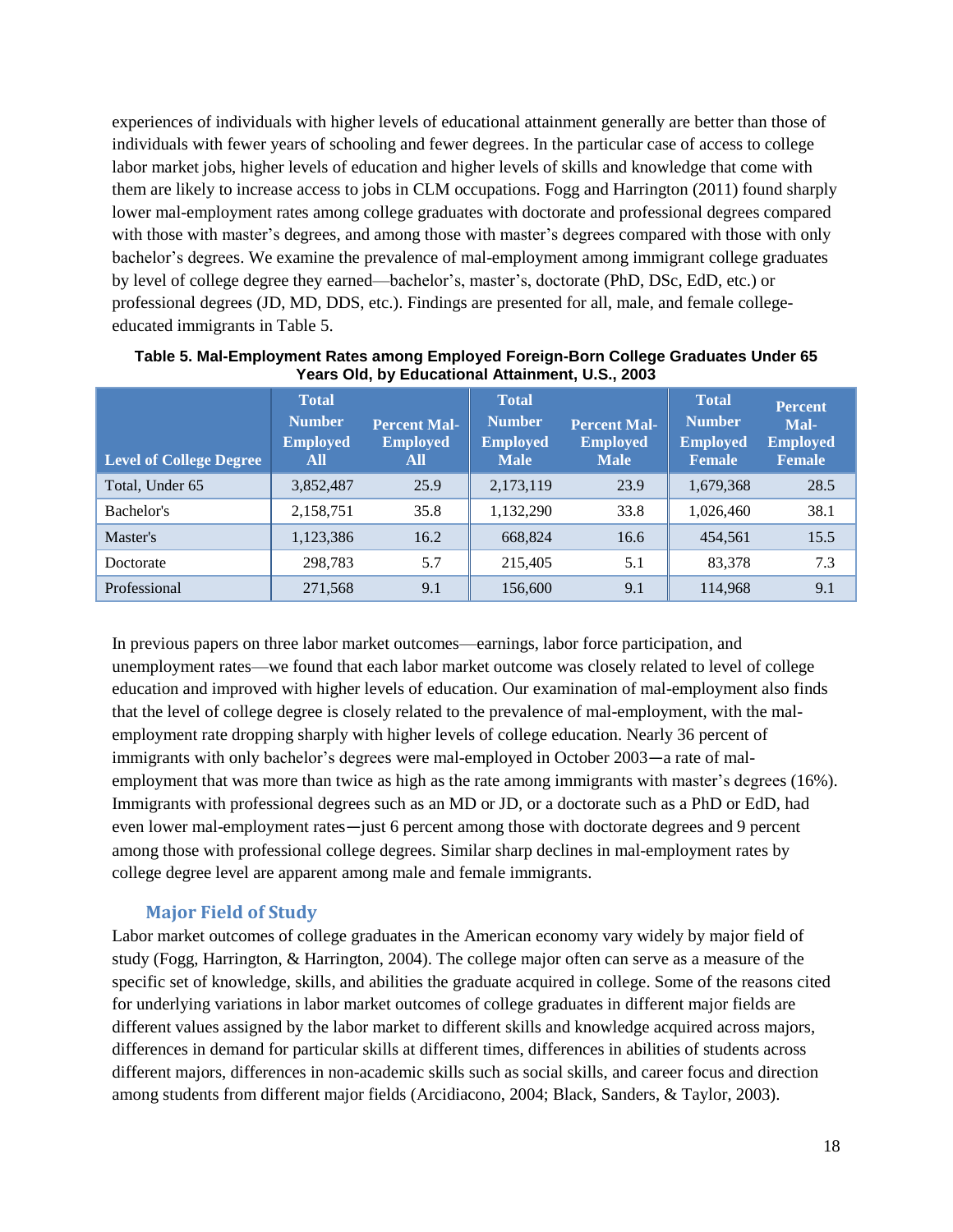Previous papers in this series have revealed that job market gains from college degrees appear to be closely associated with the field of study.

At the time of the 2003 NSCG, the mal-employment rates of immigrant college graduates varied widely by major field of study, from 35 percent among humanities majors specializing in language, arts, and communication to just 11 percent among computer and information sciences majors (Figure 3). Many immigrants with college degrees in computer and information sciences had entered the United States with work visas (20%) and nearly 70 percent had earned their most recent college degrees in the United States. Mal-employment rates were also relatively lower among immigrants with degrees in health, engineering, math, law, and physical sciences. Between 17 and 22 percent of immigrants with college degrees in these fields were working outside the college labor market in 2003.





The knowledge acquired in certain major fields such as computer science, mathematics, or engineering is more readily transferable than knowledge acquired in fields such as business where country-specific knowledge of labor market practices, regulations, and overall culture are important and reduce the transferability of human capital in these fields that was acquired abroad, particularly in countries that are linguistically and culturally dissimilar to the United States (Kler, 2006). One-third of employed immigrants with business degrees were malemployed in October 2003. Business majors accounted for 25 percent of all employed immigrants and nearly one-third of all mal-employed immigrants. College-educated immigrants with degrees in biological and social sciences, psychology and education, and engineering technologies also faced more restricted access to CLM jobs in the U.S. labor market. About 30 percent of employed immigrant college graduates in these majors were malemployed in October 2003.

As shown in Table 6, the prevalence of mal-employment varied widely by major field of study among male as well as female college-educated immigrants. Computer and information science majors had the lowest malemployment rates among male as well as female immigrants, whereas the highest mal-employment rates were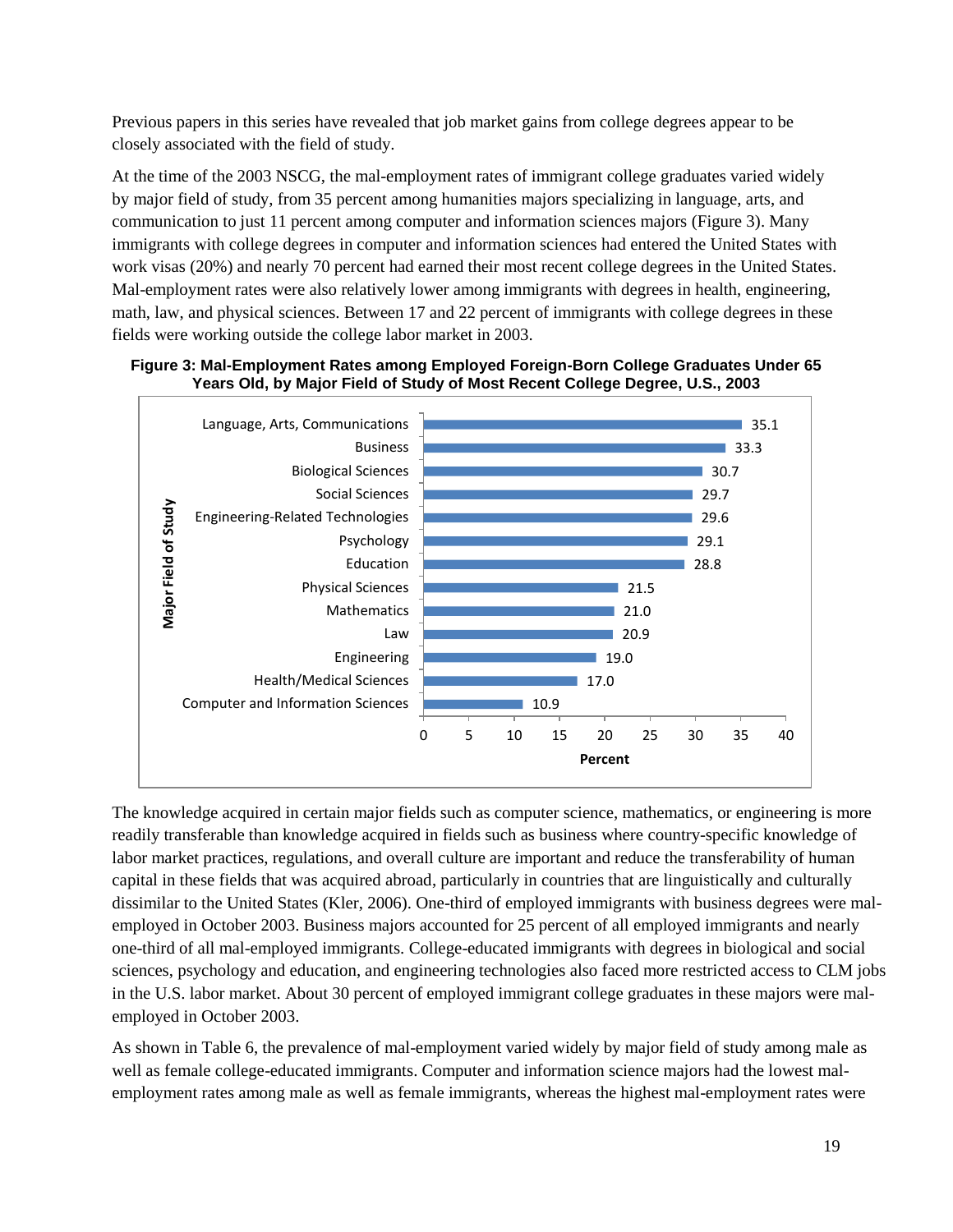among humanities majors among males and business majors among females. Among male immigrants, those with humanities, education, and psychology degrees were most likely to be mal-employed. These three majors also had the smallest share of all employed immigrant males. Employed foreign-born men with computer, health, engineering, law, physical sciences, and math degrees had between a 9 and 21 percent chance of being malemployed. The largest number of employed immigrant males had earned their college degrees in engineering and business. These two majors account for more than one half of all employed male immigrants. Similar patterns of mal-employment were found among immigrant women, with low rates among computer science, engineering, and health majors and higher rates among those with college degrees in business, humanities, biological sciences, and engineering-related technologies.

|                                          | <b>Percent Mal-</b> | <b>Percent Mal-</b> | <b>Percent Mal-</b> |
|------------------------------------------|---------------------|---------------------|---------------------|
| <b>Major Field of Study of</b>           | employment          | employment          | employment          |
| <b>Most Recent Degree</b>                | <b>All</b>          | <b>Males</b>        | <b>Females</b>      |
| Total                                    | 25.9                | 23.9                | 28.5                |
| Computer and Information Sciences        | 10.9                | 9.3                 | 13.9                |
| <b>Health/Medical Sciences</b>           | 17.0                | 14.1                | 19.0                |
| Engineering                              | 19.0                | 19.4                | 16.8                |
| Law                                      | 20.9                | 19.1                | 23.2                |
| Mathematics                              | 21.0                | 21.0                | 21.1                |
| <b>Physical Sciences</b>                 | 21.5                | 19.6                | 25.1                |
| Education                                | 28.8                | 35.2                | 26.7                |
| Psychology                               | 29.1                | 34.7                | 27.1                |
| <b>Engineering-Related Technologies</b>  | 29.6                | 29.4                | 30.5                |
| <b>Social Sciences</b>                   | 29.7                | 30.6                | 28.8                |
| <b>Biological Sciences</b>               | 30.7                | 26.7                | 34.7                |
| <b>Business</b>                          | 33.3                | 29.4                | 38.5                |
| Language, Arts, Communications           | 35.1                | 35.4                | 34.9                |
|                                          |                     |                     |                     |
|                                          | <b>Total Number</b> | <b>Total Number</b> | <b>Total Number</b> |
| <b>Major Field of Study of</b>           | <b>Employed</b>     | <b>Employed</b>     | <b>Employed</b>     |
| <b>Most Recent Degree</b>                | <b>All</b>          | <b>Males</b>        | <b>Females</b>      |
| Total                                    | 3,852,487           | 2,173,119           | 1,679,368           |
| <b>Computer and Information Sciences</b> | 250,173             | 160,762             | 89,410              |
| <b>Health/Medical Sciences</b>           | 527,852             | 216,902             | 310,950             |
| Engineering                              | 631,263             | 546,520             | 84,743              |
| Law                                      | 81,086              | 45,687              | 35,398              |
| Mathematics                              | 82,148              | 47,352              | 34,795              |
| <b>Physical Sciences</b>                 | 153,605             | 102,482             | 51,122              |
| Education                                | 209,315             | 51,983              | 157,333             |
| Psychology                               | 107,266             | 28,906              | 78,361              |
| <b>Engineering-Related Technologies</b>  | 67,824              | 55,038              | 12,787              |
| <b>Social Sciences</b>                   | 212,509             | 100,292             | 112,216             |
| <b>Biological Sciences</b>               | 228,455             | 113,311             | 115,143             |
| <b>Business</b>                          | 962,349             | 551,250             | 411,099             |

#### **Table 6: Mal-Employment Rates among Employed Foreign-Born College Graduates Under 65 Years Old, by Major Field of Study of Most Recent College Degree, U.S., 2003**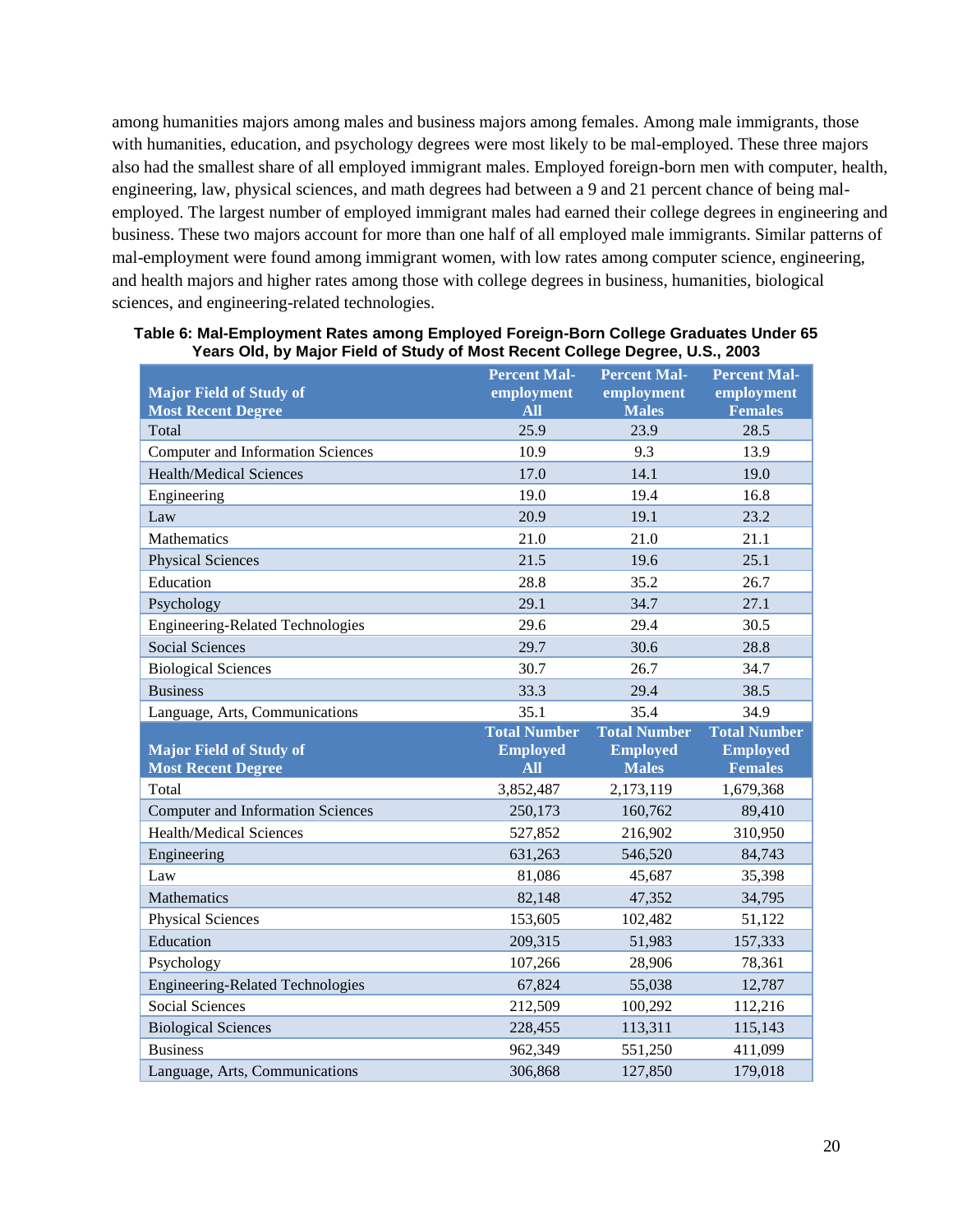#### **Country or Region of College Degree**

<span id="page-23-0"></span>Our earlier paper examining hourly wages found that the country in which an immigrant earned a college degree influences the degree of transferability of the education and skills acquired prior to immigration to the United States. Schooling and work experience acquired in the source countries of immigrants are typically valued less in the host country than education and work experience acquired in the host country (Kaushal, 2011; Ferrer & Riddell, 2008). The acceptance by U.S. employers of measures of human capital (degrees and skills certifications) that are acquired abroad determines the labor market pathways of immigrants in the United States. According to the immigrant assimilation model (Akresh, 2008), the imperfect portability of human capital acquired in different countries to the labor market in the United States (or any destination country) means that immigrants typically experience an initial downward trend in their labor market outcomes. However, after spending some time in the United States, immigrants' labor market experiences and overall socioeconomic position tends to improve as they accumulate U.S. specific experiences and skills (such as language fluency, social and job contacts, and familiarity with business cultures and practices) that are necessary to succeed in the U.S. labor market (Akresh, 2008; Batalova, Fix, & Creticos, 2008; Chiswick, 1978).

Immigrants therefore typically experience a U-shaped trajectory in their labor market experiences, with the depth of the U's trough determined by the degree of transferability of skills, education, and experience acquired prior to immigration (Chiswick, Lee, & Miller 2005; Duleep & Regets, 1999). Chiswick and Miller (2009) have stated that some immigrants' human capital has greater international transferability than that of others. For example, individuals from countries that are linguistically, socially, and economically more similar to the United States are likely to assimilate more quickly into the U.S. labor force and to experience less labor market downgrading than their peers with more dissimilar origins. Among immigrants who lack U.S. schooling, labor market outcomes are expected to be better for immigrants with schooling from highly developed countries and where English is an official language (Bratsberg & Ragan, 2002). Research studies on the transferability of source country human capital among immigrants in Canada and Australia consistently found better host country labor market outcomes among immigrants with education from English-speaking countries (Kler, 2006; Morissette & Galarneau, 2004, Chapman & Iredale, 1993).

Some studies attribute inferior host country labor market outcomes of immigrants with college degrees or credentials from some source countries to the quality of education in those source countries. In their study of reasons underlying differential U.S. labor market returns to education of immigrants from different countries, Bratsberg and Terrell (2002) found that quality of the educational systems in the source countries of immigrants accounted for most of the difference in their earnings in the U.S. labor market. They utilized measures such as pupil-teacher ratios, relative teacher wages, expenditures per pupil, years of mandatory schooling, etc., to produce an index of educational quality in the source country of immigrants. Mattoo, Christina, and Neagu (2008) studied the effect of source country characteristics including quality of education on access to college market jobs among U.S. immigrants. They concluded that after controlling for other attributes of source countries such as entry visa type, English language instruction, and Gross Domestic Product (GDP) per capita, the quality of higher education in immigrants' source countries affected their likelihood of securing employment in CLM occupations in the United States. Sweetman (2004) used international test scores to represent quality of education in source countries of immigrants in Canada and found better outcomes in the Canadian labor market for immigrants from countries with better-quality education.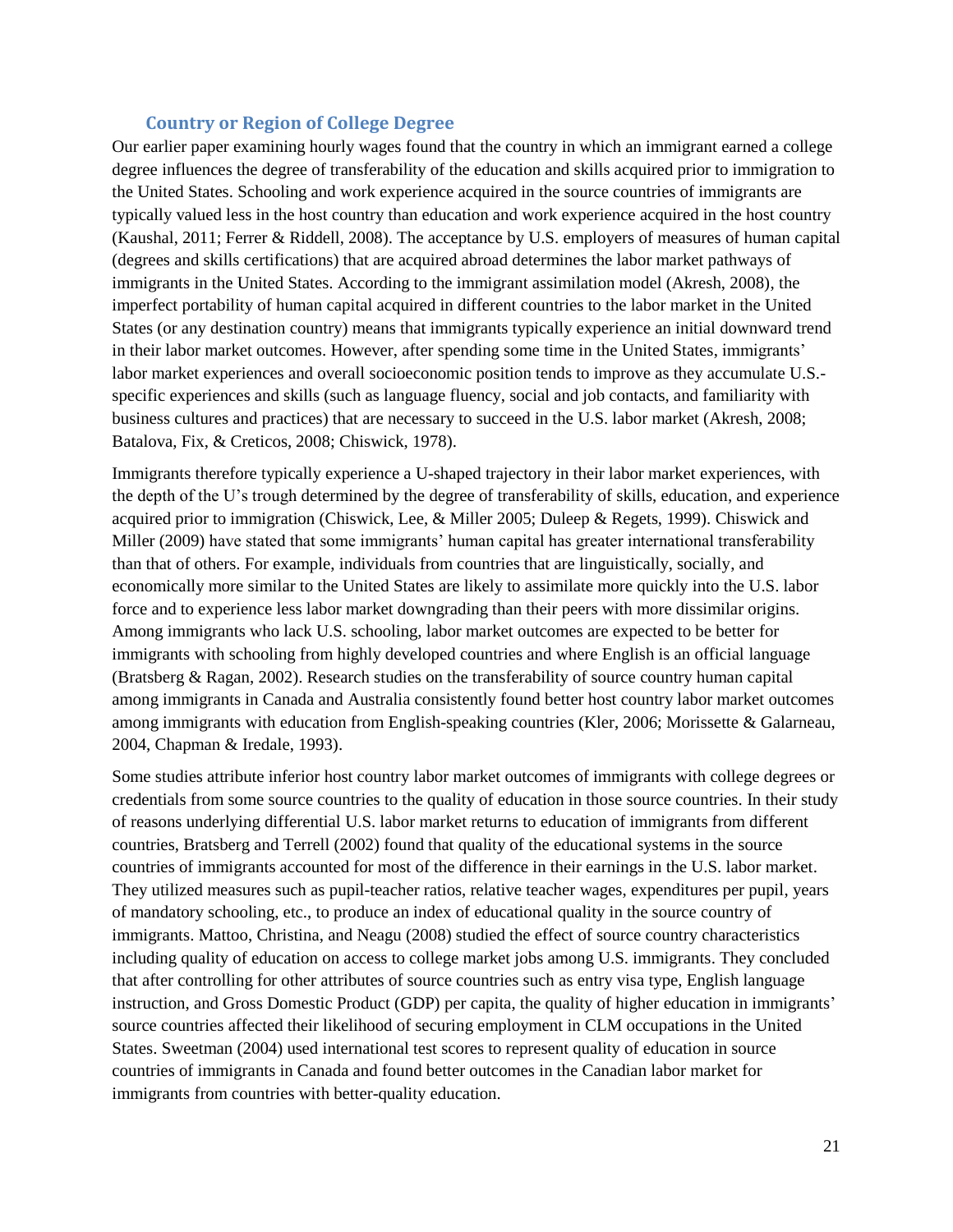In the first paper in this series, we noted sharp differences in hourly earnings of employed immigrants by country or region of their college degrees. In 2003, immigrants with British and Canadian college degrees earned \$40 and \$36 per hour while those with U.S. or Australian college degrees earned \$33 per hour. In contrast, the hourly wage of immigrants with college degrees earned in Latin American countries was just under \$21, while those with Filipino and African college degrees earned \$27 per hour. Even after statistically controlling for all other variables known to affect hourly earnings, such as education, Englishspeaking proficiency, work experience, college major field of study, type of entry visa, and demographic traits, sizable statistically significant differences remained in hourly earnings of immigrants by country or region of college degree. Other papers in this series also found that labor market outcomes of labor force participation rate, unemployment rate, and involuntary part-time employment rate varied by country or region of immigrants' college degrees, with outcomes being inferior among immigrants with non-U.S. degrees from regions and countries across the world, except Canada, the UK, and Australia.

In this section we present findings from our examination of the association between the prevalence of mal-employment among college-educated immigrants and the country in which they earned their most recent college degrees—again based on findings of the NSCG. Findings are presented in Figure 4 and Table 7. Immigrants with non-U.S. college degrees were two times as likely to be mal-employed than were immigrants with U.S. college degrees (36% versus 18%). A comparison of mal-employment rates of immigrants from different regions and countries found mal-employment rates over 40 percent among immigrants with college degrees from the Philippines (50%), Africa (47%), Latin America (46%), and Asia excluding India, China, and the Philippines (40%). Mal-employment rates were also high among immigrants with European (excluding UK/Northern Ireland) college degrees (35%). The likelihood of mal-employment was at 29 percent among immigrants with Indian college degrees and 24 percent among those with college degrees from China. Canadian, British, and Australian college degrees were associated with lower mal-employment rates in the U.S. labor market—14, 17, and 21 percent, respectively. As noted at the beginning of this section, human capital (college degree and work experience) acquired in these countries might be more readily transferable to the United States because of cultural and linguistic similarities between these countries. Furthermore, many immigrants from these countries enter the United States with work visas, meaning that they emigrated to the United States to work because of job offers (most likely in the college labor market) that they consider to be attractive enough to emigrate to this country. Also likely is the better ability of U.S. employers to assess the quality of human capital acquired in these countries and the better reputation in the United States of the quality of human capital acquired in these locations.

An examination of mal-employment rates by country or region of college degree separately among male and female immigrants (Table 7) found similar trends as that among all immigrants. Male immigrants with foreign college degrees were twice as likely to be mal-employed as those with U.S. college degrees (32% versus 17%). In October 2003, over 53 percent of male immigrants with college degrees from the Philippines, 47 percent of men who earned their college degrees in Africa, and 42 percent of Latin American degree holders were working in jobs that did not utilize the skills, knowledge, and abilities that generally are acquired with a college education. At the lower end were male immigrants with Canadian, Chinese, and British college degrees, with mal-employment rates of 12.5, 13.5, and 15 percent, respectively. The low mal-employment rate among Chinese-educated immigrant men is somewhat surprising. Since male immigrants with college degrees from China accounted for just 1 percent of all male immigrant college graduates in 2003, we cannot perform a detailed examination to understand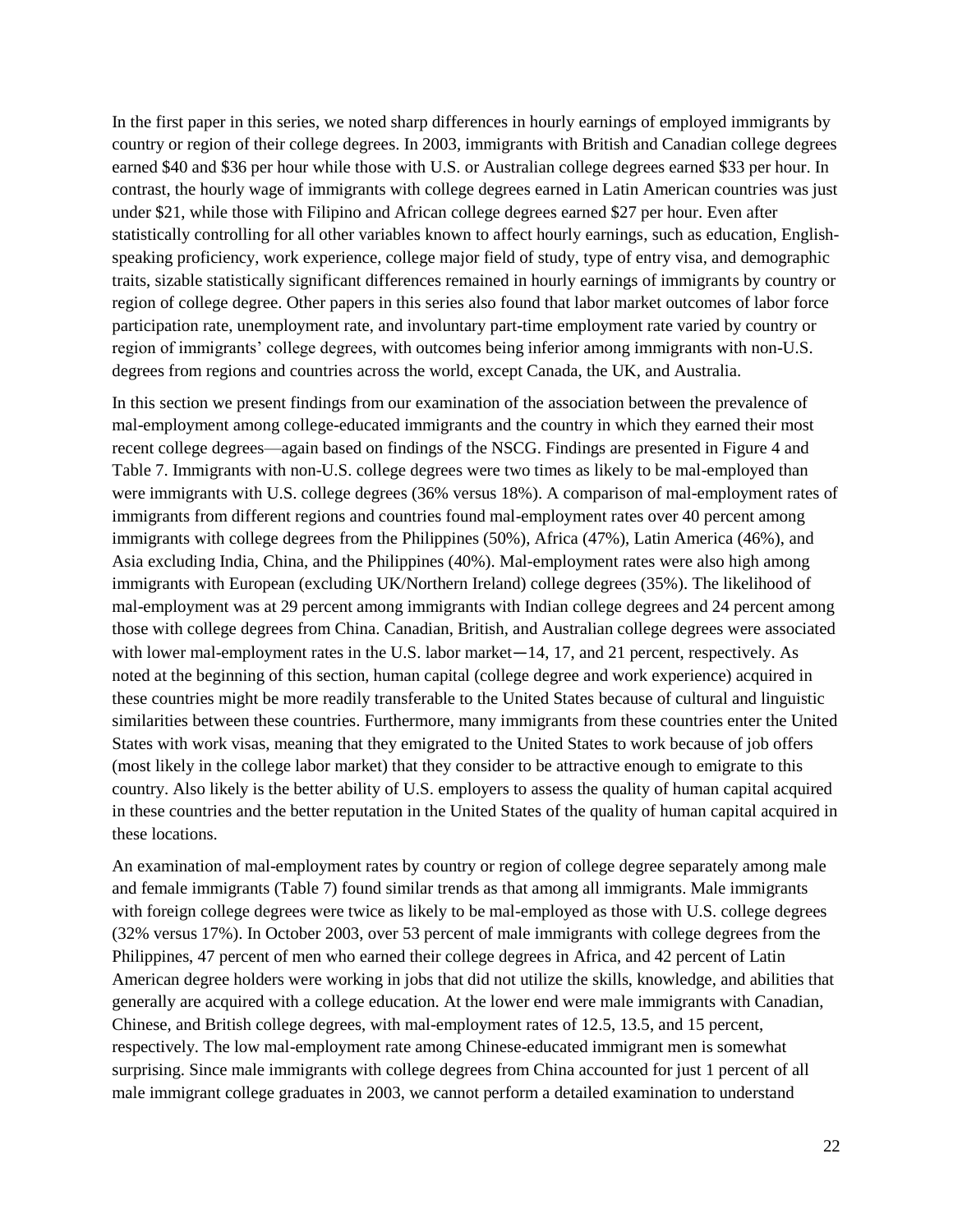reasons underlying their low mal-employment rate. However, we examined certain traits of male immigrants with Chinese college degrees compared with all male immigrants in 2003 and found among Chinese-educated male immigrants above average shares of entry with work visas (24% versus 15%) and student visas (49% versus 30%), doctorate degrees (19% versus 10%), and scientists—biological, physical and health sciences—(50% versus 20%)—traits associated with greater access to CLM jobs. The mal-employment rate among male immigrants with Australian or Indian college degrees was 22 percent.

**Figure 4: Mal-Employment Rates among Employed Foreign-Born College Graduates Under 65 Years Old, by Country or Region of Most Recent College Degree, U.S., 2003** 



The likelihood of mal-employment among female immigrants with foreign college degrees was 41 percent―2.2 times as high as the 19 percent mal-employment rate among their U.S.-educated counterparts. Nearly half (48% to 50%) of immigrant women who had earned their college degrees in Latin America, Africa, the Philippines, and Asia (excluding China, India, and the Philippines) were malemployed at the time of the NSCG in October 2003. Four out of ten immigrant women with Indian college degrees, and one out of three with Chinese or European (excluding UK/Northern Ireland) college degrees were working in non-CLM jobs at the time of the NSCG in October 2003. British college degreed immigrant women had a slightly higher mal-employment rate (24%) than that of their counterparts from the other two English-speaking countries (Canada and Australia). Canadian and Australian college degrees among immigrant women were associated with greater access to CLM jobs; only 16-18 percent of employed women with degrees from these countries were mal-employed.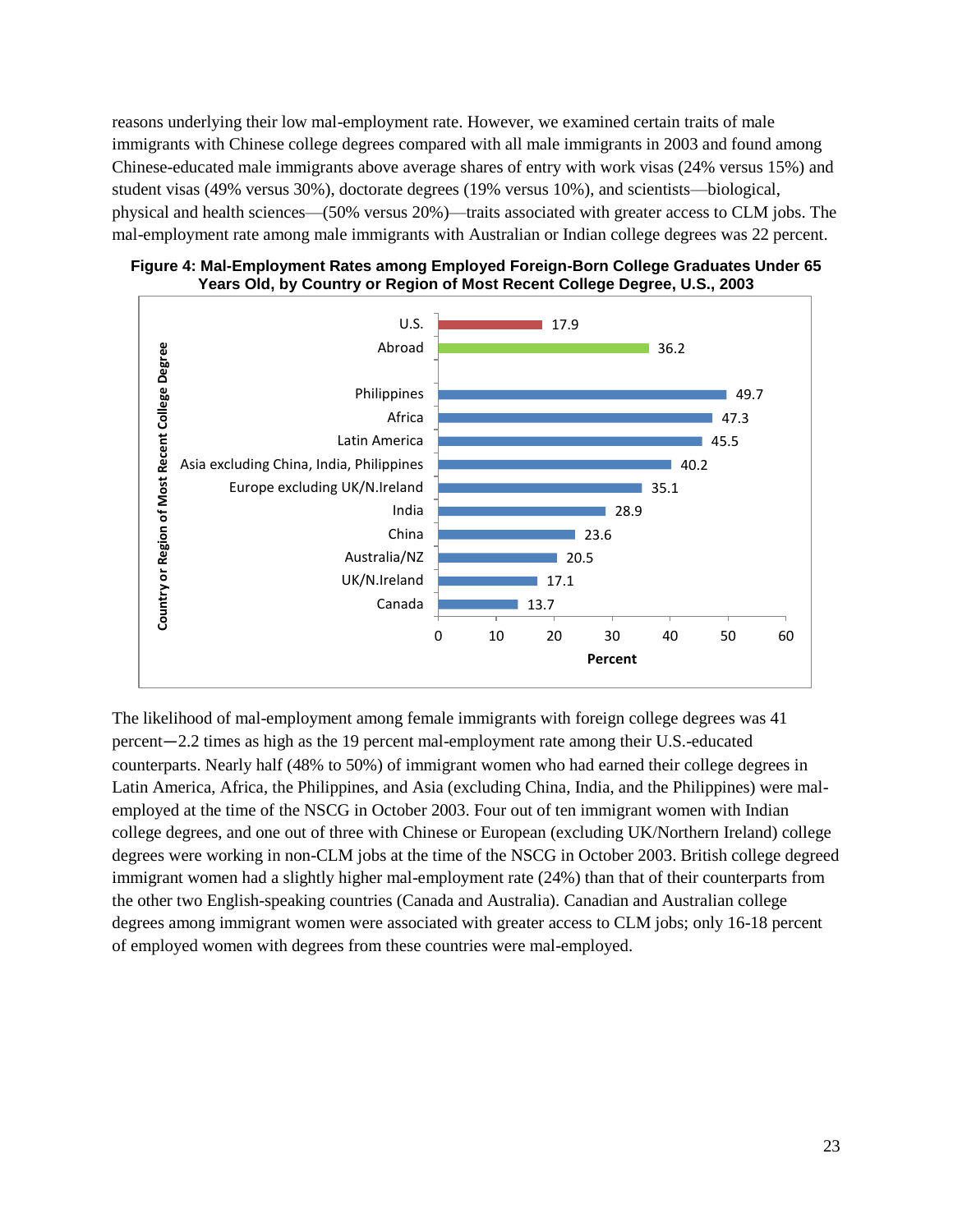| <b>Country/Region of Recent Degree</b>   | <b>Percent Mal-</b><br>employment<br><b>All</b> | <b>Percent Mal-</b><br>employment<br><b>Males</b> | <b>Percent Mal-</b><br>employment<br><b>Females</b> |
|------------------------------------------|-------------------------------------------------|---------------------------------------------------|-----------------------------------------------------|
| Total                                    | 25.9                                            | 23.9                                              | 28.5                                                |
| Immigrants with U.S. college degrees     | 17.9                                            | 17.3                                              | 18.7                                                |
| Immigrants with foreign college degrees  | 36.2                                            | 32.4                                              | 41.3                                                |
| Philippines                              | 49.7                                            | 53.1                                              | 47.8                                                |
| Africa                                   | 47.3                                            | 46.6                                              | 48.4                                                |
| Latin America                            | 45.5                                            | 41.9                                              | 50.3                                                |
| Asia excluding India, China, Philippines | 40.2                                            | 34.2                                              | 48.2                                                |
| Europe excluding UK/Northern Ireland     | 35.1                                            | 36.5                                              | 32.9                                                |
| India                                    | 28.9                                            | 21.8                                              | 40.3                                                |
| China                                    | 23.6                                            | 13.5                                              | 32.3                                                |
| Australia/NZ                             | 20.5                                            | 21.9                                              | 17.6                                                |
| UK/N. Ireland                            | 17.1                                            | 15.1                                              | 24.1                                                |
| Canada                                   | 13.7                                            | 12.5                                              | 15.5                                                |
|                                          |                                                 |                                                   |                                                     |
|                                          | <b>Total Number</b><br><b>Employed</b>          | <b>Total Number</b><br><b>Employed</b>            | <b>Total Number</b><br><b>Employed</b>              |
| <b>Country/Region of Recent Degree</b>   | <b>All</b>                                      | <b>Males</b>                                      | <b>Females</b>                                      |
| Total                                    | 3,852,487                                       | 2,173,119                                         | 1,679,368                                           |
| Immigrants with U.S. college degrees     | 2,178,462                                       | 1,224,801                                         | 953,661                                             |
| Immigrants with foreign college degrees  | 1,674,025                                       | 948,318                                           | 725,707                                             |
| Philippines                              | 293,275                                         | 106,721                                           | 186,553                                             |
| Africa<br>Latin America                  | 57,104                                          | 35,609<br>134,823                                 | 21,495                                              |
| Asia excluding India, China, Philippines | 235,908<br>223,573                              | 128,339                                           | 101,085<br>95,233                                   |
| Europe excluding UK/Northern Ireland     | 296,522                                         | 186,202                                           | 110,321                                             |
| India                                    | 280,478                                         | 173,998                                           | 106,480                                             |
| China                                    | 60,954                                          | 28,312                                            | 32,641                                              |
| Australia/NZ                             | 20,378                                          | 13,445                                            | 6,934                                               |
| UK/N. Ireland                            | 100,813                                         | 78,748                                            | 22,065                                              |

**Table 7: Mal-Employment Rates among Employed Foreign-Born College Graduates Under 65 Years Old, by Country or Region of Most Recent College Degree, U.S., 2003**

Immigrants with college degrees earned abroad experienced considerably higher rates of mal-employment than did their U.S.-educated counterparts. Among all college-educated immigrants, only those with Canadian and British college degrees had lower mal-employment rates than immigrants with U.S. college degrees. Although the level of mal-employment was higher among employed immigrant women than among men, patterns by country of college education were quite similar. Among male immigrants, those with college degrees from Canada, China, and the UK had lower rates of mal-employment than did their U.S.-educated counterparts. Among immigrant women, only those with Canadian and Australian college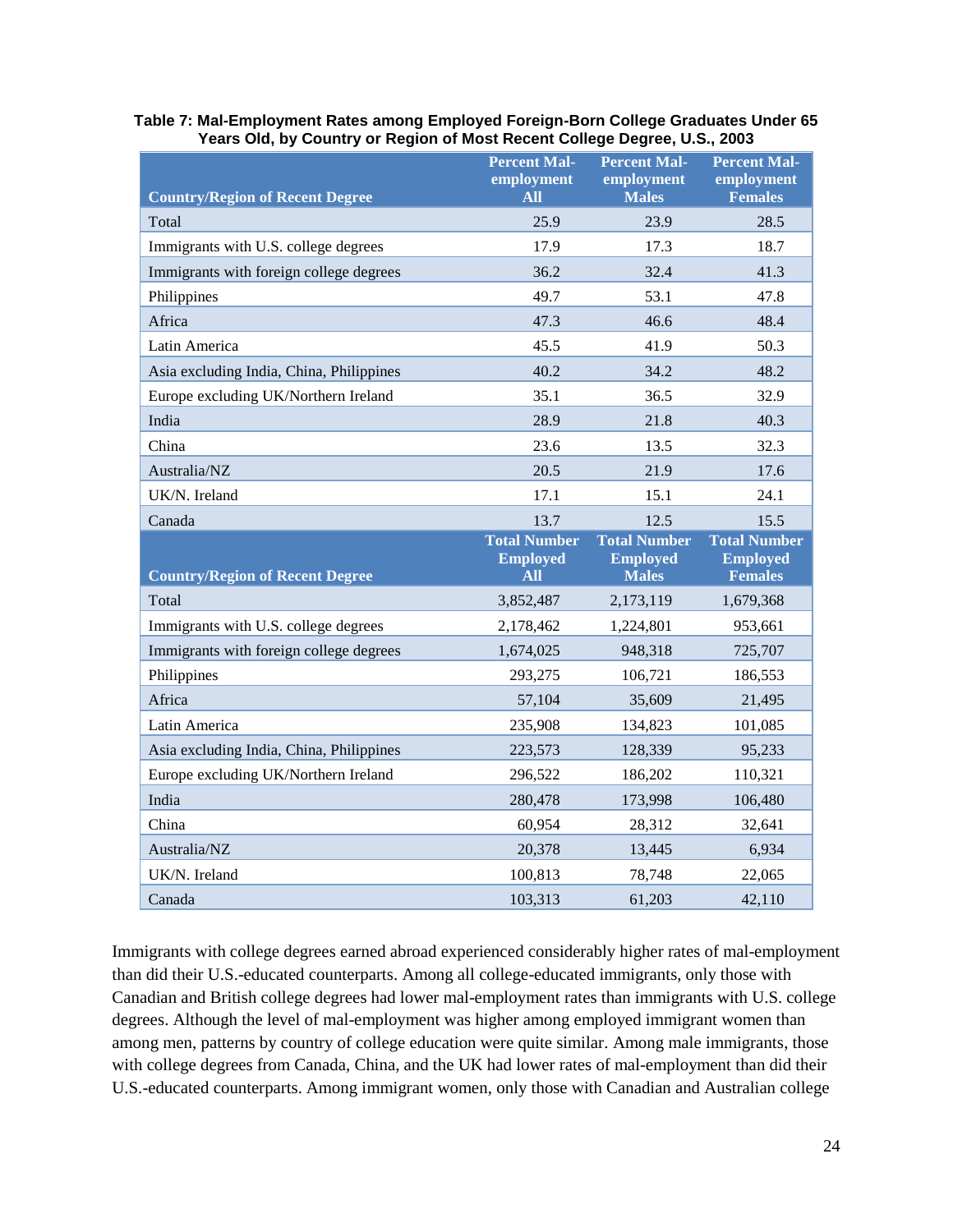degrees had lower rates of mal-employment than those of women who had earned their most recent college degrees in the United States. The differences in mal-employment rates of immigrants from different countries might vary for a variety of reasons. Findings from our regression analysis presented in subsequent sections of this paper will provide insights into the independent effect of country or region of college degree, after statistically controlling for other factors, on the likelihood of mal-employment among employed college-educated immigrants.

## **English Language Proficiency**

<span id="page-27-0"></span>Proficiency in the English language is a valued human capital trait in the U.S. labor market. Chiswick and Miller (1992) consider English language proficiency to be the most basic form of human capital in the U.S. labor market. While all aspects of English language proficiency—reading, writing, speaking, and understanding English—are important to the labor market success of immigrants, Carnevale, Fry, and Lowell (2001) found that understanding English is the most important English ability in the U.S. labor market and that the positive labor market impact of English reading, writing, and speaking ability among immigrants is contingent upon their ability to understand spoken English.

Most studies on the effect of English language ability of immigrants on their labor market success use the self-reported English-speaking ability of respondents to the decennial census long-form survey. Our measure of the English language proficiency of NSCG respondents also is based on self-reported Englishspeaking ability of immigrant college graduates. However, because the NSCG does not provide data on English language proficiency of respondents and the NSCG sample was drawn from college graduates in the 2000 decennial census, we used the 2000 decennial census data to obtain this information. We measured the average English language proficiency of non-elderly college-educated immigrants from 168 countries from the decennial census and used this measure to represent the English-speaking ability of non-elderly, college-educated immigrants from each of the same 168 countries in the NSCG. The mean English language proficiency of the immigrant group of non-elderly college graduates in the workforce ranged between 3.06 to 4.96 on the following 1-5 scale of English-speaking proficiency: 1= does not speak English; 2= bilingual, speaks a non-English language and speaks English "not well"; 3=bilingual, speaks a non-English language and speaks English "well" 4=bilingual, speaks a non-English language and speaks English "very well";  $5 =$  speaks only English.

We classified all college-educated immigrants in the labor force at the time of the 2003 NSCG into two groups by their English-speaking proficiency. The first group of immigrants was from countries with average English-speaking proficiency of non-elderly college graduates at the time of the 2000 decennial census between 3.06 and 3.99. This level represents a "speaks English well" level of English-speaking proficiency, and we refer to this group as "English rating well." The other group consisted of immigrants from countries where the average English-speaking proficiency of non-elderly college graduates was at or above 4.0. This level represents a "speaks English very well" level of English-speaking proficiency. We refer to this group as "English rating very well."

Findings from an examination of the prevalence of mal-employment among immigrant college graduates by their English-speaking proficiency are presented in Table 8. The prevalence of mal-employment was lower among better English speakers. The mal-employment rate among employed immigrants who spoke English "very well" was 21 percent, or 6 percentage points lower than the 27 percent among those who spoke English "well." Among male immigrants, one-quarter of those in the "English rating well" group were mal-employed, whereas their counterparts in the "English rating very well" group were somewhat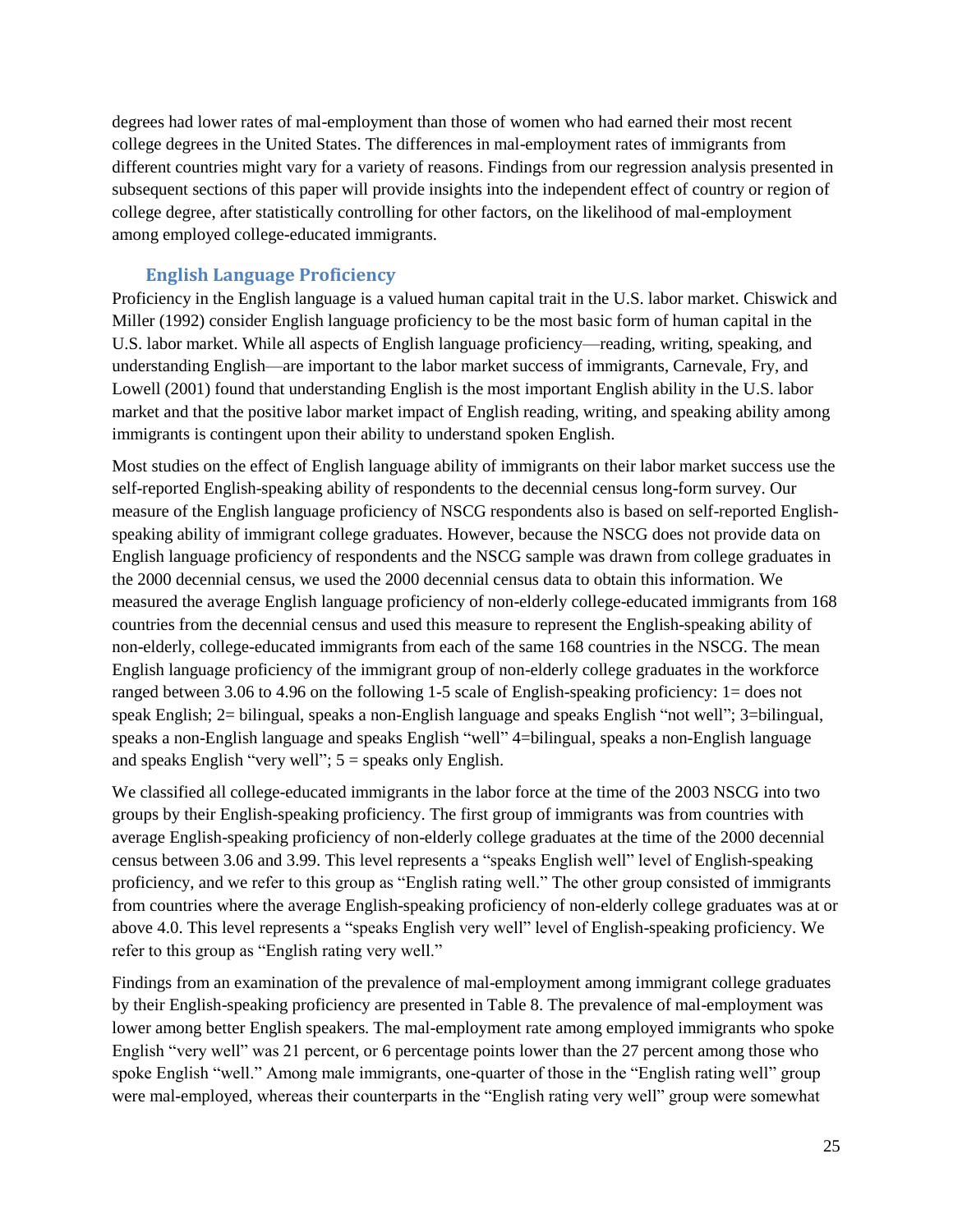less likely (21%) to be mal-employed. Female college-educated immigrants who spoke English "very well" had a 22 percent likelihood of mal-employment, whereas those who spoke English just "well" had a substantially higher likelihood of mal-employment (30%). Knowledge of the English language is important in the U.S. labor market. Foreign-born college graduates with better English language proficiencies have better labor market outcomes, including better access to CLM jobs, than do their counterparts with poor English-speaking skills.

| <b>English-Speaking</b><br><b>Proficiency</b> | <b>Percent</b><br>Mal-<br>employed<br><b>All</b> | <b>Percent</b><br>Mal-<br>employed<br><b>Male</b> | <b>Percent</b><br>Mal-<br>employed<br><b>Female</b> |
|-----------------------------------------------|--------------------------------------------------|---------------------------------------------------|-----------------------------------------------------|
| Speaks well (3.06-3.99)                       | 27.2                                             | 24.8                                              | 30.3                                                |
| Speaks very well (4-4.96)                     | 21.4                                             | 21.0                                              | 22.0                                                |
|                                               | <b>Total</b>                                     | <b>Total</b>                                      | <b>Total</b>                                        |
| <b>English-Speaking</b><br><b>Proficiency</b> | <b>Number</b><br><b>Employed</b><br><b>All</b>   | <b>Number</b><br><b>Employed</b><br><b>Male</b>   | <b>Number</b><br><b>Employed</b><br><b>Female</b>   |
| Speaks well (3.06-3.99)                       | 2,955,060                                        | 1,647,776                                         | 1,307,285                                           |

#### **Table 8: Mal-Employment Rates among Employed Foreign-Born College Graduates Under 65 Years Old, by English-Speaking Proficiency,\* U.S., 2003**

**\***Scale: 3.06-3.99: speaks English well; 4-4.96: speaks English very well.

## <span id="page-28-0"></span>**Type of Entry Visa to the United States**

Type of visa or class of admission provides information about some unobservable characteristics of immigrants associated with the legal criteria under which they migrated. An immigrant who enters the United States with a work visa is less likely to make a downward transition into the U.S. labor market. Foreign-born college graduates who enter the United States with work visas base their migration decisions in part on job offers from employers and typically are expected to leave the United States if they become unemployed. Such migrants are expected to be at a considerably lower risk of mal-employment (Green, Kler, & Leeves, 2007). Migrants who enter the United States with student visas are more likely to have U.S. degrees and therefore earn credentials that can potentially lead to a lateral/upward transition to the U.S. labor market after completing their education in the United States. In contrast, individuals who enter as permanent residents or as dependents of U.S. residents, citizens, or other U.S. temporary visa holders have a less explicit link between their decisions to move to the United States and employment. Rather, their migration decisions are influenced by the prior immigration of their sponsoring relatives. Therefore, they may have less-transferable labor market skills (Akresh, 2008).

Every legal immigrant enters the United States with a visa. The 2003 NSCG questionnaire asks foreignborn respondents to identify the type of visa they held when they first visited the United States for six months or longer. Respondents were asked to select from one of the following: permanent U.S. resident visa (colloquially known as a green card), temporary U.S. resident visa for work (e.g., H-1B, L-1A, L-1B, etc.), temporary U.S. resident visa for study or training (e.g., F-1, J-1, H-3, etc.), temporary U.S. resident visa as dependent of another person (e.g., F-2, H-4, J-2, K-2, etc.), or temporary U.S. resident visa for any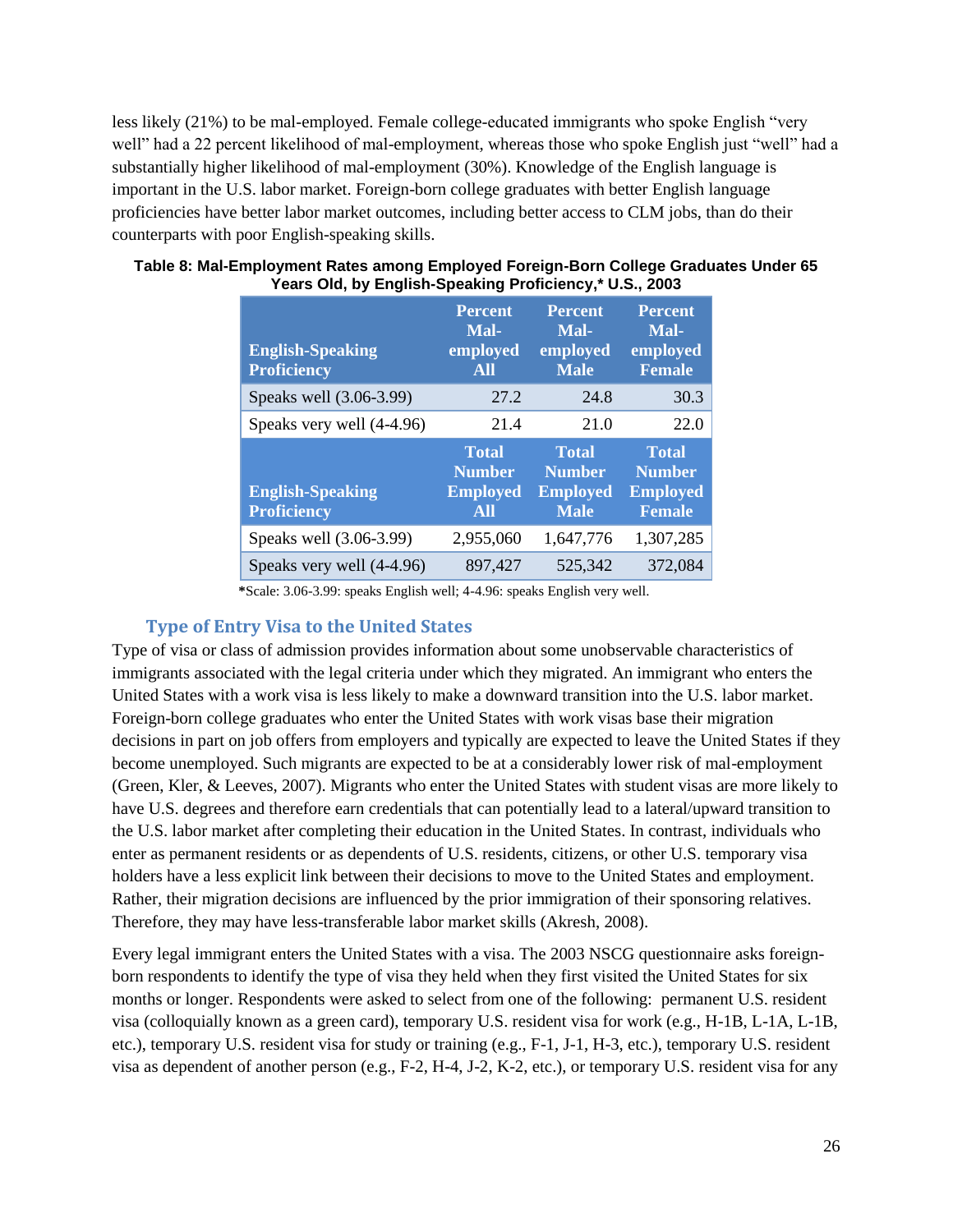other reason. The last category includes any other temporary U.S. resident visas such as visas granted to religious workers, asylees, refugees, etc.

As shown in Table 9, college-educated immigrants who entered the United States with work or student visas were less likely to be mal-employed. At the time of the NSCG in October 2003, 15 percent of employed immigrants who had entered the United States with work visas and 17 percent of those who had entered with student visas were mal-employed―rates lower than those of immigrants in any of the remaining three entry visa categories. Immigrants who enter the United States with work visas arrive here with the express purpose of employment and have jobs of their choice waiting for them. In addition, employers who sponsor these individuals for work visas typically must show that the jobs require skills and training. Therefore, these immigrants are less likely to work in occupations outside the college labor market. College graduate immigrants who enter the United States with student visas most likely enter the labor market with U.S. college degrees and are therefore less likely to be mal-employed. In contrast, the rate of mal-employment was 28 percent among immigrants who entered the United States with dependent visas, 32 percent among those with green cards, and 37 percent among those with other types of visas such as religious workers, refugees, asylees, and the like.

| <b>Type of Entry Visa</b>  | <b>Total</b><br><b>Number</b><br><b>Employed</b><br><b>All</b> | <b>Percent</b><br>Mal-<br><b>Employed</b><br>All | <b>Total</b><br><b>Number</b><br><b>Employed</b><br><b>Males</b> | <b>Percent</b><br>Mal-<br><b>Employed</b><br><b>Males</b> | <b>Total</b><br><b>Number</b><br><b>Employed</b><br><b>Females</b> | <b>Percent</b><br>Mal-<br><b>Employed</b><br><b>Females</b> |
|----------------------------|----------------------------------------------------------------|--------------------------------------------------|------------------------------------------------------------------|-----------------------------------------------------------|--------------------------------------------------------------------|-------------------------------------------------------------|
| Permanent U.S.<br>resident | 1,638,572                                                      | 31.8                                             | 834,399                                                          | 31.9                                                      | 804,173                                                            | 31.6                                                        |
| Temporary work             | 491,089                                                        | 15.3                                             | 331,496                                                          | 12.7                                                      | 159,594                                                            | 20.8                                                        |
| Temporary student          | 967,952                                                        | 16.6                                             | 658,630                                                          | 14.4                                                      | 309.322                                                            | 21.3                                                        |
| Temporary dependent        | 420,191                                                        | 27.8                                             | 156,571                                                          | 27.6                                                      | 263,620                                                            | 27.9                                                        |
| Temporary other            | 334,684                                                        | 37.1                                             | 192,023                                                          | 37.8                                                      | 142,659                                                            | 36.0                                                        |

**Table 9: Mal-Employment Rates among Employed Foreign-Born College Graduates Under 65 Years Old, by Type of Entry Visa to the United States, U.S., 2003**

The prevalence of mal-employment among employed male and female college-educated immigrants also varied systematically by type of visa with which they first entered the United States. Those who entered with work visas were least likely to be mal-employed—14 percent among males and 21 percent among females. Student visas were associated with low mal-employment rates among male and female immigrants—14 percent among males and 21 percent among females. Among the remaining three visa categories, the likelihood of mal-employment among male and female immigrants was about the same as that among all immigrants.

## **Year of Entry to the United States**

<span id="page-29-0"></span>The 2003 NSCG gathered data on the year in which immigrant respondents first entered the United States for a stay of six months or more. The six-month period ensures that the year of first entry records first entry with temporary or permanent resident visas and not with tourist or non-resident visas. The authors separated all immigrants into two groups: recent immigrants and established immigrants. For this paper, recent immigrants are defined as those who entered the United States after 1990. The remaining immigrants (those who entered in 1990 or earlier) are referred to as established immigrants. Immigrants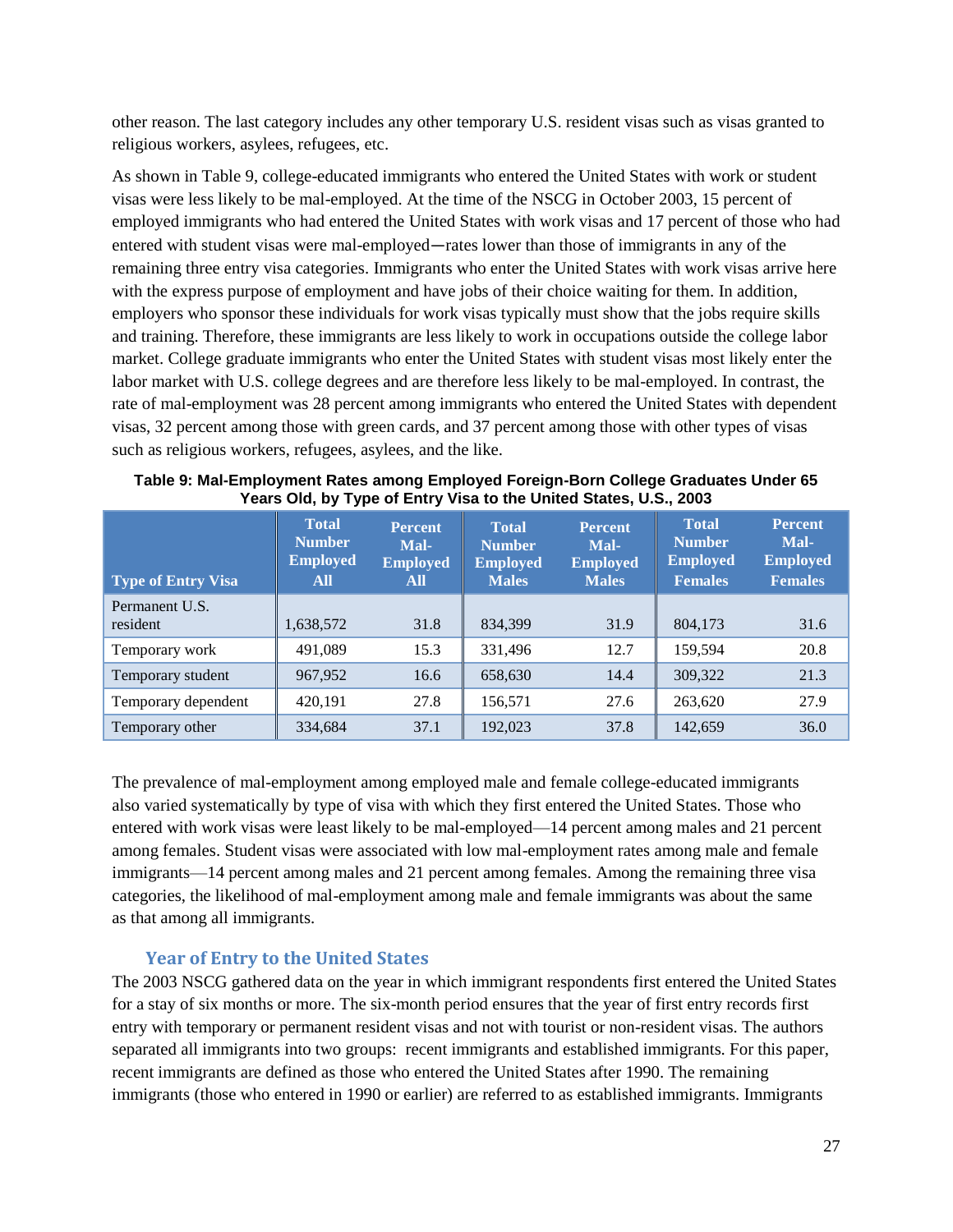who have been in the United States for only a few years (generally 10 or 15 years) have been regarded by many researchers as recent immigrants (Lo, Want, Anisef, Preston, & Basu, 2010; Chapman & Bernstein, 2003; Douglas-Hall & Koball, 2004).

Among college-educated immigrants under 64 years old who were employed at the time of the 2003 NSCG, 32 percent had entered the United States after 1990. As shown in Table 10, the share of recent immigrants among employed male immigrants was higher than that among employed female immigrants (34% versus 29%). Recent immigrants were more likely to be mal-employed than were established immigrants who had had more time to assimilate (28% versus 25%). Male and female immigrants had similar mal-employment rate gaps between recent and established immigrants. Nearly 26 percent of recent male immigrants were mal-employed in October 2003 compared with 23 percent of established immigrants. Among women, the mal-employment rate was 31 percent among recent immigrants and 27 percent among established immigrants.

#### **Table 10: Mal-Employment Rates among Recent (entered after 1990) and Established (entered 1990 or earlier) Employed Foreign-Born College Graduates Under 65 Years Old, by Gender, U.S., 2003**

| <b>Recent/Established Immigrant</b><br><b>Status</b> | <b>Percent Mal-</b><br>employed All        | <b>Percent Mal-</b><br>employed Male        | <b>Percent Mal-</b><br>employed Female        |
|------------------------------------------------------|--------------------------------------------|---------------------------------------------|-----------------------------------------------|
| Total                                                | 25.9                                       | 23.9                                        | 28.5                                          |
| Recent immigrants                                    | 28.0                                       | 25.8                                        | 31.3                                          |
| Established immigrants                               | 24.9                                       | 22.9                                        | 27.3                                          |
| <b>Recent/Established Immigrant</b><br><b>Status</b> | <b>Total Number</b><br><b>Employed All</b> | <b>Total Number</b><br><b>Employed Male</b> | <b>Total Number</b><br><b>Employed Female</b> |
| Total                                                | 3,852,487                                  | 2,173,119                                   | 1,679,368                                     |
| Recent immigrants                                    | 1,223,326                                  | 734,168                                     | 489,158                                       |
| Established immigrants                               | 2,629,161                                  | 1,438,951                                   | 1,190,210                                     |
| Percent recent immigrants                            | 31.8                                       | 33.8                                        | 29.1                                          |

## **Region of Residence**

<span id="page-30-0"></span>The labor market outcomes of workers are influenced by both their personal characteristics, particularly their human capital traits, as well as overall labor market conditions in the area in which they reside. Local labor markets in which they reside have an impact on labor market outcomes of college graduates by influencing their chances of employment, employment in full-time jobs, and employment in CLM occupations. For example, workers who reside in strong labor markets in which the number of job vacancies equals or exceeds the number of unemployed job seekers will find a much greater quantity and quality of employment opportunities compared with those in areas that are characterized by high unemployment and low volumes of job vacancies. Among employed college graduates, those who reside in strong labor markets will be less likely to experience employment in non-CLM jobs. Furthermore, the quality of employment opportunities was found to vary by geographic region. Some geographic areas have an industry mix that is tilted toward high-level occupational staffing patterns. The presence of such an industry mix provides more CLM employment opportunities (and, therefore, a lower risk of malemployment) for college graduates residing in the area compared with those who live in areas with an industry mix that has more jobs in lower-level non-CLM occupations.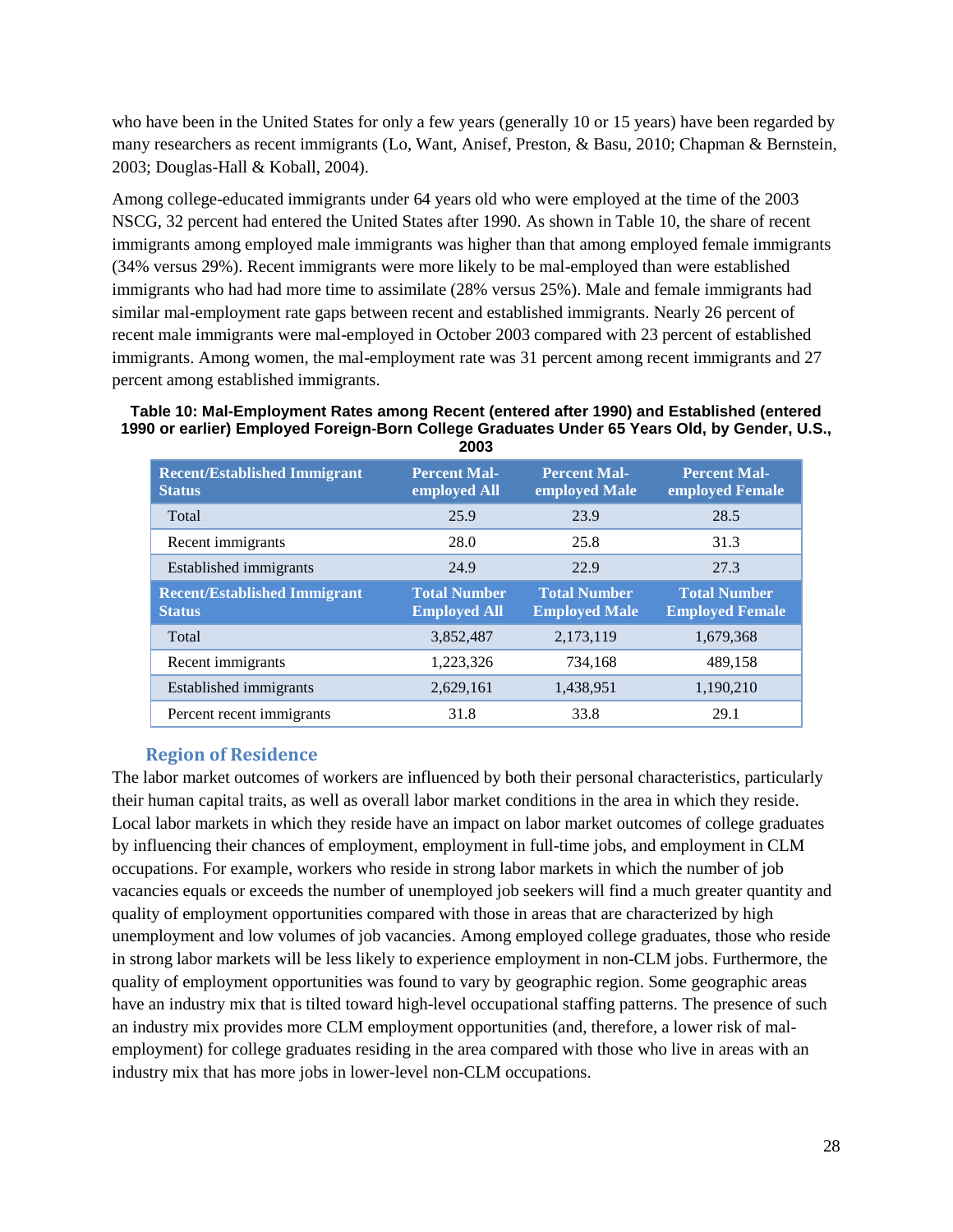The NSCG does provide some limited information on residence of workers, but because of confidentiality concerns, the residence of respondents is provided only at a broad multistate regional level. The NSCG data file identifies the region in which the respondent resided at the time of the Survey. We utilized four regions (Table 11) to examine prevalence of mal-employment among college-educated immigrants living in these regions at the time of the 2003 NSCG. Appendix B contains a list of states that make up each of the four regions, which we used to partially account for differences in labor market conditions across the nation.

| <b>Region of Residence</b> | <b>Total</b><br><b>Number</b><br><b>Employed</b><br>All | <b>Percent Mal-</b><br><b>Employed</b><br>All | <b>Total</b><br><b>Number</b><br><b>Employed</b><br><b>Males</b> | <b>Percent</b><br>Mal-<br><b>Employed</b><br><b>Males</b> | <b>Total</b><br><b>Number</b><br><b>Employed</b><br><b>Females</b> | <b>Percent</b><br>Mal-<br><b>Employed</b><br><b>Females</b> |
|----------------------------|---------------------------------------------------------|-----------------------------------------------|------------------------------------------------------------------|-----------------------------------------------------------|--------------------------------------------------------------------|-------------------------------------------------------------|
| Northeast                  | 1,021,372                                               | 23.7                                          | 565.952                                                          | 21.9                                                      | 455,419                                                            | 25.9                                                        |
| Midwest                    | 559.411                                                 | 25.4                                          | 332.632                                                          | 23.3                                                      | 226,778                                                            | 28.4                                                        |
| West                       | 1.207.042                                               | 27.6                                          | 665,748                                                          | 25.5                                                      | 541.294                                                            | 30.2                                                        |
| South                      | 1,052,237                                               | 26.5                                          | 598,289                                                          | 24.6                                                      | 453,949                                                            | 29.0                                                        |

| Table 11: Mal-Employment Rates among Employed Foreign-Born College Graduates Under 65 |
|---------------------------------------------------------------------------------------|
| Years Old, by Region of Residence in the United States, October 2003                  |

The prevalence of mal-employment among foreign-born college graduates varied moderately across the four major regions of the nation. The Northeast region had the lowest mal-employment rate (24%), while the West region had the highest rate (28%). The mal-employment rate among college-educated immigrants in the remaining two regions stood at one quarter in the Midwest region and 27 percent in the South. The prevalence of mal-employment across regions among men and women followed the same pattern—lowest in the Northeast region and highest in the West region. Mal-employment rates of men and women who lived in the South and Midwest were, respectively, the second and third highest of the four regions.

## **Summary of Findings from Descriptive Analysis**

<span id="page-31-0"></span>Our examination of mal-employment rates among employed college graduates found sizable variations by demographic traits; human capital characteristics, including degree level and major field of study; English language proficiency; type of visa; year of entry to the United States; country or region of world where immigrants had earned their most recent college degrees; and region of residence in the United States at the time of the 2003 NSCG. The mal-employment rate was 26 percent among all foreign-born college graduates who were employed in October 2003, 24 percent among men, and nearly 29 percent among women. Gaps in the mal-employment rates were not large by demographic traits of immigrants, including marital status, presence of children, or school enrollment status. The only exception was disability status—immigrants with disabilities were considerably more likely to be mal-employed than were those without disabilities (38% versus 25%). Mal-employment rates among college-educated immigrants were sharply lower among those with higher levels of college education—varying from 36 percent among those with only bachelor's degrees to 9 percent and 6 percent, respectively, among those with professional or doctorate degrees.

The fields in which immigrants had earned their most recent college degrees were associated with different rates of mal-employment, ranging from just 11 percent among computer and information science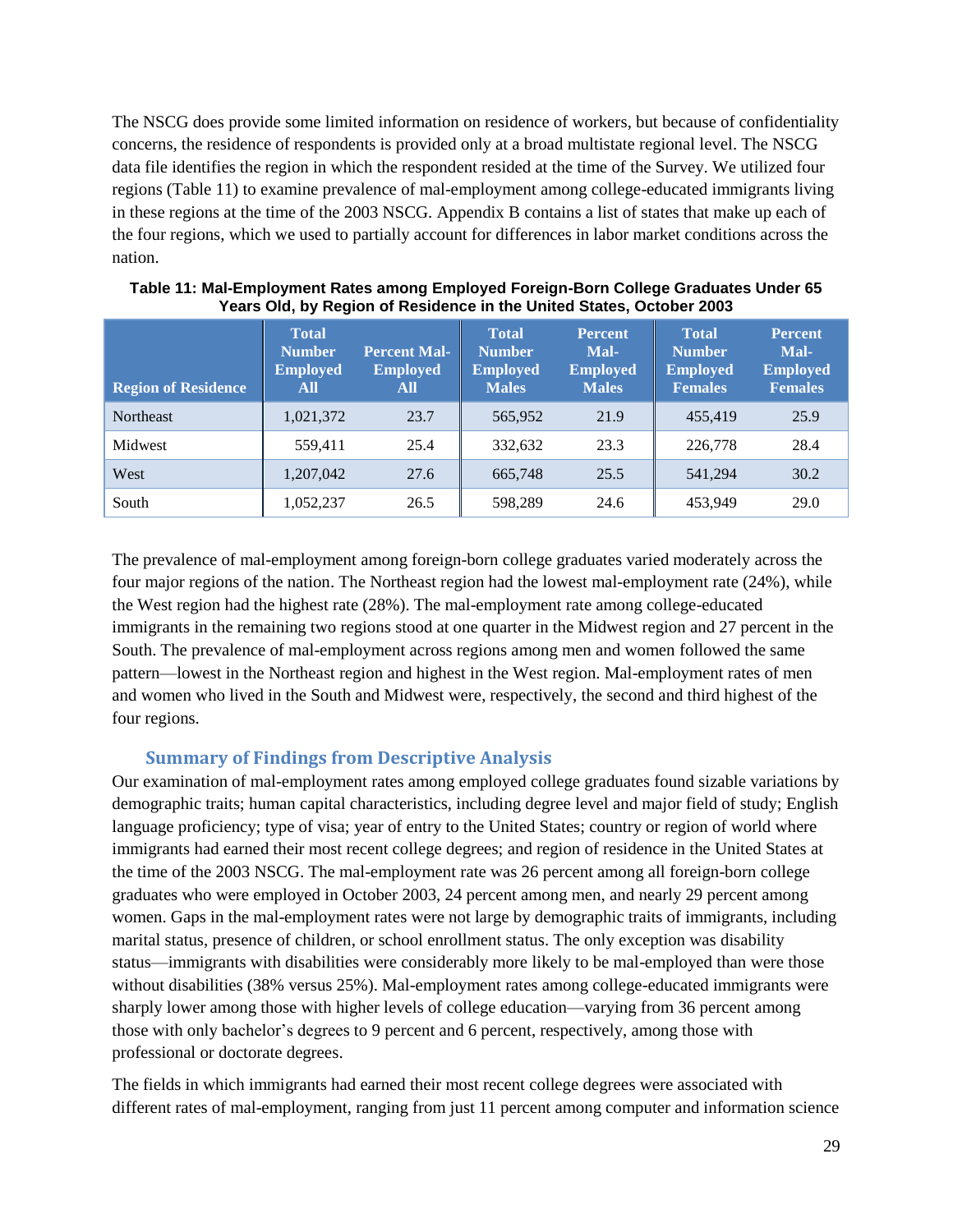graduates to 35 percent among those with college degrees in language, arts, and communication fields. Immigrant college graduates who had earned their college degrees abroad were two times as likely to be mal-employed as were those who had earned their college credentials in the United States. Immigrants with Filipino, African, or Latin American college degrees had the highest rates of mal-employment—50, 47, and 46 percent, respectively. In contrast, foreign-born college graduates with Canadian or British college degrees had a low incidence of mal-employment (14% and 17%, respectively).

The discussion in the descriptive section of this paper revealed that the likelihood of mal-employment varied by immigrant-specific traits such as English language proficiency, type of entry visa, and year of entry to the United States. Better English language proficiency was associated with lower malemployment rates. College-educated immigrants who entered the United States with work or student visas were considerably less likely to be mal-employed than were those with dependent visas, other types of temporary visas, or those who had entered the United States with green cards. Immigrants who enter the United States with work visas arrive here with a direct and explicit connection to employers and have jobs of their choice waiting for them. Unsurprisingly, those entering the United States with work visas are less likely to work in occupations outside the college labor market. College graduate immigrants who enter the United States with student visas most often enter the U.S. labor market with college degrees from American colleges or universities and are therefore less likely to be mal-employed. Immigrants who had arrived in the United States more recently were modestly more likely to be mal-employed than were established immigrants who had had a longer time to assimilate into the U.S. labor market.

The prevalence of mal-employment among foreign-born college graduates varied moderately across the four major regions of the nation. The Northeast region had the lowest mal-employment rate (24%), while the West region had the highest rate (28%). The differences may be attributable to the industry-mix in different parts of the country, which in turn determines the quality of employment opportunities in the region. Differences in mal-employment by region may also be attributable to the composition of collegeeducated immigrants in different parts of the country. Regions with immigrant traits associated with higher mal-employment—such as college degrees from Latin America, the Philippines, or Africa or with only bachelor's degrees—can be expected to have higher mal-employment rates than those regions where immigrants have higher-level college degrees or are more likely to have U.S. college degrees.

# <span id="page-32-0"></span>**Multivariate Regression Analysis of the Likelihood of Mal-Employment among Employed Foreign-Born College Graduates**

The descriptive section of this paper includes a detailed discussion of the ways in which different traits of college-educated immigrants may affect their likelihood of mal-employment. In this section, we present estimates of the independent impact of each of these variables on the probability of mal-employment using multivariate regression analysis. The logistic regression models we employed allow measurement of the independent effect of each of these key variables on the probability of mal-employment after statistically controlling for other variables included as explanatory variables in the regression models. The explanatory variables include the following:

Traditional human capital―educational attainment and major field of study (used to measure type of human capital)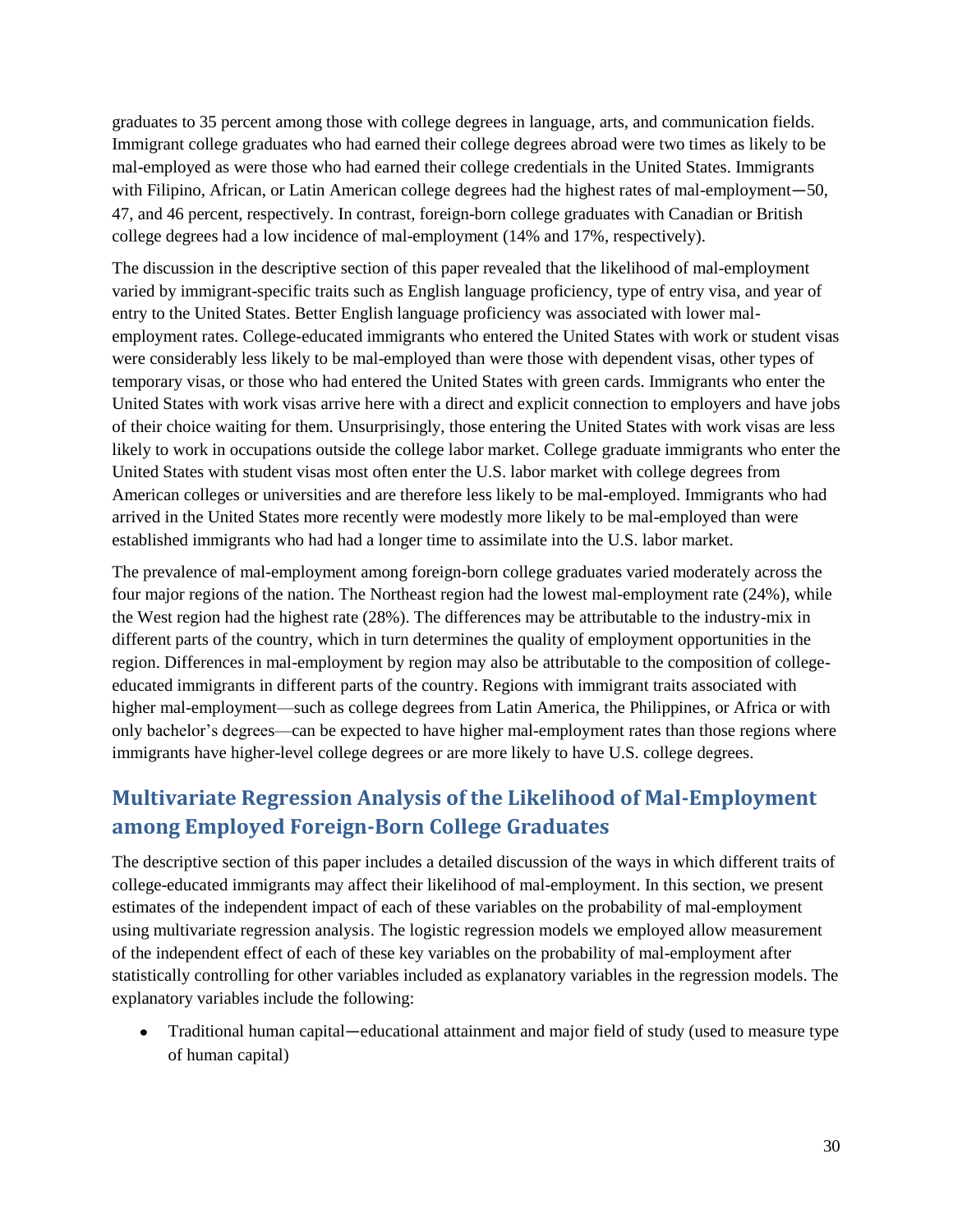- Human capital pertinent to immigrants—country or region in which immigrants earned their most recent college degrees and English language proficiency
- Immigration-related variables—class of admission (type of visa) and year of first entry to the United States. The year of entry identifies recently entered immigrants, who are more likely to be underutilized in the labor market and generally have poorer labor market outcomes, since they have had a shorter time to assimilate.
- Demographic controls―demographic variables that are known to influence labor market outcomes, including gender, marital status, presence of young children, disability status, and school enrollment status at the time of the NSCG.
- Residence in the United States at the time of the NSCG. The likelihood of all labor market  $\bullet$ outcomes and labor market problems, including mal-employment, are influenced by the strength of the local labor market. Although the NSCG does not provide state or local geographic detail of the residence of respondents, it does provide data on the U.S. regions in which respondents resided at the time of the Survey. We include region of residence of immigrants at the time of the 2003 NSCG as an explanatory variable in the regressions to statistically control for and measure the effect of regional U.S. labor markets on the likelihood of mal-employment among employed immigrant college graduates.

The regressions were estimated for immigrant college graduates under age 65 who were employed at the time of the NSCG—the week of October 1, 2003. We estimated the regression equations for all collegeeducated immigrants and separately for male and female college-educated immigrants. Complete output from the estimated regression models is presented in Appendix C.

The primary objective of the multivariate regression analysis is to estimate the independent effects of the explanatory variables on the probability of mal-employment among college-educated immigrants who were working at the time of the 2003 NSCG. The multivariate regression equations for all, male, and female college-educated immigrants were estimated with a dependent variable representing the malemployment status of employed immigrants at the time of the 2003 NSCG taking on the value of 1 if the individual immigrant was mal-employed (working in a non-CLM job) and 0 if the immigrant was working in a CLM job (not mal-employed). We have estimated logistic regression models that are considered appropriate in cases of dichotomous dependent variables (taking on the value 1 or 0; Greene, 2008; Kmenta, 1986).

The estimated coefficients in the logistic regression models are difficult to interpret because they measure the impact of a change in an explanatory variable on the log of odds. The coefficients simply indicate the direction and relative strength of the explanatory variables on the outcome of mal-employment. The computer program (STATA) we used to estimate these regression models provides several measures to interpret logistic regression coefficients. We provide two of these additional measures for each explanatory variable that enable us to better interpret the impact of each explanatory variable on the probability of mal-employment among college-educated immigrants. The first measure is the ratio of odds, which measures the regression-adjusted ratio of the odds of mal-employment of the group represented by the explanatory variable (for example, the variable "male" that represents males) to the odds of mal-employment of the reference group (females). The second measure is the marginal effect for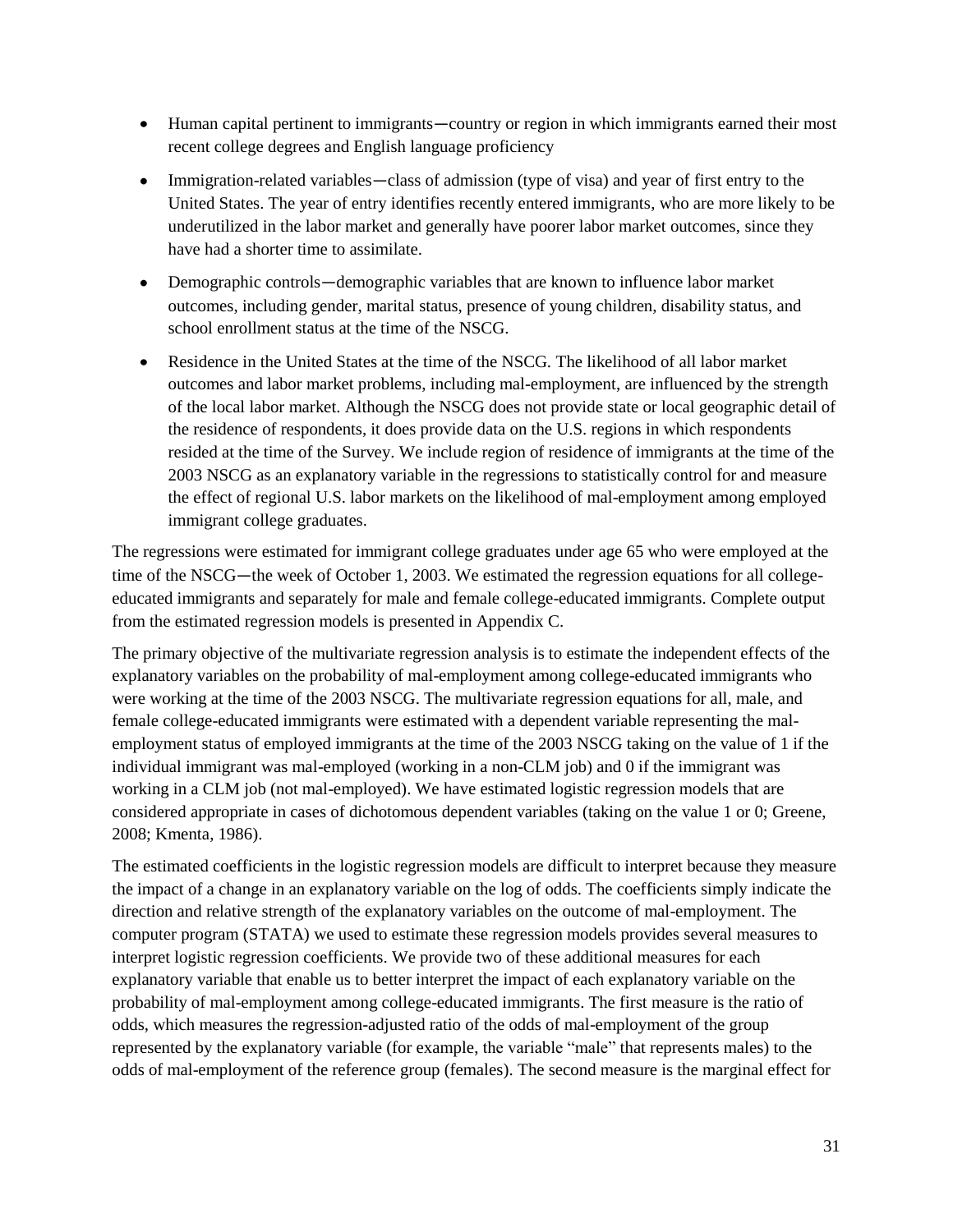each explanatory variable, which measures the marginal effect of the change in an explanatory variable (at the mean value of all explanatory variables) on the probability of mal-employment.

An example is provided here to illustrate the three measures. The negative and statistically significant coefficient of the explanatory variable "master's" (in Table 12) should be interpreted to mean that immigrants with master's degrees are likely to have a lower regression-adjusted probability of malemployment than are immigrants in the reference group—those with bachelor's degrees. Other than that, the coefficient (-0.774) is difficult to interpret. The estimated ratio of odds for the "master's" explanatory variable (in Table 12) is .461. This means that the regression-adjusted odds of mal-employment among immigrants with master's degrees were less than one half (.46) of the odds of mal-employment among immigrants with bachelor's degrees. The estimated marginal effect for the "master's" explanatory variable is -.100. This means that after statistically controlling for other variables known to influence malemployment (that are included in the regression model), the regression-adjusted probability of malemployment among employed immigrants with master's degrees is expected to be 10 percentage points lower than that of their counterparts with bachelor's degrees.

Findings from our regression analysis of mal-employment among college-educated immigrants who were working at the time of the 2003 NSCG are presented in five separate tables (Tables 12-16), each containing one of the following five sets of explanatory variables: traditional human capital measures, human capital measures pertaining to immigrants, immigration-related variables including class of admission (visa type) and year of entry to the United States, demographic traits, and the four regions of residence. Although we present findings for each set of explanatory variables separately, all of these explanatory variables were included in the regression models we estimated.<sup>4</sup>

## **Level of Education and Major Field of Study**

<span id="page-34-0"></span>Table 12 contains estimated regression findings for the effect of the level of education and major field of study on the likelihood of mal-employment among all, male, and female college-educated immigrants who were employed at the time of the NSCG in October 2003. The coefficients of each level of education―master's, doctorate, and professional degree―were negative and statistically significant among all immigrants, which means that after adjusting for all other explanatory variables included in the regression, the likelihood of mal-employment among immigrants with master's, doctorate, or professional degrees was lower than that of immigrants with only bachelor's degrees (reference group). Compared with immigrants with only bachelor's degrees, the regression-adjusted likelihood of mal-employment was estimated to be 10, 26, and 19 percentage points, respectively, lower among those with master's, doctorate, and professional college degrees. Even after controlling for other variables in the regression, postgraduate credentials are expected to increase the access of college-educated immigrants to employment in CLM occupations and decrease the labor market problem of mal-employment among these individuals.

Findings for male and female immigrants presented in Table 12 also indicate sizable, statistically significant regression-adjusted effects of additional education on the probability of mal-employment. Although additional college education was estimated to increase access to CLM jobs and therefore lower the risk of mal-employment among male as well as female immigrants, the effect of education on mal-

Tabulations in the regression section of this paper contain the following regression results for all variables: coefficients, ratio of odds, marginal effect, and statistical significance at .01, .05, and .10 levels. However, the discussion will focus only on findings that meet at least the .05 level of statistical significance;  $p<0.05$ .  $\frac{1}{4}$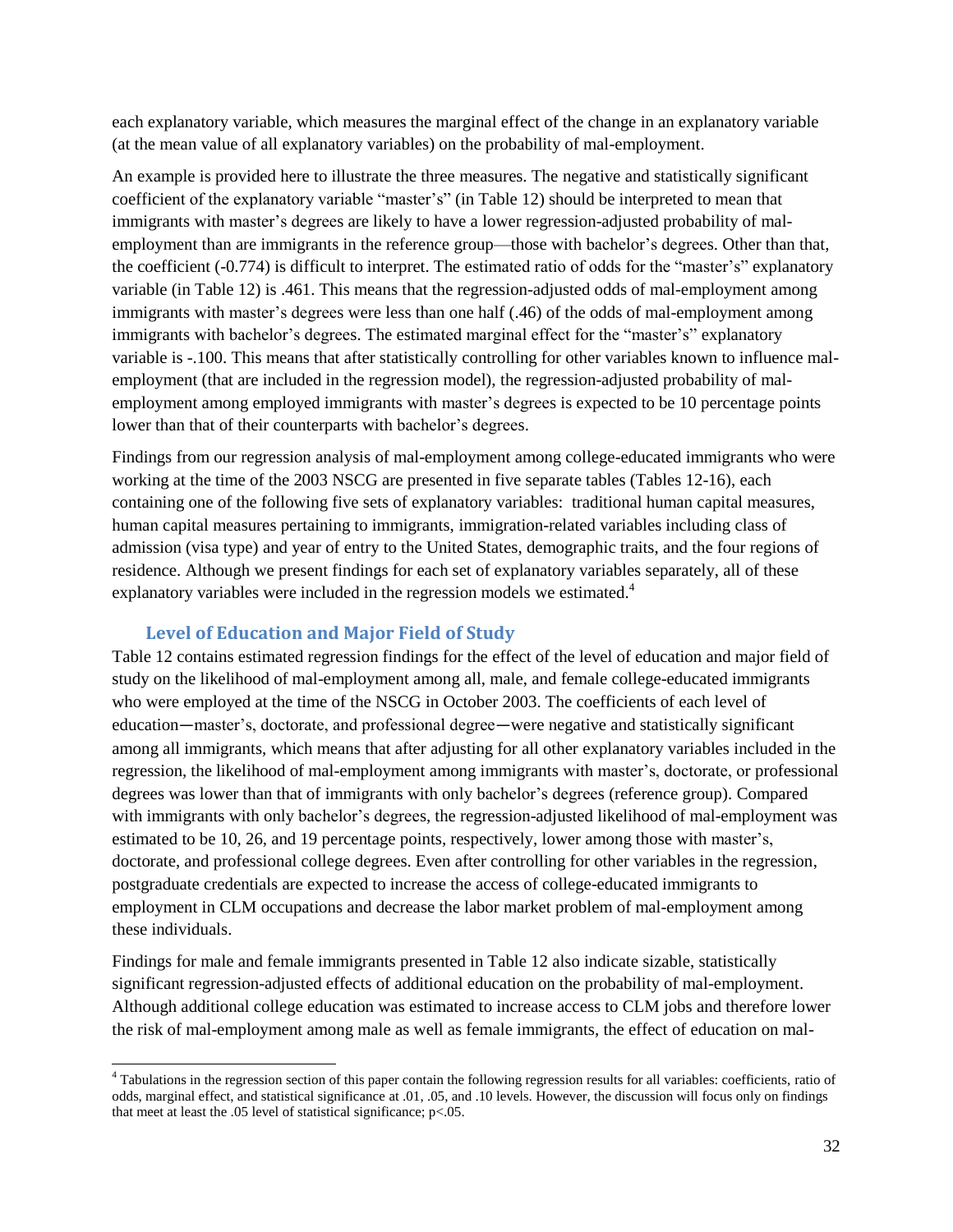employment was estimated to be larger among female immigrants. After statistically controlling for other variables included in the regression, the mal-employment rate of employed immigrants with master's degrees was estimated to be 7 percentage points lower among male immigrants and 14 percentage points lower among female immigrants. Among immigrants with doctorate degrees, the regression-adjusted likelihood of mal-employment was estimated to be sharply lower than that of immigrants with only bachelor's degrees by 24 percentage points among male immigrants and 29 percentage points among their female counterparts. Having a professional college degree (JD, MD, etc.) was estimated to reduce the likelihood of mal-employment among male and female immigrants by 16 and 25 percentage points, respectively, relative to that of their counterparts with only bachelor's degrees.

As noted in the descriptive section above, access to CLM jobs varied widely by major field of college study of immigrants. Immigrants with college degrees in the fields of computer and information sciences, health sciences, and engineering had the lowest rates of mal-employment (11% to 19%), whereas their counterparts with college degrees in the humanities and business had the highest mal-employment rates (33% to 35%). The regression analysis estimates the relationship between college major and malemployment of employed immigrant college graduates after statistically controlling for the effect on malemployment of other variables that are included in the regression equation. According to findings from the regression analysis presented in Table 12, immigrants with college degrees in computer and informational sciences, health and medical sciences, engineering, physical sciences, mathematics, and education had a lower regression-adjusted likelihood of mal-employment than did their counterparts who had majored in the humanities (reference group). Immigrants with college degrees in these fields were estimated to be between 6 and 15 percentage points less likely to be mal-employed than were humanities majors. The coefficients of the remaining six major fields of study in Table 12 did not meet the .05 level of statistical significance, meaning that the regression-adjusted likelihood of mal-employment among graduates in these fields was similar to that of the reference group—those majoring in the humanities.

Regression findings on the links between college major and the likelihood of mal-employment among male and female immigrants are presented in Table 12. Similar to the findings for all employed immigrants, separate regressions for immigrant men and women found that those with college degrees in computer and information sciences, engineering, health and medical sciences, and physical sciences had a lower regression-adjusted likelihood of mal-employment than did humanities majors. Regression-adjusted estimates of mal-employment rate gaps between employed immigrants with college degrees in these majors and the reference group (humanities majors) were somewhat different among male and female immigrants. Education majors were estimated to have a lower regression-adjusted mal-employment rate than were humanities majors among female immigrants. The coefficient of education major field of study in the regression estimated for male immigrants was not statistically significant, meaning that the regression-adjusted mal-employment rate of male immigrants with college degrees in education was no different from that of the reference group (humanities majors). Although the mathematics regression coefficient met the .05 level of statistical significance in the regression estimated for all employed immigrants, when measured separately for male and female immigrants, it failed to meet the threshold of statistical significance.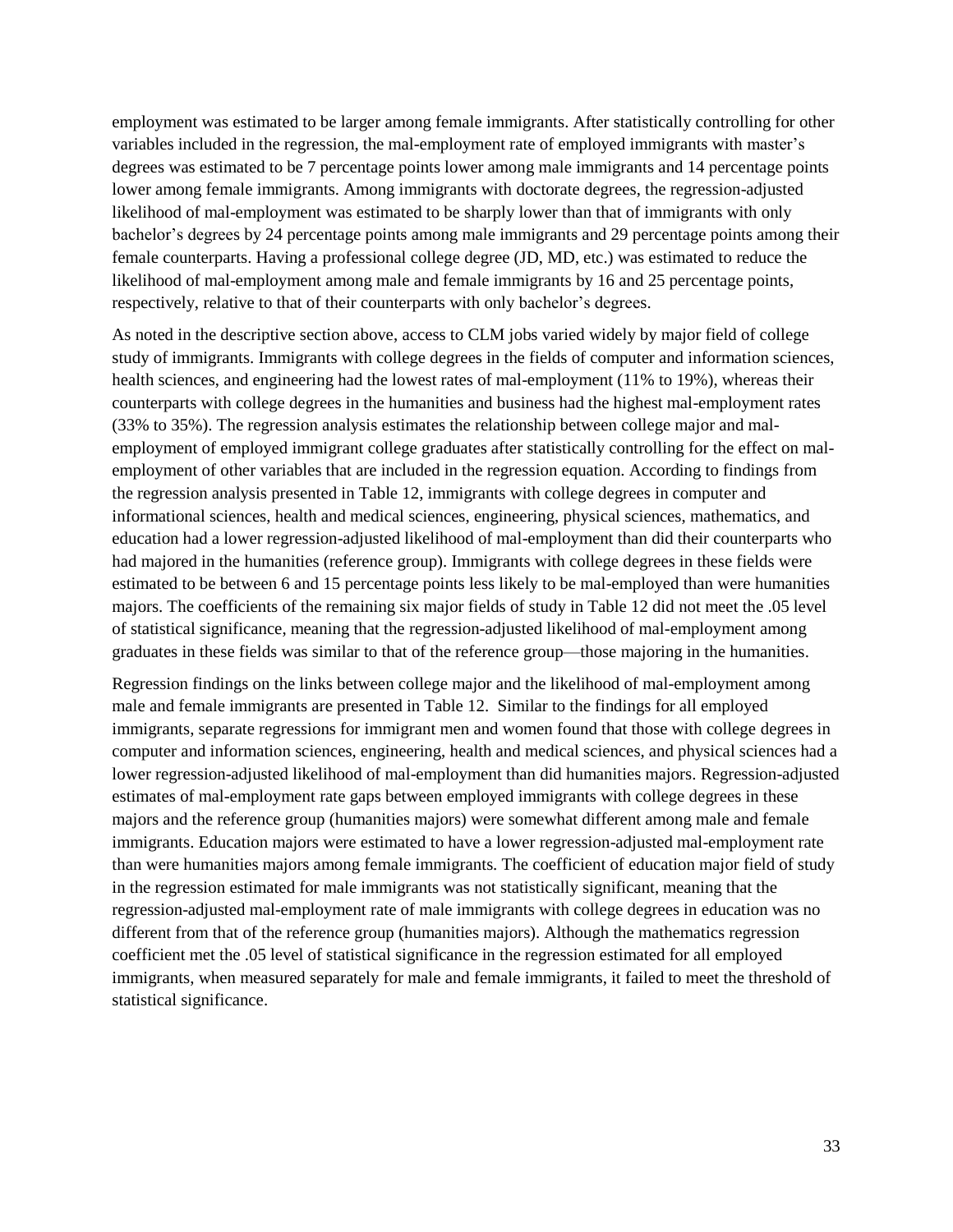#### **Table 12: Regression-Adjusted Effect of Educational Attainment and Major Field of Study on Probability of Mal-Employment among College-Educated U.S. Immigrants Under 65 Years Old Employed in October 2003<sup>a</sup>**

| Educational                                                          |                          | Ratio      |                          |                          | Ratio      |                    |                          |                  |                    |
|----------------------------------------------------------------------|--------------------------|------------|--------------------------|--------------------------|------------|--------------------|--------------------------|------------------|--------------------|
| Attainment/                                                          | Coefficient <sup>b</sup> | of<br>Odds | Marginal<br>Effect       | Coefficient <sup>b</sup> | of<br>Odds | Marginal<br>Effect | Coefficient <sup>b</sup> | Ratio of<br>Odds | Marginal<br>Effect |
| Major Field<br>of Study                                              | A11                      | A11        | All                      | Male                     | Male       | Male               | Female                   | Female           | Female             |
| Master's                                                             | $-0.774***$              | 0.461      | $-0.100$                 | $-0.632***$              | 0.532      | $-0.073$           | $-0.952***$              | 0.386            | $-0.140$           |
| Doctorate                                                            | $-2.007***$              | 0.134      | $-0.259$                 | $-2.053***$              | 0.128      | $-0.238$           | $-1.936***$              | 0.144            | $-0.286$           |
| Professional                                                         | $-1.493***$              | 0.225      | $-0.192$                 | $-1.365***$              | 0.255      | $-0.158$           | $-1.718***$              | 0.179            | $-0.253$           |
| Bachelor's<br>(reference<br>group)                                   | $\qquad \qquad -$        |            | $\overline{\phantom{a}}$ |                          |            | $- -$              |                          |                  | $\qquad \qquad -$  |
| Computer/<br>information<br>sciences                                 | $-1.178***$              | 0.308      | $-0.152$                 | $-1.367***$              | 0.255      | $-0.159$           | $-0.912***$              | 0.402            | $-0.135$           |
| Mathematics                                                          | $-0.492**$               | 0.612      | $-0.063$                 | $-0.467$                 | 0.627      | $-0.054$           | $-0.529$                 | 0.589            | $-0.078$           |
| Biological<br>sciences                                               | 0.030                    | 1.031      | 0.004                    | 0.035                    | 1.036      | 0.004              | 0.072                    | 1.075            | 0.011              |
| Physical<br>sciences                                                 | $-0.529***$              | 0.589      | $-0.068$                 | $-0.453**$               | 0.636      | $-0.053$           | $-0.635**$               | 0.530            | $-0.094$           |
| Psychology                                                           | $-0.136$                 | 0.873      | $-0.018$                 | 0.084                    | 1.087      | 0.010              | $-0.167$                 | 0.846            | $-0.025$           |
| Social<br>sciences                                                   | $-0.133$                 | 0.876      | $-0.017$                 | $-0.144$                 | 0.866      | $-0.017$           | $-0.089$                 | 0.915            | $-0.013$           |
| Engineering                                                          | $-0.855***$              | 0.425      | $-0.110$                 | $-0.864***$              | 0.422      | $-0.100$           | $-0.954***$              | 0.385            | $-0.141$           |
| Health/<br>medical<br>sciences                                       | $-0.882***$              | 0.414      | $-0.114$                 | $-0.931***$              | 0.394      | $-0.108$           | $-0.812***$              | 0.444            | $-0.120$           |
| Education                                                            | $-0.455***$              | 0.635      | $-0.059$                 | $-0.181$                 | 0.834      | $-0.021$           | $-0.474**$               | 0.623            | $-0.070$           |
| Engineering-<br>related<br>technologies                              | $-0.300$                 | 0.740      | $-0.039$                 | $-0.328$                 | 0.721      | $-0.038$           | $-0.197$                 | 0.821            | $-0.029$           |
| <b>Business</b>                                                      | $-0.126$                 | 0.881      | $-0.016$                 | $-0.260$                 | 0.771      | $-0.030$           | 0.056                    | 1.058            | 0.008              |
| Law                                                                  | $-0.086$                 | 0.918      | $-0.011$                 | $-0.491$                 | 0.612      | $-0.057$           | 0.523                    | 1.686            | 0.077              |
| Arts,<br>Language, &<br>Comm.<br>(Humanities;<br>reference<br>group) |                          |            |                          |                          |            |                    |                          |                  |                    |

<sup>a</sup> Other explanatory variables in the regression model include region/country of most recent college degree, Englishspeaking proficiency, type of entry visa, recent immigrant status, gender, marital status, presence of young children, school enrollment status, disability status, and U.S. region of residence in 2003 (dependent variable: malemployment status; 1=mal-employed, 0=not mal-employed).

<sup>b</sup> Statistical significance: \*\*\* .01 level, \*\* .05 level,  $*$  .10 level

## **Country/Region of College Degree and English Language Proficiency**

<span id="page-36-0"></span>According to the descriptive analysis presented earlier in this paper, employed immigrants with foreign college degrees were twice as likely to be mal-employed as their counterparts with U.S. college degrees.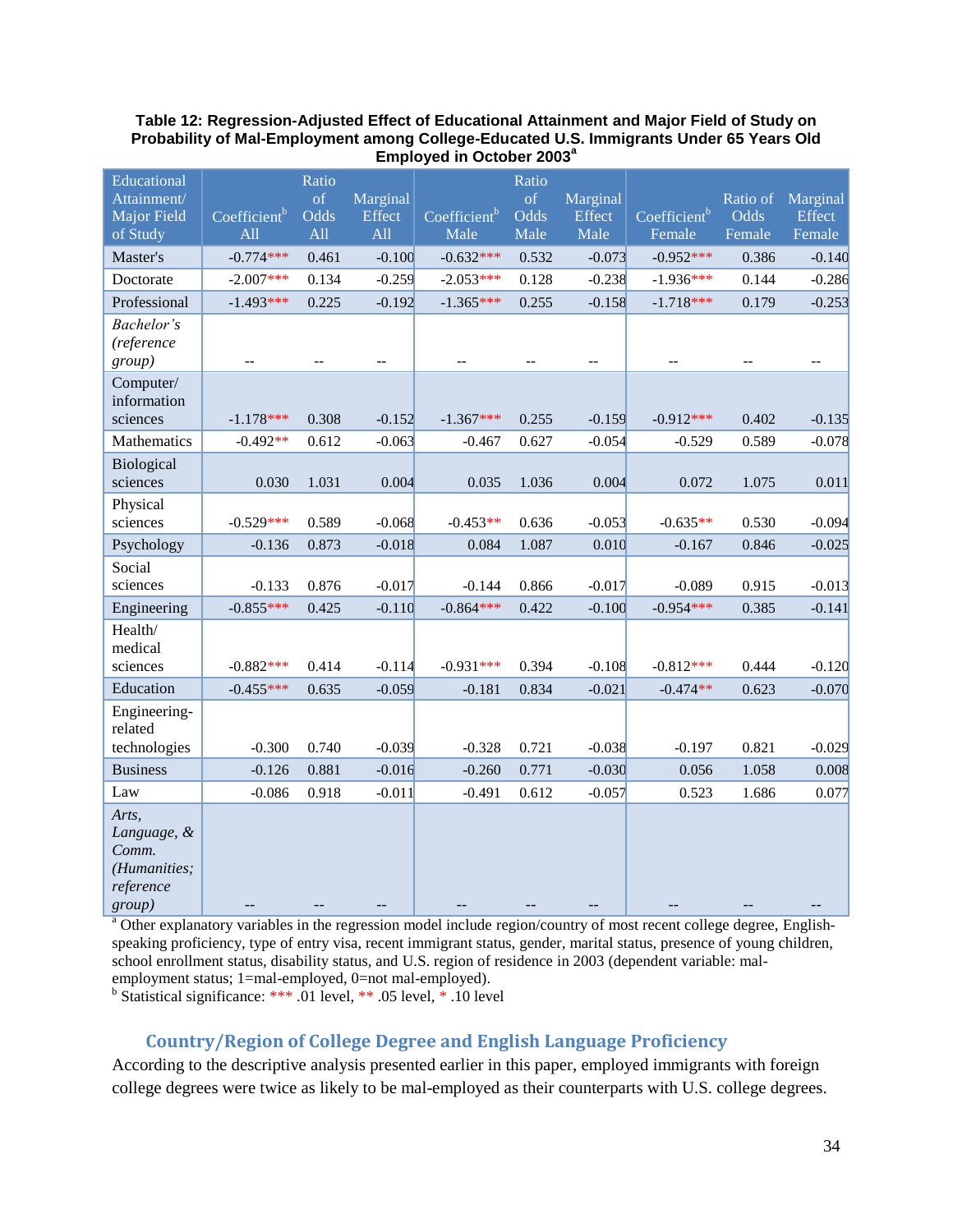A comparison of mal-employment rates of immigrants with college degrees from different countries revealed wide variation, ranging from nearly 50 percent among immigrants with Filipino college degrees to 14 percent among immigrants with Canadian college degrees.

The regression-adjusted effects of region or country in which immigrants earned their most recent degrees on the likelihood of mal-employment are presented in Table 13. The reference group was immigrants with U.S. college degrees, and the coefficients, odds ratios, and marginal effects presented in Table 13 measure the independent (regression-adjusted) effect of country or region of college degree of immigrants on the likelihood of mal-employment.

Findings presented in Table 13 reveal that even after statistically controlling for the effects of other variables in the regression, the region or country of the college degree of a college-educated U.S. immigrant was found to be closely related to the likelihood of mal-employment. Regression-adjusted, employed immigrants with African, Filipino, and Latin American college degrees were found to be 16 to 18 percentage points more likely to be mal-employed than immigrants with U.S. college degrees. The regression-adjusted mal-employment rates of immigrants with college degrees from Europe (excluding UK/Northern Ireland) and Asia (excluding China, India, and the Philippines) were estimated to be 13 to 14 percentage points higher and those with Indian college degrees were about 9 percentage points higher than those of their counterparts with U.S. college degrees. Estimated coefficients of variables representing Canadian, British, Australian, and Chinese degrees did not meet the .05 level of statistical significance, meaning that the regression-adjusted likelihood of mal-employment among immigrants with college degrees from these countries was no different from that of their counterparts with U.S. college degrees (reference group).

The lower rates of mal-employment among immigrants with Canadian and British and, to a certain extent, Australian college degrees were likely due to better recognition among U.S. employers of college credentials from those countries; similarities between language, culture, and labor market practices in these countries and those in the United States; and higher rates of entry with work visas among immigrants from these countries. The lower rate of mal-employment among immigrants with college degrees from China was a surprising finding.<sup>5</sup> Upon further examination of the 2003 NSCG data, we found that immigrants with Chinese college degrees who were employed had disproportionately high shares of workers who had entered the United States with student visas (43% versus 25% among all employed immigrants) and who were enrolled in school at the time of the 2003 NSCG (15% versus 7% among all employed immigrants). It appears that many immigrants who had earned their most recent degrees from China may already have possessed some U.S. college education, albeit not degrees (given that their most recent college degrees were from China), and were in the process of earning U.S. college credentials, which was evident in their high rates of enrollment in school while residing in the United States at the time of the 2003 NSCG. This finding warrants further examination of the pathways into the U.S. labor market of immigrants with college degrees earned in China.

l

 $<sup>5</sup>$  It should be noted that the lower mal-employment rate among immigrants with Chinese college degrees was entirely due to the</sup> lower rate among male immigrants with college degrees from China-14 percent compared with 32 percent among their female counterparts (see Table 7).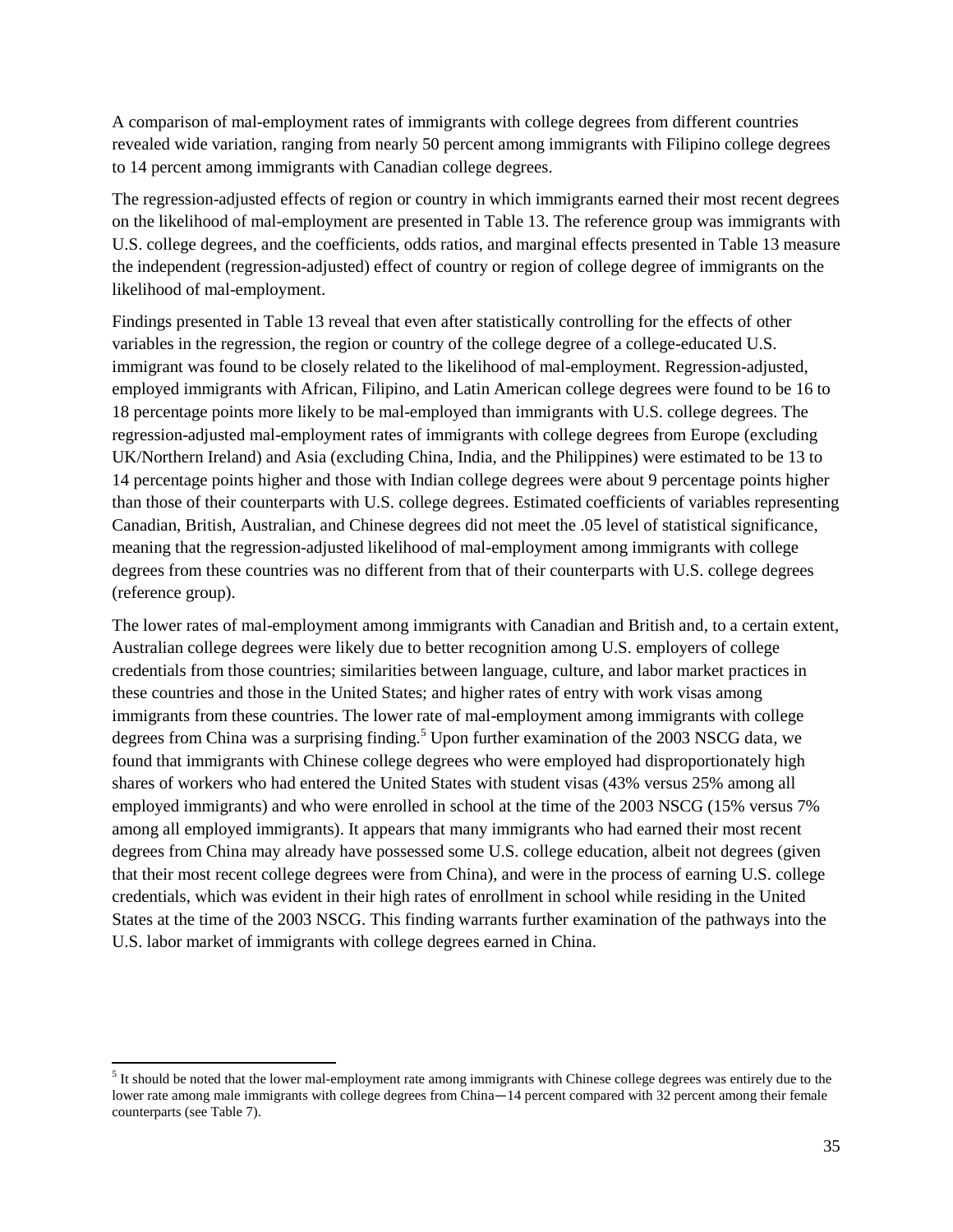#### **Table 13: Regression-Adjusted Effect of Country/Region of Most Recent College Degree and English-Speaking Proficiency on Probability of Mal-Employment among College-Educated U.S. Immigrants Under 65 Years Old Employed in October 2003<sup>a</sup>**

| Region/Country<br>of Most Recent<br>Degree/English-<br>Speaking<br>Proficiency | Coefficient <sup>b</sup><br>All | Ratio<br>of<br>Odds<br>All | Marginal<br>Effect<br>All | Coefficient <sup>b</sup><br>Male | Ratio<br>of<br>Odds<br>Male | Marginal<br>Effect<br>Male | $\overline{\text{Coefficient}}^{\text{b}}$<br>Female | Ratio<br>of<br>Odds<br>Female | Marginal<br>Effect<br>Female |
|--------------------------------------------------------------------------------|---------------------------------|----------------------------|---------------------------|----------------------------------|-----------------------------|----------------------------|------------------------------------------------------|-------------------------------|------------------------------|
| Canada                                                                         | $-0.098$                        | 0.907                      | $-0.013$                  | $-0.054$                         | 0.948                       | $-0.006$                   | $-0.156$                                             | 0.856                         | $-0.023$                     |
| Europe:<br>UK/N. Ireland                                                       | 0.143                           | 1.154                      | 0.019                     | 0.041                            | 1.041                       | 0.005                      | 0.386                                                | 1.471                         | 0.057                        |
| Europe<br>excluding<br>UK/N. Ireland                                           | $1.092***$                      | 2.979                      | 0.141                     | $1.160***$                       | 3.190                       | 0.135                      | $0.961***$                                           | 2.615                         | 0.142                        |
| Australia/NZ                                                                   | 0.328                           | 1.389                      | 0.042                     | 0.797                            | 2.220                       | 0.093                      | $-0.334$                                             | 0.716                         | $-0.049$                     |
| Asia:<br>India<br>China                                                        | $0.728***$<br>$0.485*$          | 2.070<br>1.624             | 0.094<br>0.063            | $0.509***$<br>$-0.002$           | 1.664<br>0.998              | 0.059<br>0.000             | $1.061***$<br>$0.756**$                              | 2.888<br>2.129                | 0.157<br>0.112               |
| Philippines                                                                    | $1.383***$                      | 3.985                      | 0.178                     | 1.399***                         | 4.052                       | 0.162                      | $1.378***$                                           | 3.967                         | 0.203                        |
| Rest of Asia                                                                   | $1.010***$                      | 2.746                      | 0.130                     | $0.907***$                       | 2.477                       | 0.105                      | $1.154***$                                           | 3.172                         | 0.170                        |
| Africa                                                                         | $1.417***$                      | 4.123                      | 0.183                     | $1.300***$                       | 3.670                       | 0.151                      | $1.522***$                                           | 4.579                         | 0.225                        |
| Latin America<br>(Mexico, N. & S.<br>America,<br>Caribbean)                    | $1.252***$                      | 3.498                      | 0.161                     | $1.097***$                       | 2.995                       | 0.127                      | $1.420***$                                           | 4.136                         | 0.209                        |
| U.S. (reference<br>group)                                                      |                                 |                            |                           |                                  |                             |                            |                                                      |                               |                              |
| Speaks English<br>very well                                                    | $-0.016$                        | 0.984                      | $-0.002$                  | $-0.009$                         | 0.991                       | $-0.001$                   | $-0.006$                                             | 0.994                         | $-0.001$                     |
| <b>Speaks English</b><br>well (reference<br>group)                             |                                 |                            |                           |                                  |                             |                            |                                                      |                               |                              |

<sup>a</sup> Other explanatory variables in the regression model include educational attainment, major field of study, type of entry visa, recent immigrant status, gender, marital status, presence of young children, school enrollment status, disability status, and region of U.S. residence in 2003 (dependent variable: mal-employment status: 1=malemployed, 0=not mal-employed).

<sup>b</sup> Statistical significance: \*\*\* .01 level, \*\* .05 level, \* .10 level

Findings of regression-adjusted mal-employment rate estimates of immigrants with college degrees from different countries and regions abroad by gender reveal that male as well as female immigrants with college degrees from the Philippines, Africa, Latin America, Europe (excluding UK/Northern Ireland), and Asia (excluding China, India, and the Philippines) had a much higher regression-adjusted likelihood of mal-employment than did their U.S.-educated counterparts. After statistically controlling for all other variables in the regression that are known to affect the likelihood of mal-employment among U.S. immigrants, the regression-adjusted likelihood of mal-employment among male and female immigrants with college degrees from Canada, the UK, and Australia was estimated to be no different from that of their counterparts with U.S. degrees. Among employed male immigrants, there also was no regressionadjusted difference in the likelihood of mal-employment between those with college degrees from China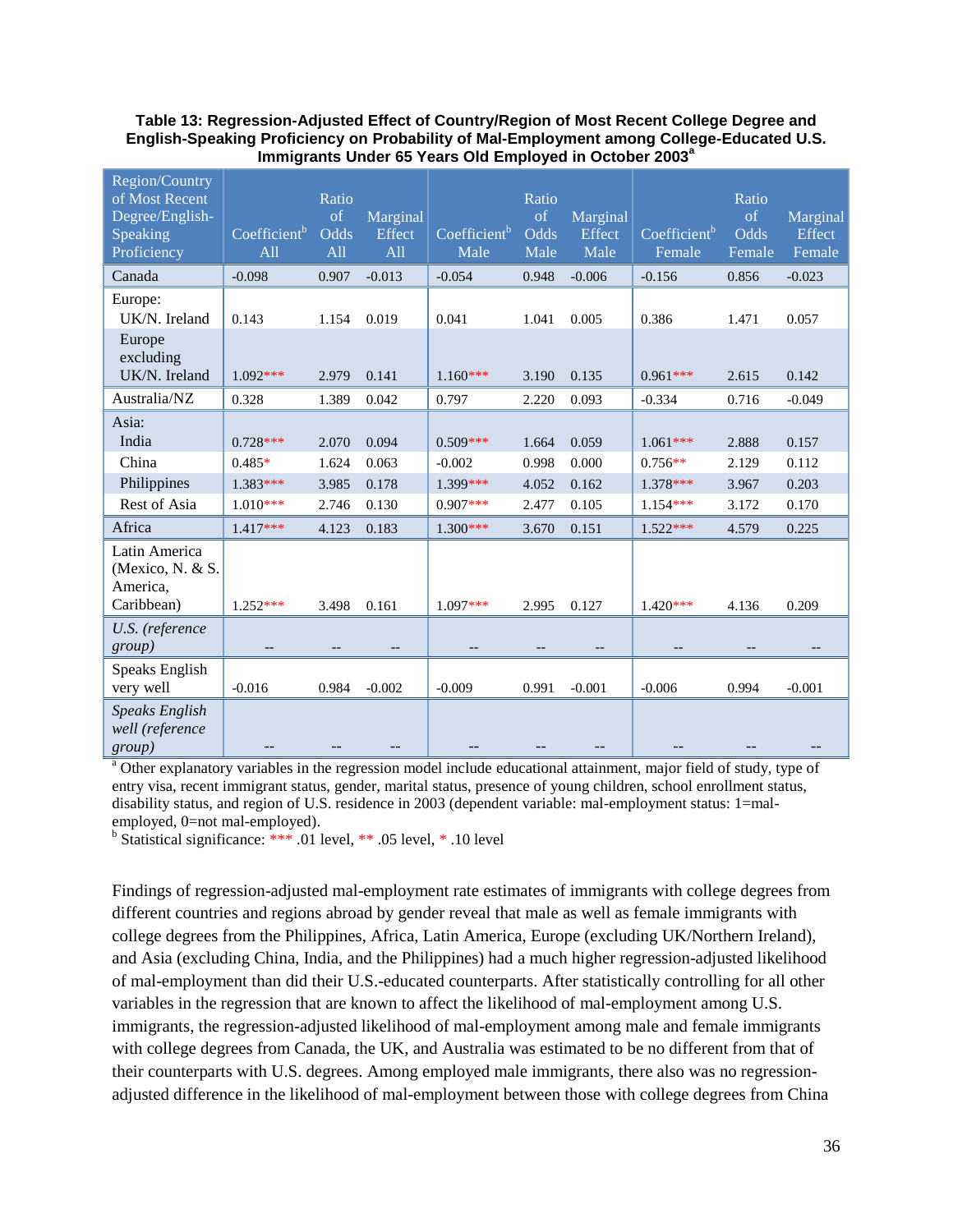compared with immigrant men with U.S. college degrees. Among employed female immigrants, those with college degrees from China had an 11 percentage point higher regression-adjusted likelihood of malemployment than did their U.S.-educated counterparts.

The effect of English language proficiency on mal-employment of college-educated immigrants was measured in our regression equation with a variable that represented immigrants from countries of the world where 23- to 64-year-old college graduates on average rated themselves as speaking English very well. The regression findings for this variable represent the likelihood of mal-employment among immigrant college graduates from these countries (where college grads rate themselves as speaking English "very well") relative to their counterparts from countries where college graduates rate themselves as speaking English just "well." In our descriptive analysis, we found some differences in the malemployment rates of college-educated immigrants by English-speaking proficiency, but after statistically controlling for other variables that are known to affect the likelihood of mal-employment among immigrants, the regression-adjusted likelihood of mal-employment among employed college-educated immigrants from countries where college graduates rate themselves as speaking English "very well" is expected to be no different from that of the reference group (immigrants from countries where college graduates rate themselves as speaking English "well"). The coefficient of this variable was not statistically significant in regression equations that we estimated for all, male, and female immigrant college graduates.

#### **Type of Visa and Recent Immigration Status**

<span id="page-39-0"></span>The descriptive analysis presented in this paper found that the prevalence of mal-employment among employed college-educated immigrants varied systematically by type of visa with which immigrants first entered the United States. Those who had entered with work visas or student visas were much less likely to be mal-employed than were those who had entered with dependent visas or green cards or other types of temporary visas. Findings from our regression analysis of mal-employment presented in Table 14 contain estimates of the regression-adjusted differences in the likelihood of mal-employment between employed immigrants with different types of entry visas compared with the reference group consisting of immigrants who had entered the United States as permanent residents (with green cards). Even after statistically controlling for other variables included in the regression, immigrants who had entered the United States with temporary work visas were expected to be 15 percentage points less likely to be malemployed than were those who had entered with green cards as permanent residents (reference group).

The regression-adjusted likelihood of mal-employment among college-educated immigrants who were employed in 2003 and who had entered the United States with student visas was nearly 3 percentage points lower than that of the reference group (those who had entered the United States with green cards). The regression-adjusted likelihood of mal-employment among foreign-born college graduates who had entered the United States with dependent visas or other types of temporary visas was no different from that of the reference group. The regression equation estimated for male immigrants reflects the findings for all immigrants. Male immigrants who had entered the United States with work visas or student visas had a lower regression-adjusted likelihood of mal-employment compared with the reference group, whereas those who had entered the United States with dependent visas or other types of temporary visas had the same regression-adjusted likelihood of mal-employment as the reference group. Among female immigrants, the regression-adjusted likelihood of mal-employment was lower than that of the reference group among women who had entered the United States with work visas and the same as that of the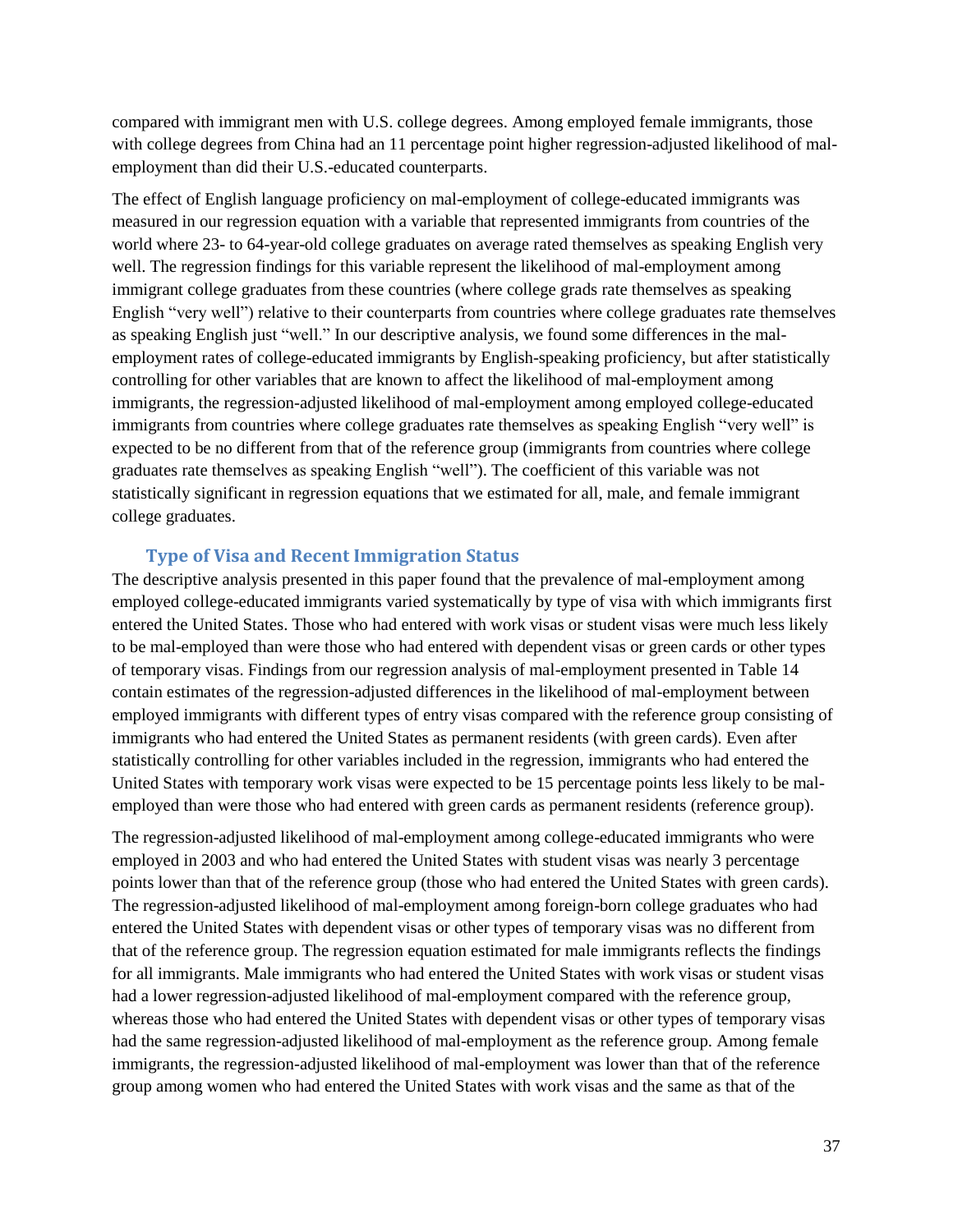reference group (women with green card entry) among women with other types of entry visas, including student visas.

Entry to the United States with work visas and to a lesser extent (only among male immigrants) with student visas is expected to increase access to CLM jobs. As noted earlier in this paper, the migration decision of immigrants with college degrees who enter the United States with work visas is partly based on their access to jobs that match their education and skills. In the case of college graduates, this means they already have offers for jobs that meet the work visa standards before they enter the United States. Immigrants who enter the United States with student visas are more likely to earn U.S. college degrees, which is likely to increase their access to CLM jobs and reduce their likelihood of mal-employment.

| Entry<br>Visa/Recent<br><b>Immigrant Status</b>                                              | $\overline{\text{Coefficient}}^{\text{b}}$<br>All | Ratio<br>of<br>Odds<br>All | Marginal<br>Effect<br>All | Coefficient <sup>b</sup><br>Male | Ratio<br>of<br>Odds<br>Male | Marginal<br>Effect<br>Male | $\overline{\text{Coefficient}}^{\text{b}}$<br>Female | Ratio of<br><b>Odds</b><br>Female | Marginal<br>Effect<br>Female |
|----------------------------------------------------------------------------------------------|---------------------------------------------------|----------------------------|---------------------------|----------------------------------|-----------------------------|----------------------------|------------------------------------------------------|-----------------------------------|------------------------------|
| Temporary visa:<br>Employment                                                                | $-1.181***$                                       | 0.307                      | $-0.152$                  | $-1.347***$                      | 0.260                       | $-0.156$                   | $-0.902$ ***                                         | 0.406                             | $-0.133$                     |
| Temporary visa:<br>Student                                                                   | $-0.192**$                                        | 0.825                      | $-0.025$                  | $-0.367***$                      | 0.693                       | $-0.043$                   | 0.078                                                | 1.081                             | 0.012                        |
| Temporary visa:<br>Dependent                                                                 | $-0.067$                                          | 0.935                      | $-0.009$                  | $-0.055$                         | 0.947                       | $-0.006$                   | $-0.055$                                             | 0.947                             | $-0.008$                     |
| Temporary visa:<br>Other                                                                     | $-0.016$                                          | 0.984                      | $-0.002$                  | 0.011                            | 1.011                       | 0.001                      | $-0.068$                                             | 0.934                             | $-0.010$                     |
| Permanent<br>resident visa<br>(reference group)                                              |                                                   |                            |                           |                                  |                             |                            |                                                      |                                   |                              |
| Recent immigrant<br>(after 1990)                                                             | $0.149*$                                          | 1.161                      | 0.019                     | $0.201*$                         | 1.223                       | 0.023                      | 0.082                                                | 1.085                             | 0.012                        |
| Established<br><i>immigrant</i> (entry<br>in 1990 or<br>earlier; reference<br><i>group</i> ) |                                                   |                            |                           |                                  |                             |                            |                                                      |                                   |                              |

**Table 14: Regression-Adjusted Effect of Type of Entry Visa to the United Status and Recent Immigrant Status on Probability of Mal-Employment among College-Educated U.S. Immigrants**  Under 65 Years Old Employed in October 2003<sup>a</sup>

<sup>a</sup> Other explanatory variables in the regression model include educational attainment, major field of study, region/ country of most recent college degree, English-speaking proficiency, gender, marital status, presence of young children, school enrollment status, disability status, and U.S. region of residence in 2003 (dependent variable: malemployment status: 1=mal-employed, 0=not mal-employed).

<sup>b</sup> Statistical significance: \*\*\* .01 level, \*\* .05 level, \* .10 level

The length of time spent by an immigrant in his/her adopted host country is likely to have influenced the individual's market experiences at the time of the NSCG. Recently entered immigrants had spent less time in the United States and therefore had had less time to assimilate than those who entered earlier and spent more time in this country. We have defined as recent entrants those college-educated immigrants who entered the United States after 1990 (between 1991 and October 2003 when the NSCG was conducted). Immigrants who had entered the United States in 1990 or earlier are defined as "established immigrants." Findings from our regression analysis of college-educated immigrants presented in Table 14 reveal that the coefficient of the recent immigrant variable (among all employed immigrants and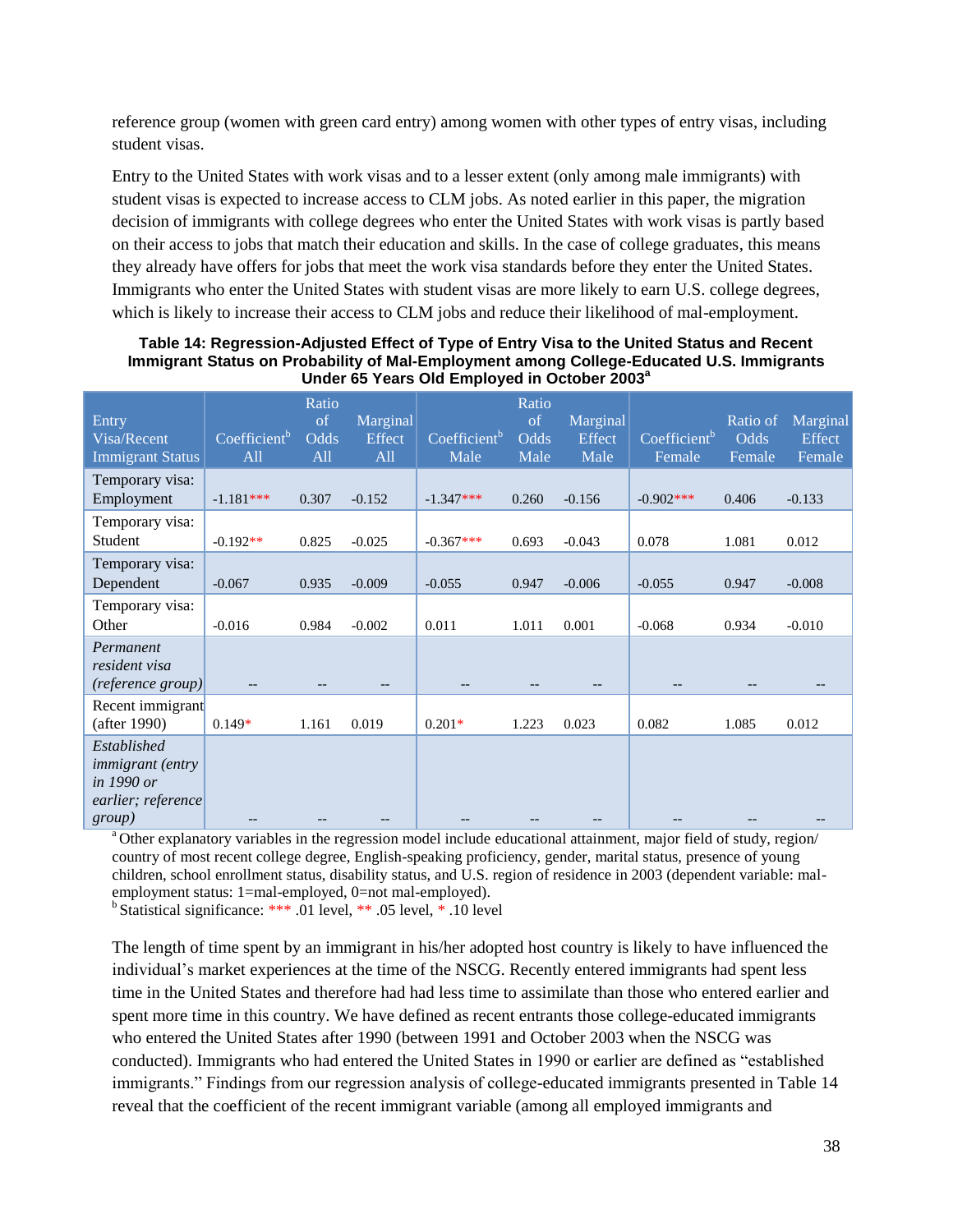separately among male and female employed immigrants) was small and not measured with enough precision to meet the .05 level of statistical significance. According to these findings, the regressionadjusted likelihood of mal-employment among all, male, and female college-educated immigrants who had entered the United States between 1991 and 2003 (recent immigrants) was not statistically different from that of their counterparts who had entered the United States in 1990 or earlier.

## **Demographic Characteristics**

<span id="page-41-0"></span>The descriptive analysis presented in the first part of this paper revealed differences in the prevalence of mal-employment among college-educated immigrants by their demographic characteristics. Immigrant women were more likely to be mal-employed than were immigrant men (29% versus 24%). The link between marital status and mal-employment was different among male and female immigrants. The malemployment rate of male immigrants was lower among those who were married (23%) than among those who were not married (27%); whereas among female immigrants marriage was associated with somewhat lower access to CLM jobs—29 percent of married immigrant women were mal-employed compared with 27 percent of those who were unmarried. Immigrants with disabilities were more likely to be malemployed than were those without disabilities, and school enrollment among college-educated immigrants was associated with a lower rate of mal-employment.

We included all of these variables representing traits of immigrant college graduates as demographic controls in our regression analysis. The regression-adjusted effects of these demographic traits on the likelihood of mal-employment for all college-educated immigrants and separately for males and females are presented in Table 15. The findings reveal that after statistically controlling for all variables included in the regression equation, the likelihood of mal-employment was estimated to be similar among male and female immigrants. This means that the differences in mal-employment rates between male and female college-educated immigrants are attributable to differences in other demographic, human capital, and immigration-related traits that are included as explanatory variables in the regression equation.

Findings from regression equations estimated for all immigrants and separately for male and female immigrants reveal no statistically significant difference between the regression-adjusted likelihood of mal-employment by marital status, presence of preschool-aged children (under age 6), and school enrollment status of college-educated immigrants. The descriptive analysis presented in this paper revealed only modest differences in the prevalence of mal-employment among these groups of immigrants. The absence of statistically significant differences in the regression-adjusted likelihood of mal-employment among these demographic subgroups of immigrants means that the modest differences in their mal-employment rates are likely attributable to differences in human capital or immigrationrelated characteristics that are included in the regression equation.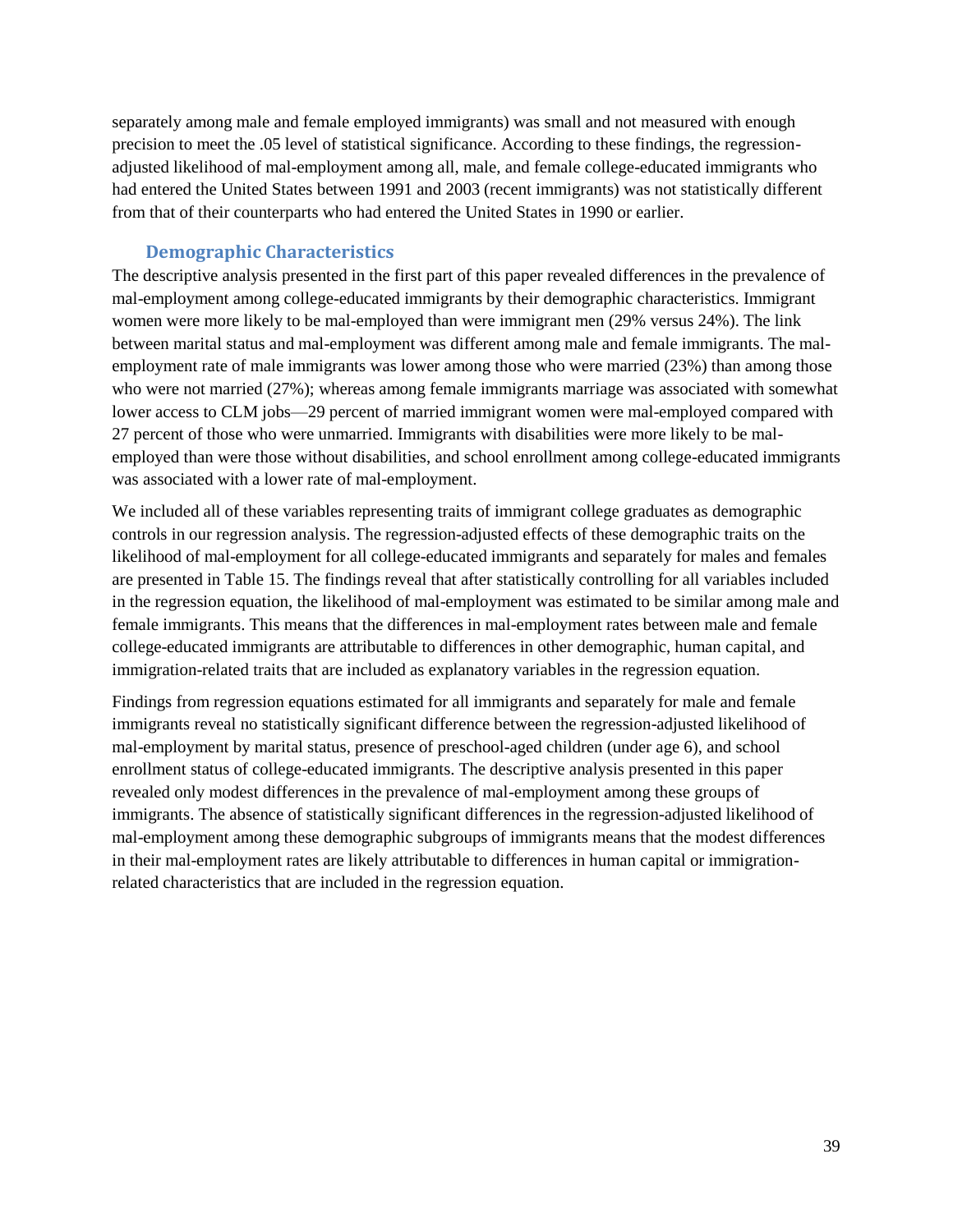#### **Table 15: Regression-Adjusted Effect of Selected Demographic Characteristics on Probability of Mal-Employment among College-Educated U.S. Immigrants Under 65 Years Old Employed in October 2003<sup>a</sup>**

| Demographics                                          | Coefficient <sup>b</sup><br>A <sub>11</sub> | Ratio<br><sub>of</sub><br>Odds<br>All | Marginal<br><b>Effect All</b> | Coefficient <sup>b</sup><br>Male | Ratio<br>of<br>Odds<br>Male | Marginal<br>Effect<br>Male | Coefficient <sup>b</sup><br>Female | Ratio<br><sub>of</sub><br>Odds<br>Female | Marginal<br><b>Effect</b><br>Female |
|-------------------------------------------------------|---------------------------------------------|---------------------------------------|-------------------------------|----------------------------------|-----------------------------|----------------------------|------------------------------------|------------------------------------------|-------------------------------------|
| Male                                                  | 0.059                                       | 1.061                                 | 0.008                         | $-$                              | $-$                         | $- -$                      | $\overline{\phantom{m}}$           | $-$                                      | --                                  |
| Female<br>(reference<br>group)                        | $-\,$ $-$                                   | --                                    |                               |                                  | $\qquad \qquad -$           | --                         | --                                 | $-$                                      |                                     |
| Married                                               | $-0.112$                                    | 0.894                                 | $-0.015$                      | $-0.176$                         | 0.838                       | $-0.020$                   | $-0.044$                           | 0.957                                    | $-0.007$                            |
| Not married<br>(reference<br>group)                   | $\overline{a}$                              | $-$                                   | $\overline{\phantom{a}}$      | $-$                              |                             |                            |                                    |                                          | $-$                                 |
| Preschool-aged<br>children                            | $-0.023$                                    | 0.978                                 | $-0.003$                      | $-0.037$                         | 0.964                       | $-0.004$                   | 0.016                              | 1.016                                    | 0.002                               |
| No preschool<br>aged children<br>(reference<br>group) |                                             |                                       |                               |                                  |                             |                            |                                    |                                          |                                     |
| Enrolled in<br>school                                 | $-0.149$                                    | 0.862                                 | $-0.019$                      | $-0.261$                         | 0.770                       | $-0.030$                   | $-0.004$                           | 0.996                                    | $-0.001$                            |
| Not enrolled<br>(reference<br>group)                  | $\overline{a}$                              |                                       |                               | $-$                              |                             | $-$                        |                                    |                                          |                                     |
| With<br>disabilities                                  | $0.390***$                                  | 1.476                                 | 0.050                         | $0.400**$                        | 1.491                       | 0.046                      | $0.368**$                          | 1.445                                    | 0.054                               |
| Without<br>disabilities<br>(reference<br>group)       | --                                          |                                       |                               |                                  |                             |                            |                                    |                                          |                                     |

<sup>a</sup> Other explanatory variables in the regression model include educational attainment, major field of study, region/ country of most recent college degree, English-speaking proficiency, type of entry visa, recent immigrant status, and U.S. region of residence in 2003 (dependent variable: mal-employment status: 1=mal-employed, 0=not malemployed).

<sup>b</sup> Statistical significance: \*\*\* .01 level, \*\* .05 level, \* .10 level

The disability status of college-educated immigrants also was included in the regression equation as a demographic control because a wide range of research has found a negative impact of disability on labor market outcomes. People with disabilities are less likely to participate in the labor force, and when they do participate in the labor force, they are more likely to be unemployed. When employed, individuals with disabilities are less likely to have access to higher quality jobs and are more likely to have lower earnings and fewer hours of work than workers without disabilities. According to the descriptive analysis presented in this paper, the mal-employment rate of college-educated immigrants was considerably higher among college-educated immigrants with disabilities (37.5%) than among those without disabilities (25%). Disability was associated with a higher mal-employment rate among male as well as female immigrants. Regression findings presented in Table 15 reveal that among all, male, and female college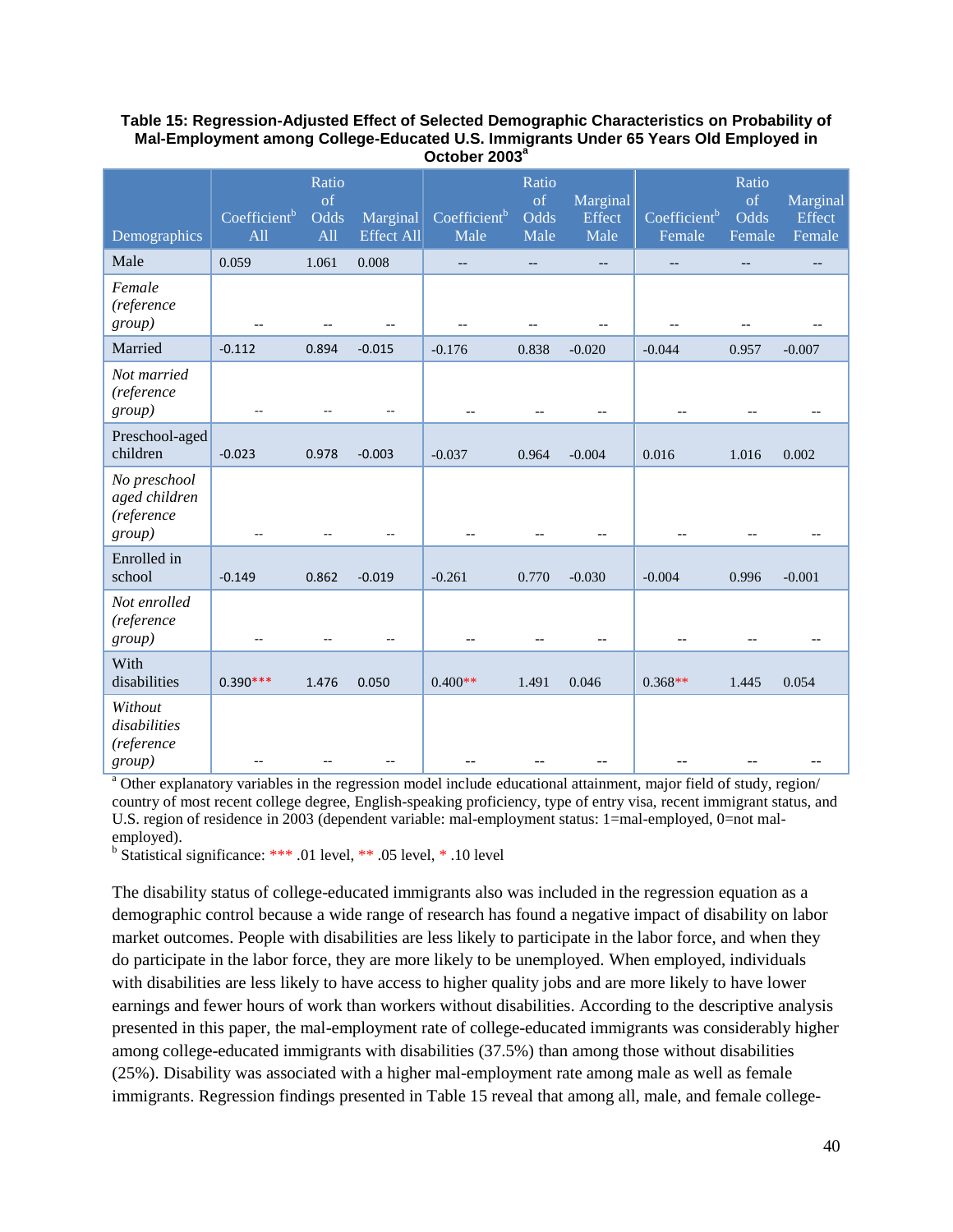educated immigrants there was a statistically significant difference between the regression-adjusted likelihood of mal-employment among those with and without disabilities. After statistically controlling for all variables included in the regression equation, immigrants with disabilities (all, male, and female) were 5 percentage points more likely to be mal-employed than were their counterparts without disabilities.

#### **Region of Residence in the United States**

<span id="page-43-0"></span>The region of residence of workers is expected to affect their labor market outcomes. Our descriptive analysis of the prevalence of mal-employment by U.S. region of residence of immigrants at the time of the NSCG found moderate variation across the four major regions of the nation. Immigrants who lived in the Northeast region in 2003 had the lowest mal-employment rate (24%) while those who lived in the West region had the highest mal-employment rate (28%). The mal-employment rate among collegeeducated immigrants in the remaining two regions was about 25 percent in the Midwest and 27 percent in the South. The prevalence of mal-employment across regions among men and women followed the same pattern.

Our regression findings presented in Table 16 reveal that after controlling for other variables included in the regression models that are known to affect mal-employment among college-educated immigrants, there was no statistically significant difference in the regression-adjusted likelihood of mal-employment of immigrants by U.S. region of residence in 2003. The modest differences that did exist in the prevalence of mal-employment of immigrants by region and were measured in the descriptive analysis of this paper are likely due to systematic differences in the human capital and immigrant-related characteristics of immigrants residing in different regions of the country. After statistically controlling for these traits, there was no statistically significant link between region of residence in the U.S. and likelihood of malemployment among college-educated immigrants.

#### **Table 16: Regression-Adjusted Effect of U.S. Region of Residence on Probability of Mal-Employment among College-Educated U.S. Immigrants Under 65 Years Old Employed in October a 2003**

| U.S.<br>Region                | Coefficient <sup>b</sup><br>All | Ratio<br>of<br><b>Odds</b><br>All | Marginal<br><b>Effect</b><br>All | Coefficient <sup>b</sup><br>Male | Ratio<br>of<br>Odds<br>Male | Marginal<br>Effect<br>Male | Coefficient <sup>b</sup><br>Female | Ratio<br>of<br><b>Odds</b><br>Female | Marginal<br>Effect<br>Female |
|-------------------------------|---------------------------------|-----------------------------------|----------------------------------|----------------------------------|-----------------------------|----------------------------|------------------------------------|--------------------------------------|------------------------------|
| <b>Northeast</b>              | $-0.139$                        | 0.870                             | $-0.018$                         | $-0.216*$                        | 0.806                       | $-0.025$                   | $-0.040$                           | 0.961                                | $-0.006$                     |
| Midwest                       | 0.017                           | 1.017                             | 0.002                            | 0.022                            | 1.022                       | 0.003                      | 0.000                              | 1.000                                | 0.000                        |
| West                          | $-0.055$                        | 0.946                             | $-0.007$                         | $-0.046$                         | 0.955                       | $-0.005$                   | $-0.055$                           | 0.947                                | $-0.008$                     |
| South<br>(reference<br>group) | --                              |                                   |                                  |                                  |                             |                            |                                    |                                      |                              |

<sup>a</sup> Other explanatory variables in the regression model include educational attainment, major field of study, region/country of most recent college degree, English-speaking proficiency, type of entry visa, recent immigrant status, gender, marital status, presence of young children, school enrollment status, and disability status (dependent variable: mal-employment status: 1=mal-employed, 0=not mal-employed).

<sup>b</sup> Statistical significance: \*\*\* .01 level, \*\* .05 level, \* .10 level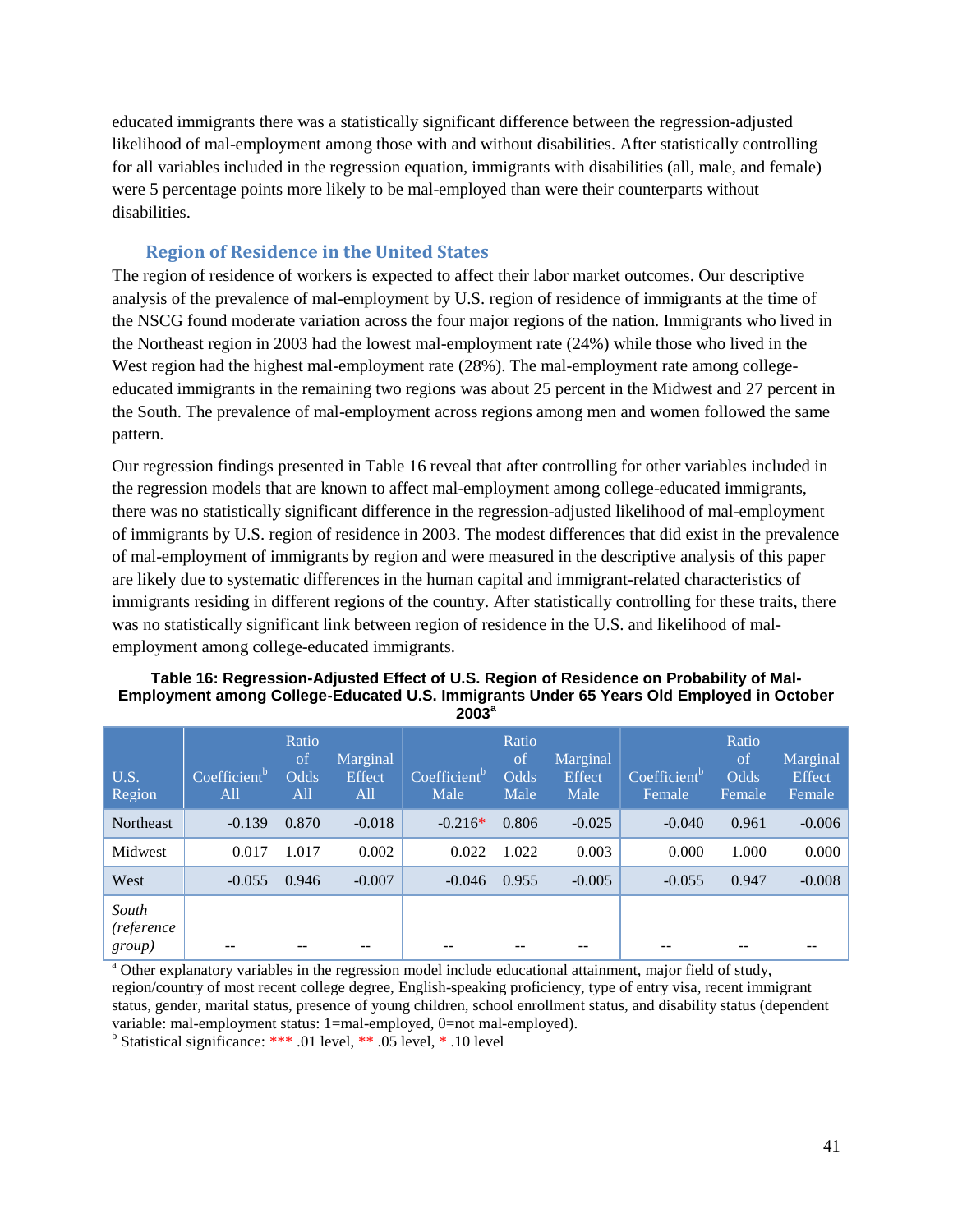#### **Summary of Findings from Multivariate Regression Analysis**

<span id="page-44-0"></span>Regression analysis of the independent effect of human capital characteristics on the likelihood of malemployment among college-educated immigrants found sizable and statistically significant independent effects. Compared with immigrants with only bachelor's degrees, the regression-adjusted likelihood of mal-employment was estimated to be 10, 26, and 19 percentage points lower among those with master's, doctorate, and professional college degrees, respectively. Immigrants with degrees from certain major fields of study were less likely to be mal-employed, even after statistically controlling for other variables in the regression equation. According to findings from the regression analysis, immigrants with college degrees in computer and information sciences, health and medical sciences, engineering, physical sciences, mathematics, and education were between 6 and 15 percentage points less likely to be malemployed than were humanities majors (the reference group). The regression-adjusted likelihood of malemployment among immigrants with college degrees from other fields of study was similar to that of humanities majors.

Sizable gaps in the likelihood of mal-employment were found across countries/regions where college degrees of immigrants were awarded. Employed immigrants with African, Filipino, and Latin American college degrees were found to be 16 to 18 percentage points more likely to be mal-employed than were immigrants with U.S. college degrees; similarly, the likelihood of mal-employment among immigrants with college degrees from Europe (excluding UK/Northern Ireland) and Asia (excluding China, India, and the Philippines) were estimated to be 13 to 14 percentage points higher, and among those with Indian college degrees, about 9 percentage points higher than their counterparts with U.S. college degrees. In contrast, we found that the regression-adjusted likelihood of mal-employment among immigrants with Canadian, British, Australian, and Chinese degrees was no different from that of their counterparts with degrees earned from U.S. colleges and universities.

The lower mal-employment among immigrants with Chinese degrees was entirely due to the greater access to college labor market jobs among male college graduates with Chinese college degrees. Among Chinese-degreed men, the mal-employment rate was 14 percent compared with 32 percent among their female counterparts. Immigrants with Chinese college degrees also had disproportionately high shares of workers who had entered the United States with student visas (43% versus 25% among all employed immigrants) and were enrolled in school at the time of the 2003 NSCG (15% versus 7% percent among all employed immigrants). It appears that many immigrants who had earned their most recent degrees from China already may have possessed some U.S. college education, albeit not degrees (given that their most recent college degrees were from China), as they were in the process of earning U.S. college credentials, which is evident from their high rates of school enrollment in the United States in 2003. This finding warrants further examination of the pathways into the U.S. labor market of immigrants with college degrees earned in China.

Regression-adjusted findings regarding entry visas and the likelihood of mal-employment support descriptive findings that the prevalence of mal-employment among employed college-educated immigrants varied systematically by type of visa with which they first entered the United States. Compared with immigrants who had entered the United States with green cards, the regression-adjusted likelihood of mal-employment was estimated to be 15 percentage points lower among those who had entered the United States with work visas, 3 percentage points lower among immigrants who had entered with student visas, and not statistically different among those who had entered the United States with dependent visas or other types of temporary visas.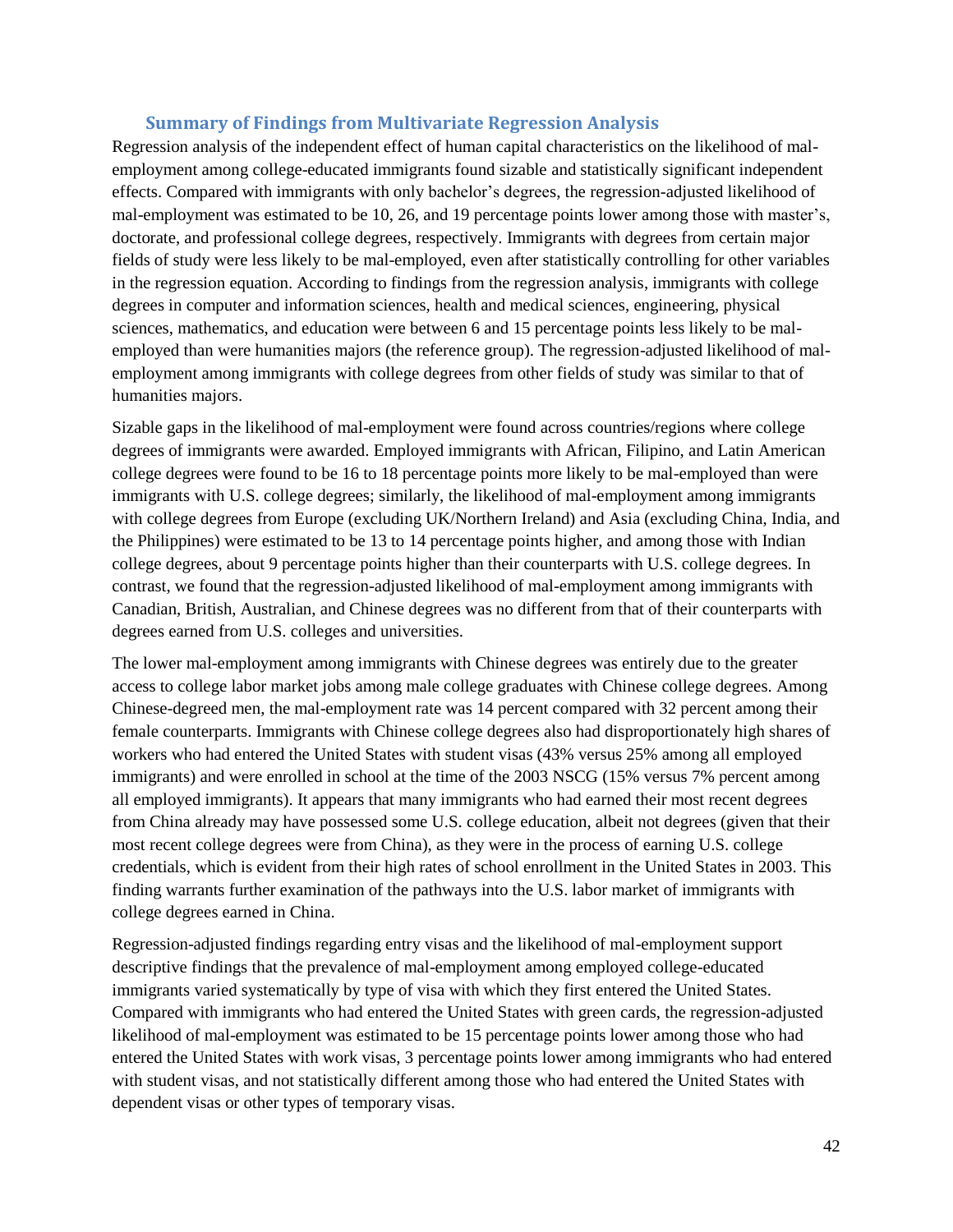Although our descriptive analysis found that immigrant women with foreign degrees had higher malemployment rates compared with men (29% versus 24%), the regression analysis revealed that the likelihood of mal-employment was similar among male and female immigrants. This means that the differences in mal-employment rates between male and female college-educated immigrants are attributable to differences in other demographic, human capital, and immigration-related traits that are included as explanatory variables in the regression equation.

Although the descriptive analysis revealed modest differences in the prevalence of mal-employment by demographic characteristics of immigrants, including marital status, presence of preschool-aged children, and school enrollment status of college-educated immigrants, the regression analysis found no statistically significant difference in the likelihood of mal-employment among these individuals. The absence of statistically significant differences in the regression-adjusted likelihood of mal-employment among these demographic subgroups of immigrants means that the modest differences in mal-employment rates are likely attributable to differences in human capital or immigration-related characteristics that are included in the regression analysis. Disability status was the only demographic trait with a regression-adjusted difference in the likelihood of mal-employment. After statistically controlling for all variables included in the regression, immigrants with disabilities were estimated to be 5 percentage points more likely to be mal-employed than were their counterparts without disabilities.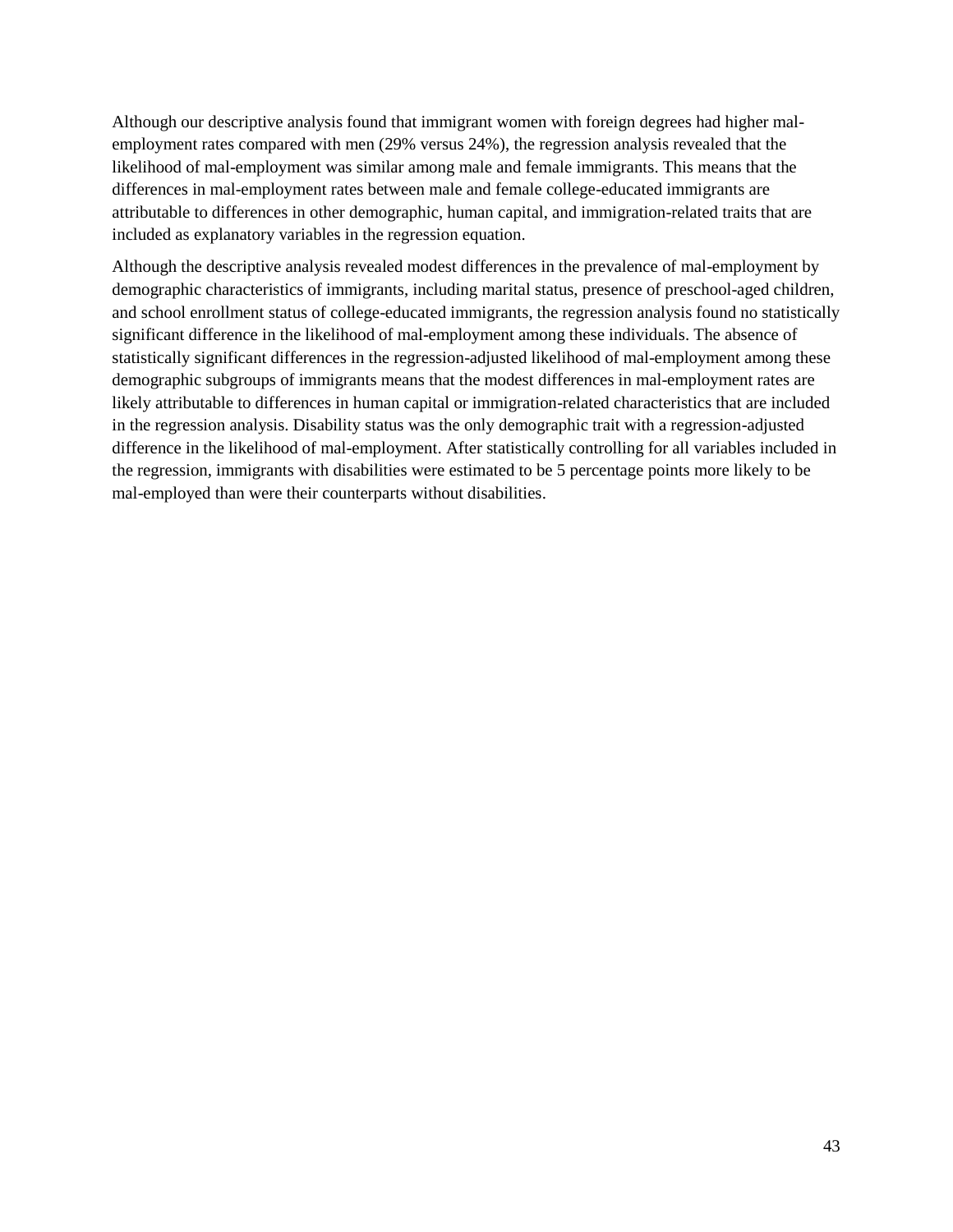## <span id="page-46-0"></span>**Bibliography**

Akresh, I. R. (2008). Occupational trajectories of legal U.S. immigrants: Downgrading and recovery. *Population and Development Review, 34* (3), 435-456.

Antonovocs, K., & Town, R. (2004). Are all the good men married? Uncovering the sources of the marital wage premium. *American Economic Review, 94* (2), 317-321.

Arcidiacono, P. (2004). Ability sorting and the returns to college major. *Journal of Econometrics*, *121*, 343-375.

Batalova, J., Fix, M., & Creticos, P.A. (2008). *Uneven progress: The employment pathways of skilled immigrants in the United States*. Washington, DC: National Center on Immigration Integration Policy.

Becker, G. (1964). *Human capital: A theoretical and empirical analysis with special reference to education*. New York: National Bureau of Economic Research.

Becker, G. (1985). Human capital, effort, and the sexual division of labor. *Journal of Labor Economics*, *3,* (1 Part 2), S33-S58.

Black, D. A., Sanders, S., & Taylor, L. (2003). The economic reward to studying economics. *Economic Inquiry*, *41* (3), 365-377.

Bratsberg, B., & Ragan, J. F. Jr. (2002). The impact of host country schooling on earnings: A study of male immigrants in the United States. *The Journal of Human Resources, 37* (1), 63-105.

Bratsberg, B., & Terrell, D. (2002). School quality and returns to education of U.S. immigrants. *Economic Inquiry*, *40* (2), 177-198.

Burris, V. (1983). The social and political consequences of overeducation. *American Sociological Review*, *48* (4), 454-467.

Chapman, B. J., & Iredale, R. R. (1993). Immigrant qualifications: Recognition and relative wage outcomes. *International Migration Review*, *27* (2), 359-387.

Chapman, J., & Bernstein, J. (2003). Immigration and poverty: How are they linked? *Monthly Labor Review, April,* 10-15.

Carnevale, A., P., Fry, R. A., & Lowell, B. L. (2001). Understanding, speaking, reading, writing, and earnings in the immigrant labor market. *The American Economic Review, 91* (2), 159-163.

Chiswick, B. (1978). The effect of Americanization on the earnings of foreign-born men. *Journal of Political Economy, 86* (5), 897-922.

Chiswick, B. R., Lee, Y. L., & Miller, P.W. (2005). A longitudinal analysis of immigrant occupational mobility: A test of the immigrant assimilation hypothesis. *International Migration Review, 39* (2), 332– 353.

Chiswick, B. R., & Miller, P. (1992). Language in the immigrant labor market. pp. In B. R. Chiswick (Ed.) Immigration, language and ethnicity: Canada and the United States (pp. 229-296). Washington, DC: American Enterprise Institute.

Chiswick, B. R., & Miller, P. (2009). The international transferability of immigrants' human capital. *Economics of Education Review*, *28* (2), 162-169.

Douglas-Hall, A., & Koball, H. (2004). Children of low-income, recent immigrants. New York: National Center for Children in Poverty, Mailman School of Public Health, Columbia University. Retrieved from [http://www.nccp.org/publications/pdf/text\\_609.pdf](http://www.nccp.org/publications/pdf/text_609.pdf)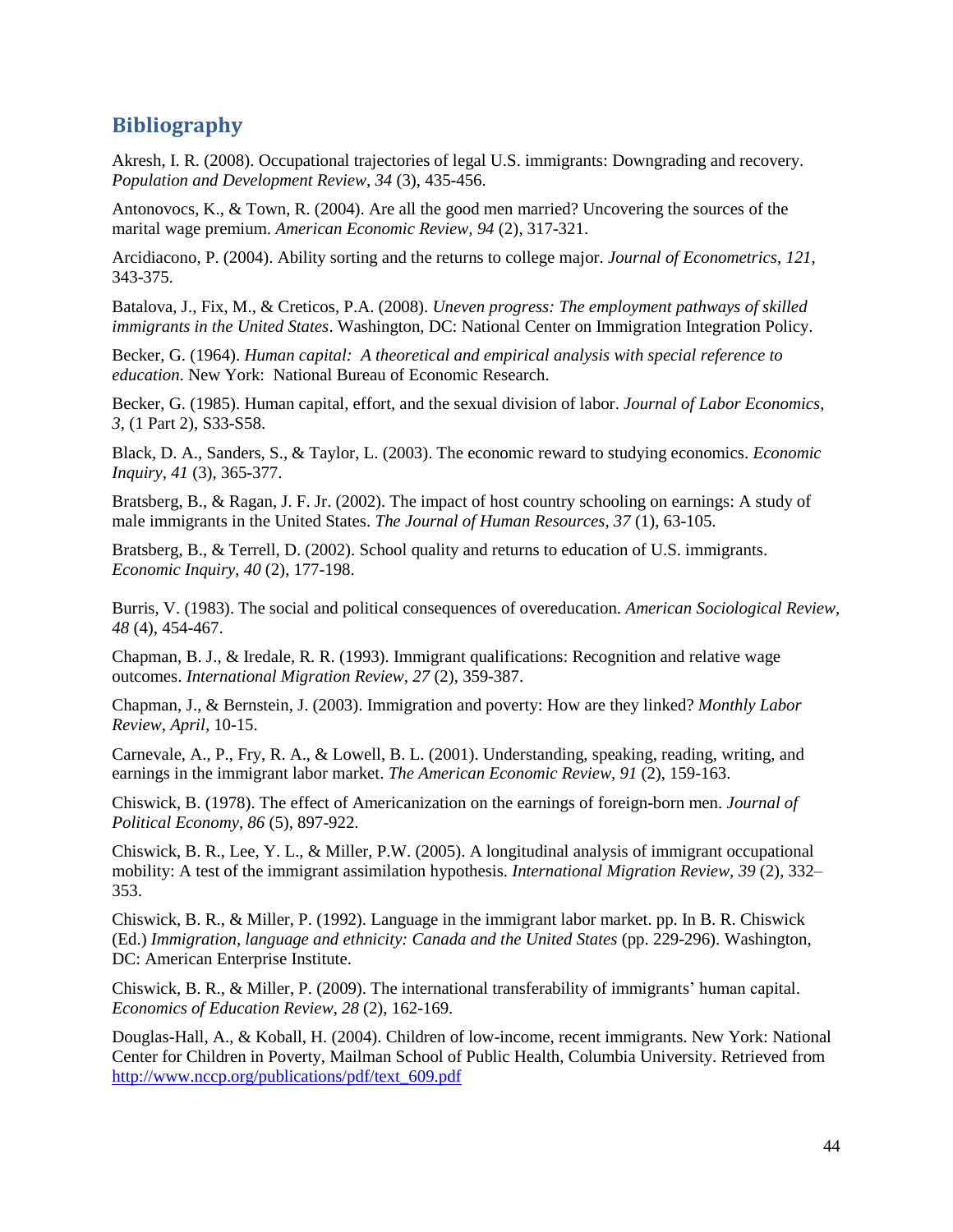Duleep, H. O., & Regets, M. C. (1999). Immigrants and human capital investment. *The American Economic Review, 89* (2), 186-191.

Feldman, D. C. (1996). The nature, antecedents and consequences of underemployment. *Journal of Management*, *22* (3), 385-407.

Ferrer, A., & Riddell, W. C. (2008). Education, credentials, and immigrant earnings. *Canadian Journal of Economics, 41* (1), 186-216.

Fogg, N. P., & Harrington, P. E. (2011). Rising mal-employment and the Great Recession: The growing disconnection between recent college graduates and the college labor market. *Continuing Higher Education Review*, *75*, 51-65.

Fogg, N. P., Harrington, P. E., & Harrington, T. T. (2004). *College majors handbook* (2nd ed.). Indianapolis, IN: Jist Publishing, Inc.

Fogg, N. P., Harrington, P. E., & McMahon, B. T. (2010). The impact of the Great Recession upon the unemployment of Americans with disabilities. *Journal of Vocational Rehabilitation, 33,* 193-202.

Fogg, N. P., Harrington, P. E., & McMahon, B. T. (2011). The underemployment of persons with disabilities during the Great Recession. *The Rehabilitation Professional, 19* (1), 3-10.

Friedland, D. S., & Price, R. H. (2003). Underemployment: Consequences for the health and well-being of workers. *American Journal of Community Psychology, 32* (1), 33- 45.

Green, C., Kler, P., & Leeves, G. (2007). Immigrant overeducation: Evidence from recent arrivals to Australia. *Economics of Education Review*, *26*, 420-432.

Greene, W. H. (2008). *Econometric analysis* (6<sup>th</sup> ed.). New Jersey: Prentice Hall.

Groot, W., & van den Brink, H. M. (2000). Overeducation in the labor market: A meta-analysis. *Economics of Education Review*, *19* (2), 149-158.

Guerrero, L., & Rothstein, M. G. (2012). Antecedents of underemployment: Job search of skilled immigrants in Canada. *Applied Psychology: An International Review*, *61* (2), 323-346.

Hartog, J. (2000). Over-education and earnings: Where are we, where should we go? *Economics of Education Review*, *19* (2), 131-147.

Kaushal, N. (2011). Earnings trajectories of highly educated immigrants: Does place of education matter? *Industrial and Labor Relations Review*, *64* (2), 323-414.

Kler, P. (2006). Graduation overeducation and its effects among recently arrived immigrants to Australia: A longitudinal study. *International Migration*, *44* (5), 93-128.

Kmenta, J. (1986). *Elements of Econometrics* (2<sup>nd</sup> ed.). New York: Macmillan.

Lincoln, A. (2008). Gender, productivity, and the marital wage premium. *Journal of Marriage and Family*, *70* (3), 806-814.

Lo, L., Want, S., Anisef, P., Preston, V., & Basu, R. (2010). *Recent immigrants' awareness of, access to, use of, and satisfaction of settlement services in York region.* (Working Paper No. 79). Toronto, Ontario, Canada: Joint Centre of Excellence for Research on Immigration and Settlement – The Ontario Metropolis Centre.

Mattoo, A., Cristina, I., & Neagu, C. O. (2008). Brain waste? Educated immigrants in the U.S. labor market. *Journal of Development Economics*, *87*, 255-269.

McKee-Ryan, F. M., & Harvey, J. (2011). I have a job, but . . .: A review of underemployment. *Journal of Management, 37* (4), 962-996.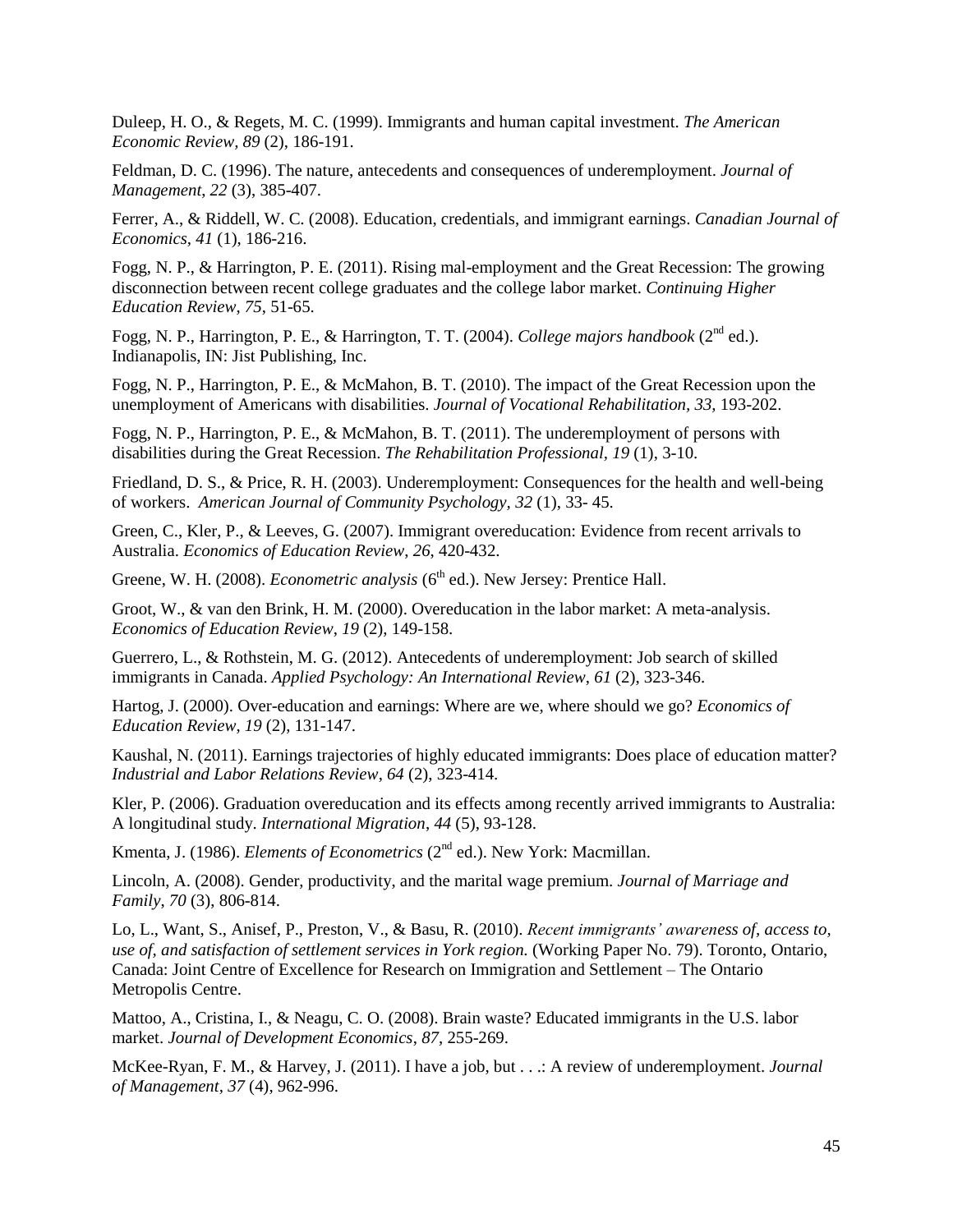Mendes, E. (2011). Underemployment tougher on highly educated Americans: Underemployment also adversely affects life ratings of Americans aged 30 to 64. *Gallup Poll News Service*, June 29.

Morissette, R., & Galarneau, D. (2004). Immigrants: Settling for less? *Perspectives on Labor and Income*, *16* (3), 7-18.

National Center for O\*NET Development. (2008). *Procedures for O\*NET Job Zone assignment*. Raleigh, NC: the Center. Appendix (pp. 11-13). Available from [http://www.onetcenter.org/dl\\_files/JobZoneProcedure.pdf](http://www.onetcenter.org/dl_files/JobZoneProcedure.pdf)

Sweetman, A. (2004). Immigrant source country educational quality and Canadian labour market outcomes. Analytical Studies Branch Research Paper Series, Catalogue No. 11F0019MIE – No. 234, ISSN: 1205-9153, ISBN: 0-662-38589-6. Ottawa, Ontario, Canada: Statistics Canada. Available from <http://econpapers.repec.org/paper/stcstcp3e/2004234e.htm>

Triest, R. K. (1990). The effect of income taxation on labor supply in the United States. *Journal of Human Resources*, *25* (3), 491-516.

U.S. Department of Commerce, Economic and Statistics Administration, U.S. Census Bureau, for National Science Foundation. National Survey of College Graduates. (2003). Form NSCG-13, OMB No.: 3145-0141. Retrieved from: [http://www.nsf.gov/statistics/srvygrads/survey2003/grads\\_2003.pdf](http://www.nsf.gov/statistics/srvygrads/survey2003/grads_2003.pdf)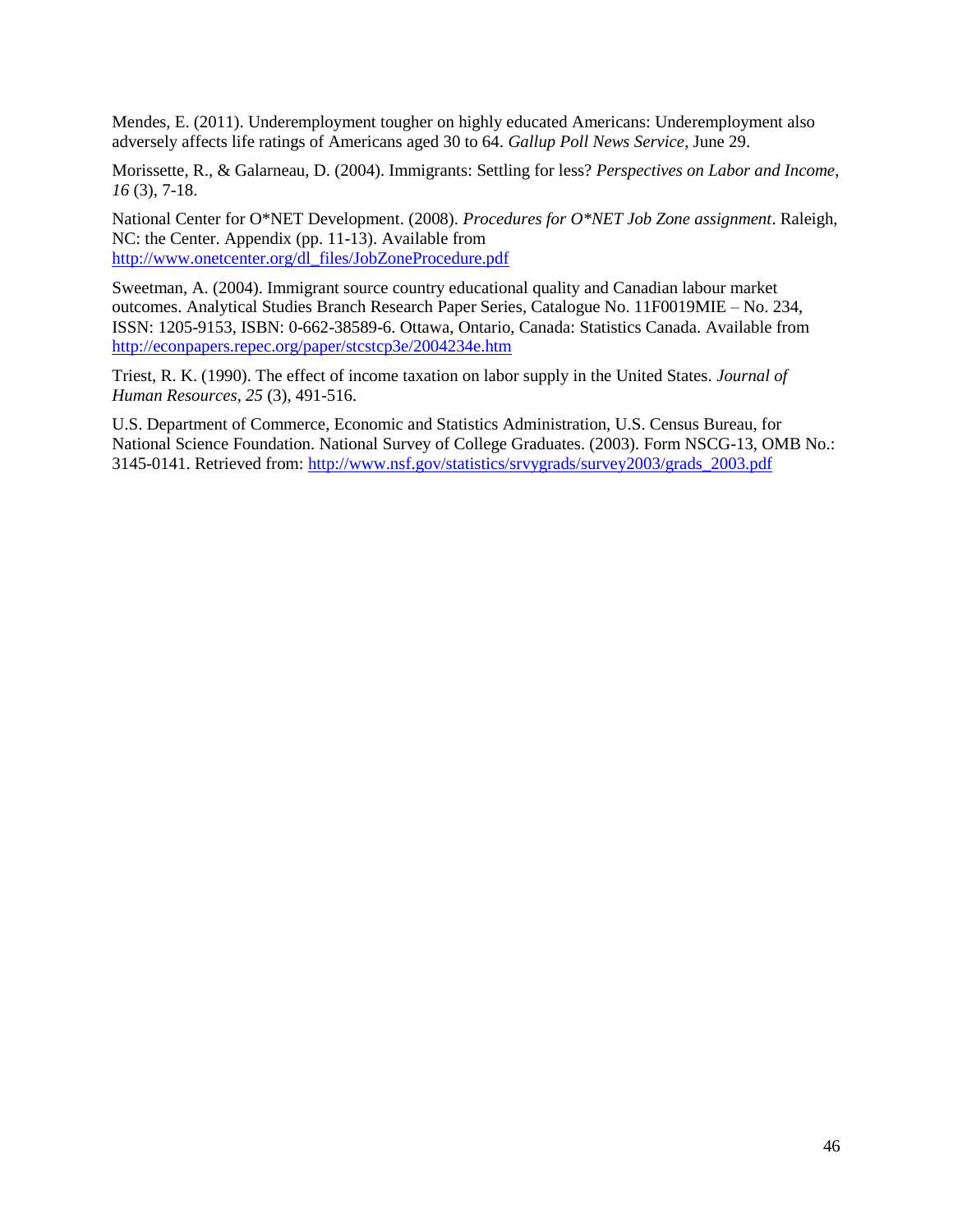# <span id="page-49-0"></span>**Appendix A: Countries in World Regions**

| <b>REGION</b>                                     | <b>COUNTRIES</b>                                                                                                                                                                                                                                                                                       |                                                                                                                                                                                                                                                                                                                                                                                       |
|---------------------------------------------------|--------------------------------------------------------------------------------------------------------------------------------------------------------------------------------------------------------------------------------------------------------------------------------------------------------|---------------------------------------------------------------------------------------------------------------------------------------------------------------------------------------------------------------------------------------------------------------------------------------------------------------------------------------------------------------------------------------|
| Canada                                            | Canada                                                                                                                                                                                                                                                                                                 |                                                                                                                                                                                                                                                                                                                                                                                       |
| <b>United Kingdom/</b><br><b>Northern Ireland</b> | United Kingdom, not specified<br>England<br>Scotland                                                                                                                                                                                                                                                   | Wales<br>Northern Ireland                                                                                                                                                                                                                                                                                                                                                             |
| <b>Rest of Europe</b>                             | Albania<br>Austria<br>Belgium<br>Bulgaria<br>Czechoslovakia<br>Denmark<br>Finland<br>France<br>Germany, not specified<br>Greece<br>Hungary<br>Iceland<br>Ireland<br>Italy<br>Luxembourg<br>Malta<br>Netherlands<br>Norway<br>Poland<br>Portugal<br><b>Azores Islands</b><br>Romania<br>Spain<br>Sweden | Switzerland<br>Yugoslavia<br>Europe, not specified<br>Southern Europe, not specified<br>Czech, Rep. of Slovakia<br>Serbia-Montenegro<br>Slovenia<br>Macedonia<br>Bosnia-Hercegovina<br>Croatia<br><b>USSR</b><br>Estonia<br>Latvia<br>Lithuania<br>Moldova<br>Belarus [Byelarus]<br>Russia<br>Kazakhstan<br>Armenia<br>Azerbaijan<br>Georgia<br>Uzbekistan<br>Ukraine<br>Turkemnistan |
| India                                             | India                                                                                                                                                                                                                                                                                                  |                                                                                                                                                                                                                                                                                                                                                                                       |
| <b>China</b>                                      | China                                                                                                                                                                                                                                                                                                  |                                                                                                                                                                                                                                                                                                                                                                                       |
| <b>Philippines</b>                                | Philippines                                                                                                                                                                                                                                                                                            |                                                                                                                                                                                                                                                                                                                                                                                       |
| <b>Rest of Asia</b>                               | Afghanistan<br>Bahrain<br>Bangladesh<br><b>Myanmar</b> [formerly Burma]<br>Cambodia<br>Cyprus<br>Hong Kong<br>Indonesia<br>Iran<br>Iraq<br>Israel<br>Japan<br>Jordan                                                                                                                                   | Korea, not specified<br>South Korea<br>Kuwait<br>Laos<br>Lebanon<br>Macao<br>Malaysia<br>Nepal<br>Pakistan<br>Saudi Arabia<br>Singapore<br>Sri Lanka                                                                                                                                                                                                                                  |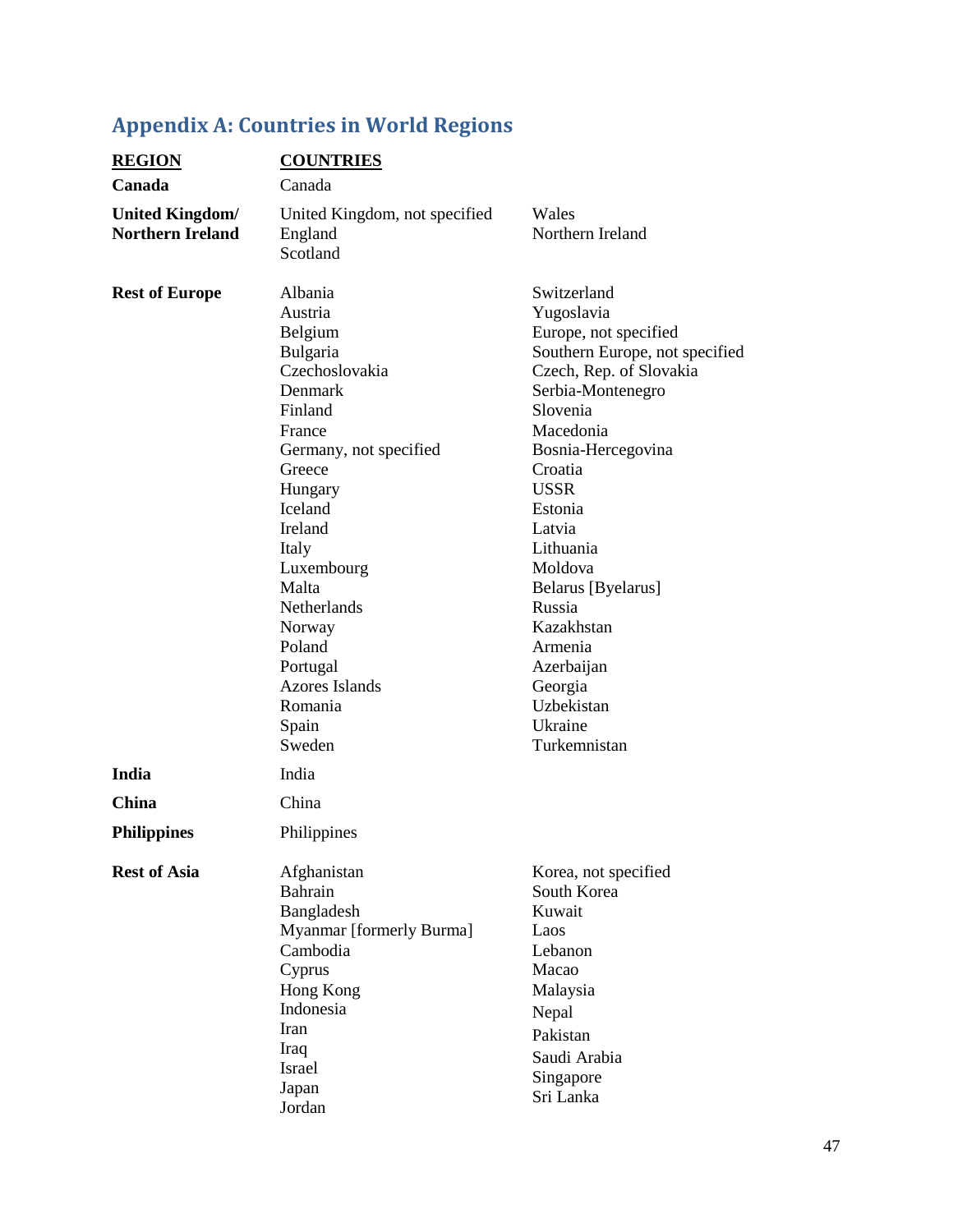| <b>Rest of Asia</b>      | Syria                  | Vietnam                            |
|--------------------------|------------------------|------------------------------------|
| (cont)                   | Taiwan                 | Yemen, Peoples Democratic Republic |
|                          | Thailand               | Yemen, Unified [1991 and after]    |
|                          | Turkey                 | Middle East, not specified         |
| <b>Central and South</b> | <b>Belize</b>          | <b>Netherlands Antilles</b>        |
| America and the          | Costa Rica             | St. Kitts-Nevis                    |
| Caribbean                | El Salvador            | St. Lucia                          |
|                          | Guatemala              | St. Vincent and the Grenadin       |
|                          | Honduras               | Trinidad and Tobago                |
|                          | Mexico                 | Caribbean, not specified           |
|                          | Nicaragua              | West Indies, not specified         |
|                          | Panama                 | Argentina                          |
|                          | Central America, not   | Bolivia                            |
|                          | specified              | <b>Brazil</b>                      |
|                          | Antigua and Barbuda    | Chile                              |
|                          | Aruba                  | Colombia                           |
|                          | <b>Bahamas</b>         | Ecuador                            |
|                          | <b>Barbados</b>        | Guyana                             |
|                          | Cuba                   | Paraguay                           |
|                          | Dominica               | Peru                               |
|                          | Dominican Republic     | Surinam                            |
|                          | Grenada                | Uruguay                            |
|                          | Haiti                  | Venezuela                          |
|                          | Jamaica                | South America, not specified       |
| Africa                   | Algeria                | Senegal                            |
|                          | Angola                 | Sierra Leone                       |
|                          | Cameroon               | South Africa                       |
|                          | Congo                  | Sudan                              |
|                          | Egypt                  | Tanzania                           |
|                          | Ethiopia               | Tunisia                            |
|                          | Ghana                  | Uganda                             |
|                          | <b>Ivory Coast</b>     | Zaire                              |
|                          | Kenya                  | Zambia                             |
|                          | Liberia                | Zimbabwe                           |
|                          | Libya                  | Africa, not specified              |
|                          | Madagascar             | Central Africa, not specified      |
|                          | Morocco                | Eastern Africa, not specified      |
|                          | Mozambique             | Western Africa, not specified      |
|                          | Nigeria                | Southern Africa, not specified     |
|                          | Rwanda                 |                                    |
| Australia/               | Australia              |                                    |
| <b>New Zealand</b>       | Fiji                   |                                    |
|                          | New Zealand            |                                    |
|                          | Tonga                  |                                    |
|                          | Western Samoa          |                                    |
|                          | Oceania, not specified |                                    |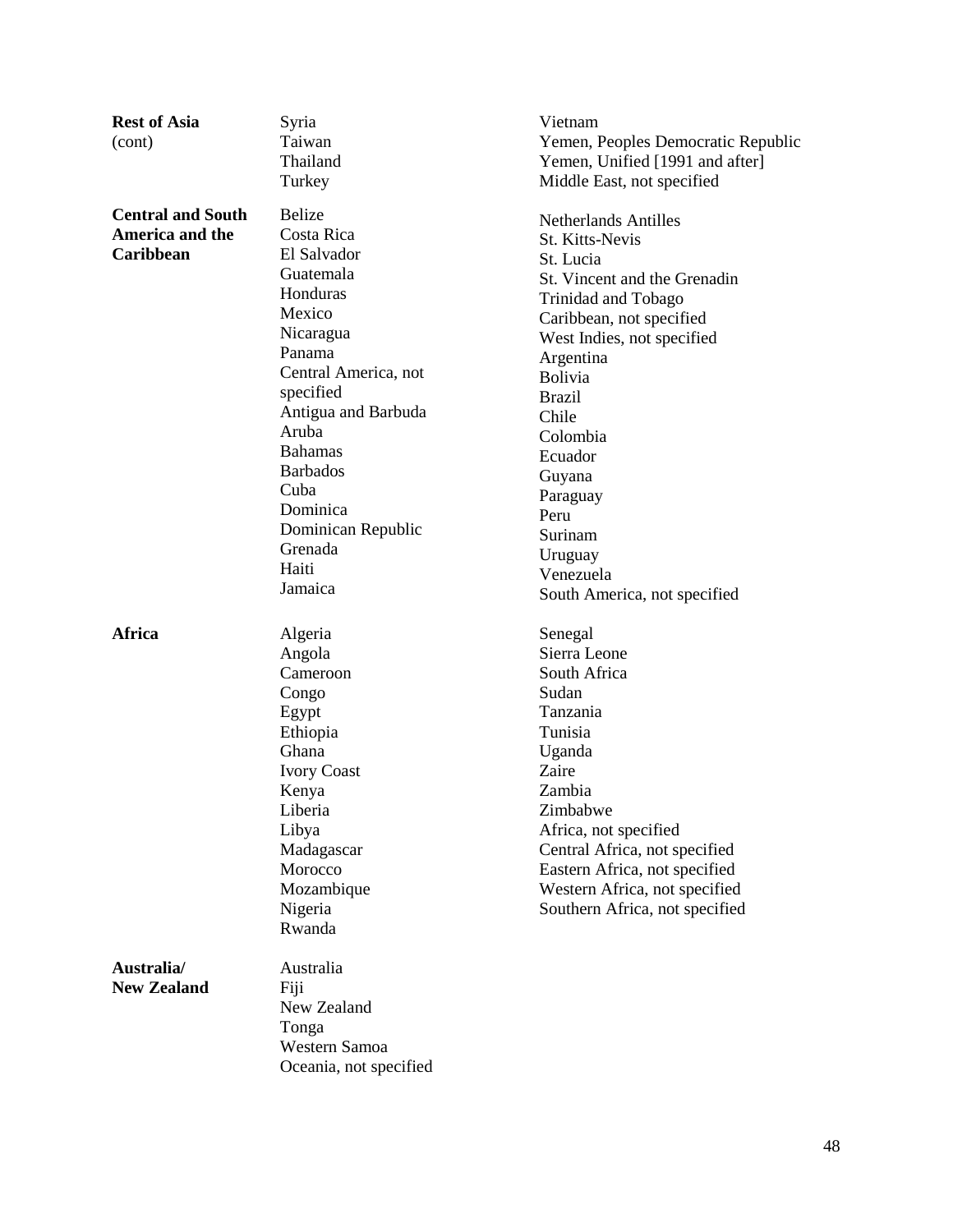## <span id="page-51-0"></span>**Appendix B: States Included in the Four Regions of the United States**

## **NORTHEAST**

Connecticut Maine Massachusetts New Hampshire Rhode Island Vermont New Jersey New York Pennsylvania

#### **MIDWEST**

Illinois Indiana Michigan Ohio Wisconsin Iowa Kansas Minnesota Missouri Nebraska North Dakota South Dakota

**WEST**  Alaska California Hawaii Oregon Washington Arizona Colorado Idaho Montana Nevada New Mexico Utah Wyoming

## **SOUTH**

Delaware District of Columbia Florida Georgia Maryland North Carolina South Carolina Virginia West Virginia Alabama Kentucky Mississippi Tennessee Arkansas Louisiana Oklahoma Texas

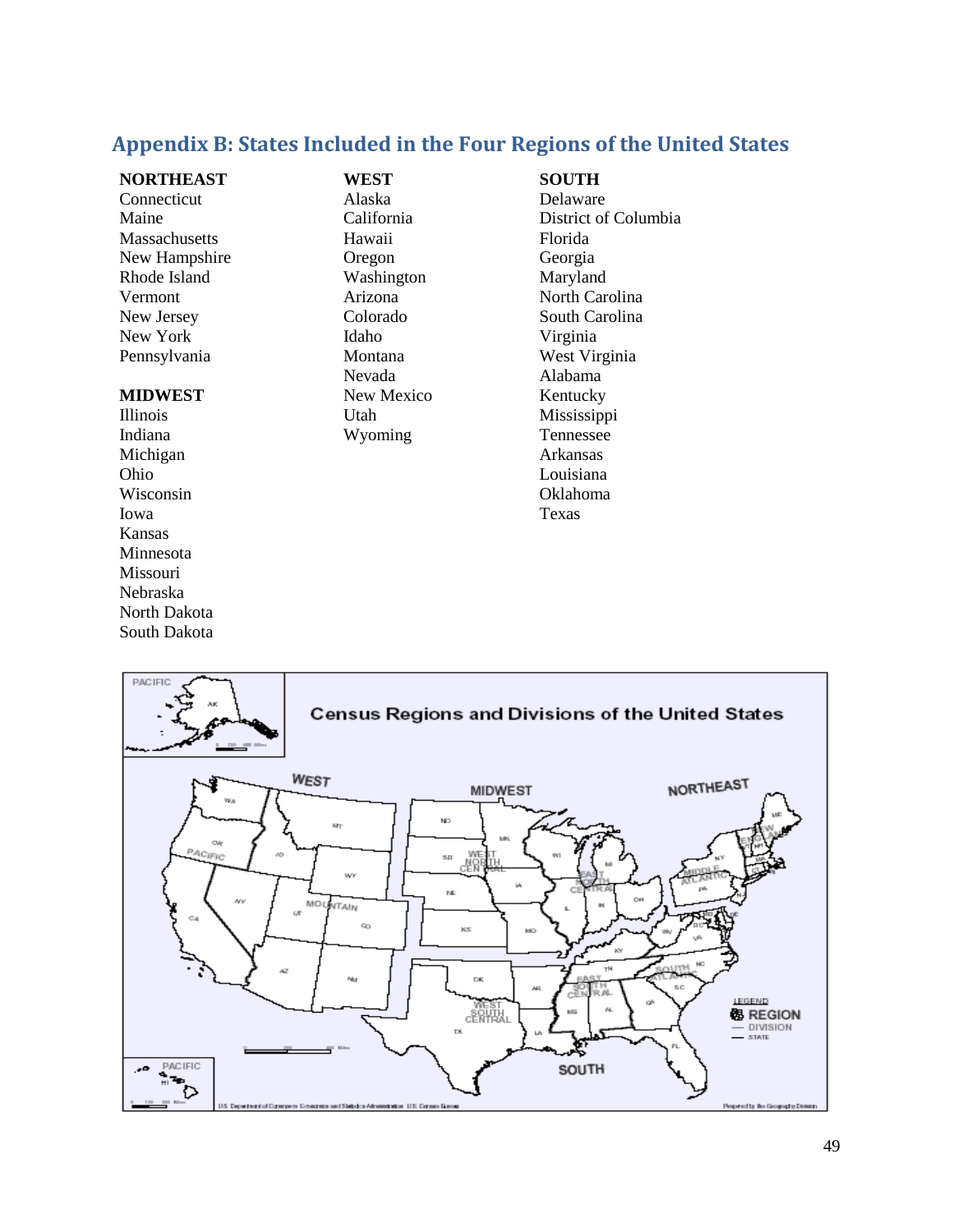# <span id="page-52-0"></span>**Appendix C: Findings from Logistic Regression Analysis of Mal-Employment among Foreign-Born College Graduates in the United States**

|                                                  |             |                      |           |        | 95%               | 95%               |                    |
|--------------------------------------------------|-------------|----------------------|-----------|--------|-------------------|-------------------|--------------------|
| Variables                                        | Coefficient | Robust Std.<br>Error | Z         | P >  Z | Conf.<br>Interval | Conf.<br>Interval | Marginal<br>Effect |
| Male                                             | 0.059       | 0.069                | 0.860     | 0.391  | $-0.076$          | 0.194             | 0.0076             |
| Entered the U.S. Between 1991 and 2003           | 0.149       | 0.078                | 1.910     | 0.056  | $-0.004$          | 0.302             | 0.0192             |
| Speaks English very well                         | $-0.016$    | 0.082                | $-0.200$  | 0.842  | $-0.176$          | 0.144             | $-0.0021$          |
| Master's degree                                  | $-0.774$    | 0.075                | $-10.360$ | 0.000  | $-0.921$          | $-0.628$          | $-0.0997$          |
| Doctorate degree                                 | $-2.007$    | 0.163                | $-12.320$ | 0.000  | $-2.326$          | $-1.687$          | $-0.2585$          |
| Professional degree                              | $-1.493$    | 0.200                | $-7.460$  | 0.000  | $-1.885$          | $-1.100$          | $-0.1922$          |
| Computer science                                 | $-1.178$    | 0.191                | $-6.170$  | 0.000  | $-1.552$          | $-0.804$          | $-0.1517$          |
| Mathematics                                      | $-0.492$    | 0.246                | $-2.000$  | 0.045  | $-0.973$          | $-0.010$          | $-0.0633$          |
| <b>Biological sciences</b>                       | 0.030       | 0.155                | 0.200     | 0.844  | $-0.273$          | 0.334             | 0.0039             |
| Physical sciences                                | $-0.529$    | 0.172                | $-3.070$  | 0.002  | $-0.866$          | $-0.192$          | $-0.0681$          |
| Psychology                                       | $-0.136$    | 0.205                | $-0.670$  | 0.506  | $-0.537$          | 0.265             | $-0.0175$          |
| Social sciences                                  | $-0.133$    | 0.159                | $-0.830$  | 0.405  | $-0.445$          | 0.180             | $-0.0171$          |
| Engineering                                      | $-0.855$    | 0.128                | $-6.660$  | 0.000  | $-1.107$          | $-0.604$          | $-0.1102$          |
| Health sciences                                  | $-0.882$    | 0.150                | $-5.890$  | 0.000  | $-1.175$          | $-0.588$          | $-0.1135$          |
| Education                                        | $-0.455$    | 0.161                | $-2.820$  | 0.005  | $-0.770$          | $-0.139$          | $-0.0586$          |
| Engineering-related technologies                 | $-0.300$    | 0.219                | $-1.370$  | 0.170  | $-0.730$          | 0.129             | $-0.0387$          |
| <b>Business</b>                                  | $-0.126$    | 0.118                | $-1.080$  | 0.282  | $-0.357$          | 0.104             | $-0.0163$          |
| Law                                              | $-0.086$    | 0.283                | $-0.300$  | 0.761  | $-0.640$          | 0.468             | $-0.0111$          |
| Degree from Canada                               | $-0.098$    | 0.246                | $-0.400$  | 0.691  | $-0.579$          | 0.384             | $-0.0126$          |
| Degree from UK/Northern Ireland                  | 0.143       | 0.245                | 0.580     | 0.559  | $-0.337$          | 0.624             | 0.0185             |
| Degree from Europe ex. UK/Northern Ireland       | 1.092       | 0.119                | 9.210     | 0.000  | 0.859             | 1.324             | 0.1406             |
| Degree from India                                | 0.728       | 0.131                | 5.560     | 0.000  | 0.471             | 0.984             | 0.0937             |
| Degree from China                                | 0.485       | 0.274                | 1.770     | 0.077  | $-0.052$          | 1.022             | 0.0625             |
| Degree from the Philippines                      | 1.383       | 0.123                | 11.270    | 0.000  | 1.142             | 1.623             | 0.1781             |
| Degree from Asia ex. China, India, & Philippines | 1.010       | 0.128                | 7.870     | 0.000  | 0.758             | 1.262             | 0.1301             |
| Degree from Africa                               | 1.417       | 0.218                | 6.510     | 0.000  | 0.990             | 1.843             | 0.1825             |
| Degree from Latin America                        | 1.252       | 0.149                | 8.400     | 0.000  | 0.960             | 1.544             | 0.1613             |
| Degree from Australia/New Zealand                | 0.328       | 0.498                | 0.660     | 0.510  | $-0.649$          | 1.305             | 0.0423             |
| Work visa                                        | $-1.181$    | 0.127                | $-9.300$  | 0.000  | $-1.430$          | $-0.932$          | $-0.1521$          |
| Student visa                                     | $-0.192$    | 0.089                | $-2.160$  | 0.031  | $-0.366$          | $-0.018$          | $-0.0247$          |
| Dependent visa                                   | $-0.067$    | 0.096                | $-0.700$  | 0.487  | $-0.256$          | 0.122             | $-0.0086$          |
| Other visa                                       | $-0.016$    | 0.117                | $-0.140$  | 0.889  | $-0.245$          | 0.213             | $-0.0021$          |
| Married                                          | $-0.112$    | 0.082                | $-1.370$  | 0.170  | $-0.272$          | 0.048             | $-0.0145$          |
| With preschool-aged children                     | $-0.023$    | 0.079                | $-0.290$  | 0.774  | $-0.178$          | 0.132             | $-0.0029$          |
| Enrolled in school                               | $-0.149$    | 0.202                | $-0.740$  | 0.461  | $-0.544$          | 0.246             | $-0.0191$          |
| With disabilities                                | 0.390       | 0.122                | 3.200     | 0.001  | 0.151             | 0.629             | 0.0502             |
| Northeast                                        | $-0.139$    | 0.084                | $-1.640$  | 0.100  | $-0.304$          | 0.027             | $-0.0179$          |
| Midwest                                          | 0.017       | 0.105                | 0.160     | 0.875  | $-0.190$          | 0.223             | 0.0021             |
| West                                             | $-0.055$    | 0.083                | $-0.660$  | 0.506  | $-0.219$          | 0.108             | $-0.0071$          |
| Constant                                         | $-0.520$    | 0.141                | $-3.690$  | 0.000  | $-0.797$          | $-0.244$          | $\overline{a}$     |

#### ALL IMMIGRANTS UNDER AGE 65 EMPLOYED IN OCTOBER 2003

Logistic regression:

Dependent variable: 1=Mal-Employed, 0=Not Mal-Employed Number of observations  $= 16,391$ Wald  $chi2(39) = 981.340$  $Prob > chi2 = 0.000$ Log pseudolikelihood  $= -7,976.600$ Pseudo  $R2 = 0.149$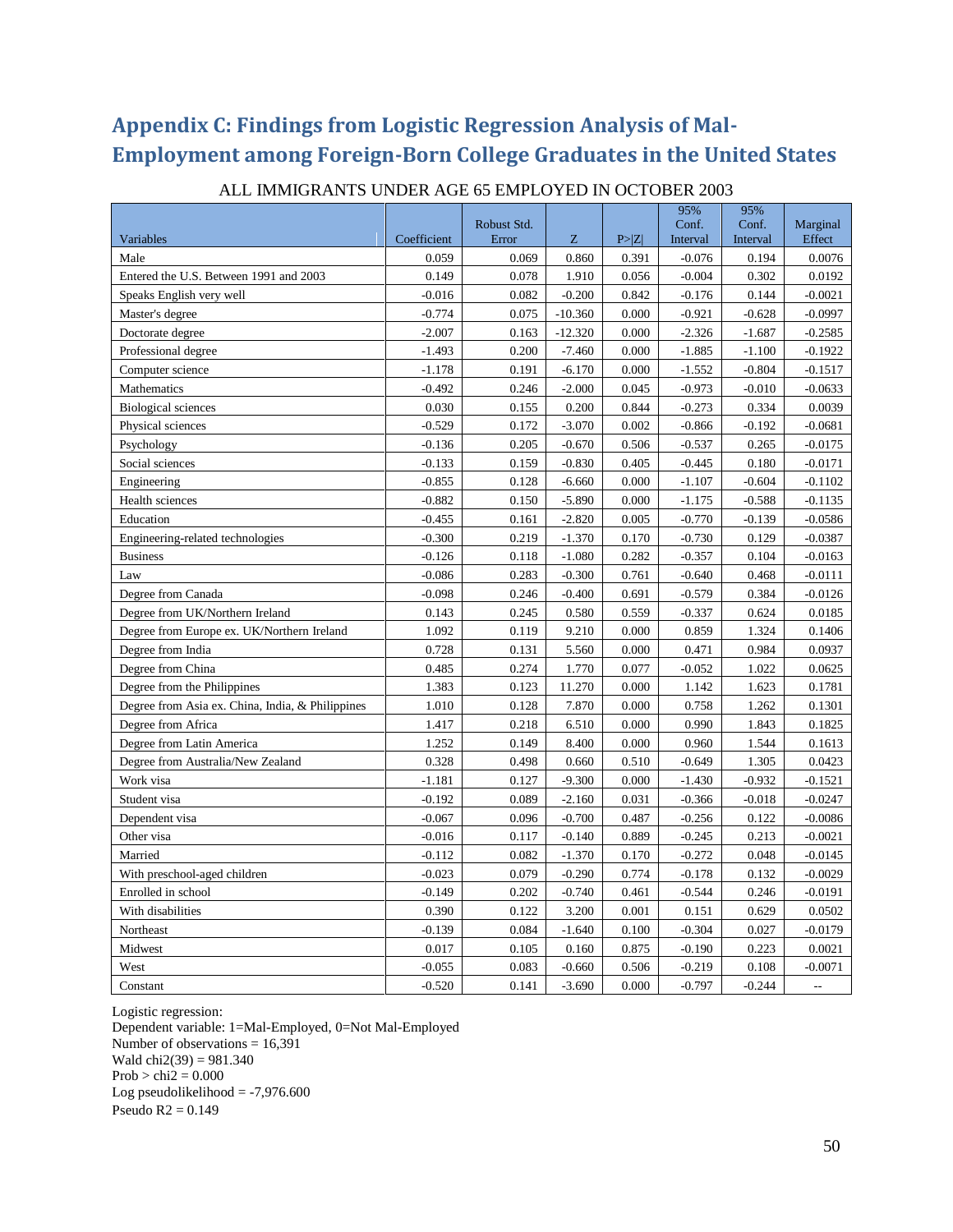|                                                  |             | Robust Std. |           |        | 95%<br>Conf. | 95%<br>Conf. | Marginal |
|--------------------------------------------------|-------------|-------------|-----------|--------|--------------|--------------|----------|
| Variables                                        | Coefficient | Error       | Z         | P >  Z | Interval     | Interval     | Effect   |
| Entered the U.S. between 1991 and 2003           | 0.201       | 0.105       | 1.920     | 0.055  | $-0.004$     | 0.406        | 0.023    |
| Speaks English very well                         | $-0.009$    | 0.107       | $-0.080$  | 0.933  | $-0.219$     | 0.201        | $-0.001$ |
| Master's degree                                  | $-0.632$    | 0.100       | $-6.320$  | 0.000  | $-0.828$     | $-0.436$     | $-0.073$ |
| Doctorate degree                                 | $-2.053$    | 0.204       | $-10.090$ | 0.000  | $-2.452$     | $-1.654$     | $-0.238$ |
| Professional degree                              | $-1.365$    | 0.286       | $-4.780$  | 0.000  | $-1.925$     | $-0.805$     | $-0.158$ |
| Computer science                                 | $-1.367$    | 0.244       | $-5.600$  | 0.000  | $-1.845$     | $-0.888$     | $-0.159$ |
| Mathematics                                      | $-0.467$    | 0.323       | $-1.450$  | 0.148  | $-1.099$     | 0.166        | $-0.054$ |
| <b>Biological sciences</b>                       | 0.035       | 0.229       | 0.150     | 0.878  | $-0.414$     | 0.484        | 0.004    |
| Physical sciences                                | $-0.453$    | 0.231       | $-1.960$  | 0.049  | $-0.905$     | $-0.001$     | $-0.053$ |
| Psychology                                       | 0.084       | 0.314       | 0.270     | 0.790  | $-0.532$     | 0.699        | 0.010    |
| Social sciences                                  | $-0.144$    | 0.238       | $-0.610$  | 0.544  | $-0.611$     | 0.322        | $-0.017$ |
| Engineering                                      | $-0.864$    | 0.168       | $-5.130$  | 0.000  | $-1.194$     | $-0.534$     | $-0.100$ |
| Health sciences                                  | $-0.931$    | 0.243       | $-3.840$  | 0.000  | $-1.407$     | $-0.456$     | $-0.108$ |
| Education                                        | $-0.181$    | 0.279       | $-0.650$  | 0.515  | $-0.728$     | 0.365        | $-0.021$ |
| Engineering-related technologies                 | $-0.328$    | 0.263       | $-1.250$  | 0.212  | $-0.842$     | 0.187        | $-0.038$ |
| <b>Business</b>                                  | $-0.260$    | 0.167       | $-1.550$  | 0.121  | $-0.588$     | 0.069        | $-0.030$ |
| Law                                              | $-0.491$    | 0.399       | $-1.230$  | 0.219  | $-1.274$     | 0.292        | $-0.057$ |
| Degree from Canada                               | $-0.054$    | 0.349       | $-0.150$  | 0.878  | $-0.738$     | 0.631        | $-0.006$ |
| Degree from UK/Northern Ireland                  | 0.041       | 0.315       | 0.130     | 0.898  | $-0.577$     | 0.658        | 0.005    |
| Degree from Europe ex. UK/Northern Ireland       | 1.160       | 0.153       | 7.590     | 0.000  | 0.860        | 1.460        | 0.135    |
| Degree from India                                | 0.509       | 0.184       | 2.770     | 0.006  | 0.149        | 0.870        | 0.059    |
| Degree from China                                | $-0.002$    | 0.516       | 0.000     | 0.996  | $-1.013$     | 1.008        | 0.000    |
| Degree from the Philippines                      | 1.399       | 0.179       | 7.820     | 0.000  | 1.049        | 1.750        | 0.162    |
| Degree from Asia ex. China, India, & Philippines | 0.907       | 0.166       | 5.480     | 0.000  | 0.583        | 1.232        | 0.105    |
| Degree from Africa                               | 1.300       | 0.273       | 4.760     | 0.000  | 0.765        | 1.835        | 0.151    |
| Degree from Latin America                        | 1.097       | 0.201       | 5.450     | 0.000  | 0.702        | 1.492        | 0.127    |
| Degree from Australia/New Zealand                | 0.797       | 0.605       | 1.320     | 0.188  | $-0.389$     | 1.984        | 0.093    |
| Work visa                                        | $-1.347$    | 0.160       | $-8.420$  | 0.000  | $-1.660$     | $-1.033$     | $-0.156$ |
| Student visa                                     | $-0.367$    | 0.115       | $-3.200$  | 0.001  | $-0.591$     | $-0.142$     | $-0.043$ |
| Dependent visa                                   | $-0.055$    | 0.147       | $-0.370$  | 0.710  | $-0.344$     | 0.234        | $-0.006$ |
| Other visa                                       | 0.011       | 0.153       | 0.070     | 0.944  | $-0.290$     | 0.311        | 0.001    |
| Married                                          | $-0.176$    | 0.112       | $-1.580$  | 0.115  | $-0.395$     | 0.043        | $-0.020$ |
| With preschool-aged children                     | $-0.037$    | 0.105       | $-0.350$  | 0.727  | $-0.242$     | 0.169        | $-0.004$ |
| Enrolled in school                               | $-0.261$    | 0.279       | $-0.940$  | 0.348  | $-0.807$     | 0.285        | $-0.030$ |
| With disabilities                                | 0.400       | 0.172       | 2.320     | 0.020  | 0.063        | 0.736        | 0.046    |
| Northeast                                        | $-0.216$    | 0.114       | $-1.890$  | 0.059  | $-0.440$     | 0.008        | $-0.025$ |
| Midwest                                          | 0.022       | 0.135       | 0.160     | 0.870  | $-0.243$     | 0.287        | 0.003    |
| West                                             | $-0.046$    | 0.113       | $-0.410$  | 0.685  | $-0.267$     | 0.175        | $-0.005$ |
| Constant                                         | $-0.307$    | 0.193       | $-1.590$  | 0.113  | $-0.686$     | 0.072        | $\sim$   |

## MALE IMMIGRANTS UNDER AGE 65 EMPLOYED IN OCTOBER 2003

Logistic regression: Dependent variable: 1=Mal-Employed, 0=Not Mal-Employed Number of observations =  $10,409$ Wald  $chi2(38) = 577.280$  $Prob > chi2 = 0.000$ Log pseudolikelihood = -4,281.240 Pseudo R2 = 0.157